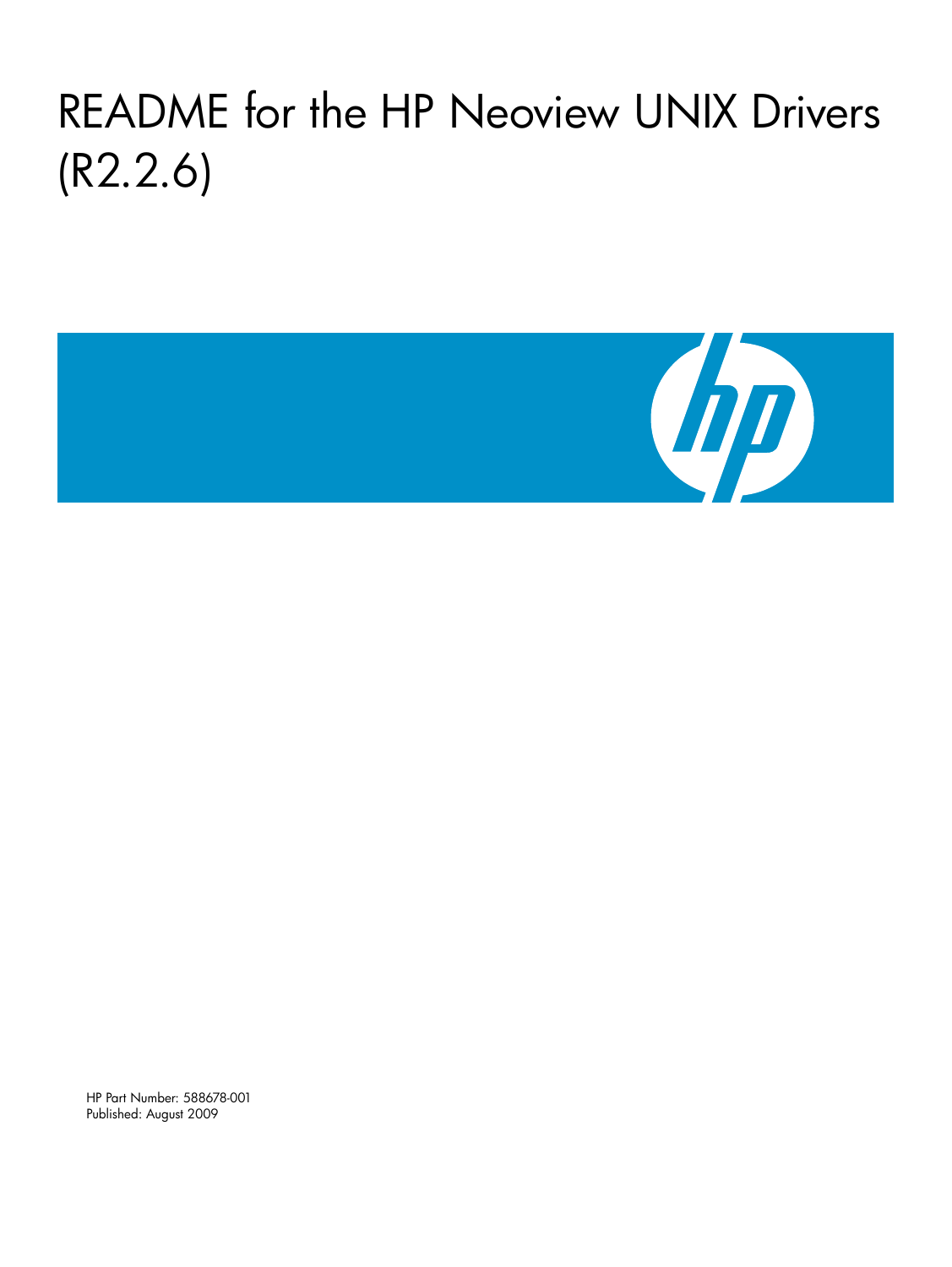© Copyright 2009 Hewlett-Packard Development Company, L.P.

#### Legal Notice

The computer program listings, specifications, and documentation herein are the property of Hewlett-Packard Development Company, L.P. or a third-party supplier and shall not be reproduced, copied, disclosed, or used in whole or in part for any reason without the prior express written permission of Hewlett-Packard Development Company, L.P.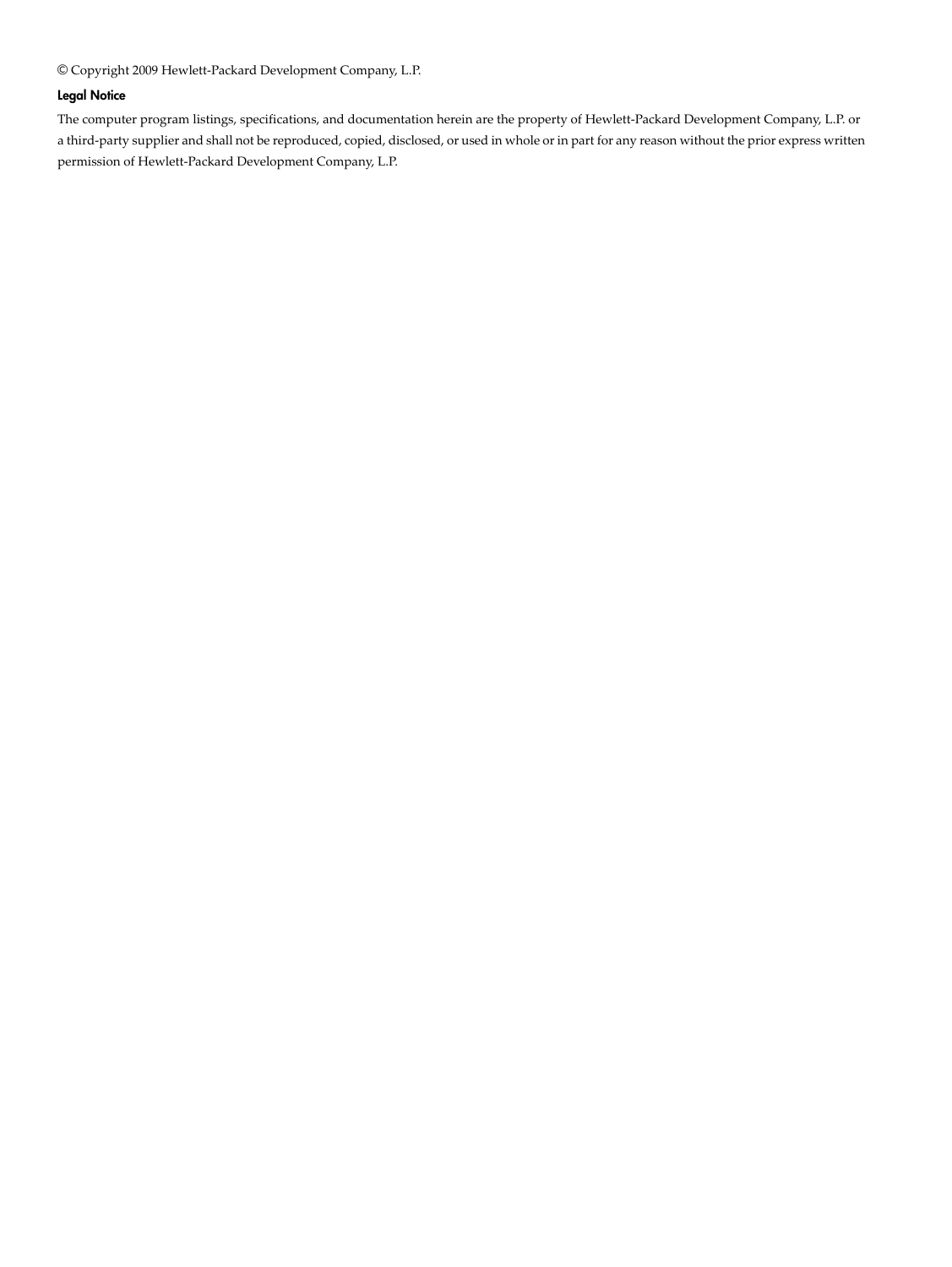# Table of Contents

| Installing or Reinstalling the HP Neoview UNIX Drivers. |  |
|---------------------------------------------------------|--|
|                                                         |  |
|                                                         |  |
|                                                         |  |
|                                                         |  |
|                                                         |  |
|                                                         |  |
|                                                         |  |
|                                                         |  |
|                                                         |  |
|                                                         |  |
|                                                         |  |
|                                                         |  |
|                                                         |  |
|                                                         |  |
|                                                         |  |
|                                                         |  |
|                                                         |  |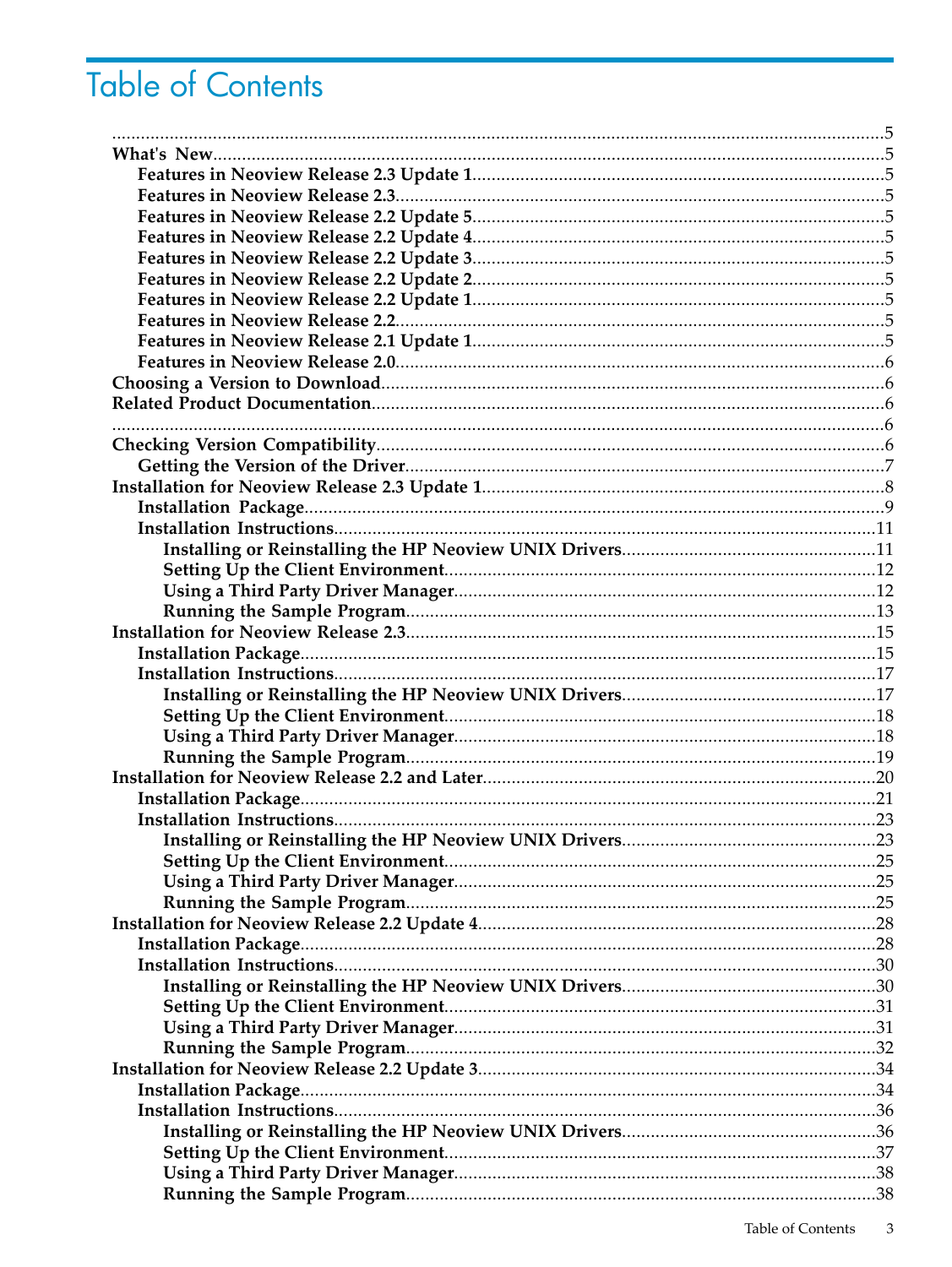| Installing or Reinstalling the HP Neoview ODBC Drivers for Linux, HP-UX, IBM AIX®, |  |
|------------------------------------------------------------------------------------|--|
|                                                                                    |  |
|                                                                                    |  |
|                                                                                    |  |
|                                                                                    |  |
|                                                                                    |  |
|                                                                                    |  |
|                                                                                    |  |
| Installing or Reinstalling the HP Neoview ODBC Drivers for Linux, HP-UX, and IBM   |  |
|                                                                                    |  |
|                                                                                    |  |
|                                                                                    |  |
|                                                                                    |  |
|                                                                                    |  |
|                                                                                    |  |
|                                                                                    |  |
| Installing or Reinstalling the HP Neoview ODBC Drivers for Linux, HP-UX, and IBM   |  |
|                                                                                    |  |
|                                                                                    |  |
|                                                                                    |  |
|                                                                                    |  |
|                                                                                    |  |
|                                                                                    |  |
|                                                                                    |  |
| Installing or Reinstalling the HP Neoview ODBC Drivers for Linux and HP-UX60       |  |
|                                                                                    |  |
|                                                                                    |  |
|                                                                                    |  |
|                                                                                    |  |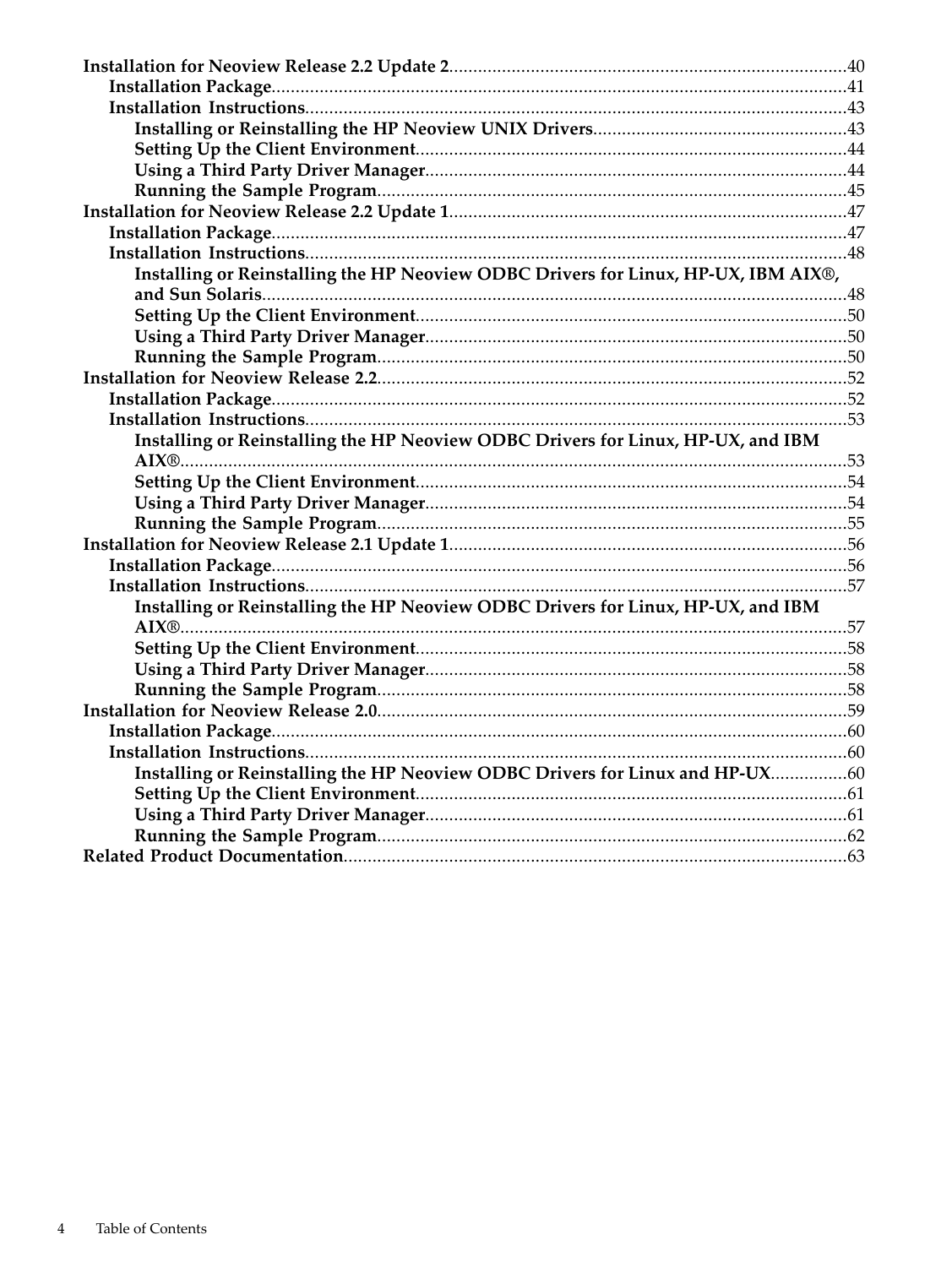<span id="page-4-0"></span>The HP Neoview UNIX drivers are based on the Microsoft Open Database Connectivity (ODBC) standard. These ODBC drivers enable ODBC clients to access the HP Neoview platform from HP-UX, Linux, IBM AIX®, or Sun Solaris for SPARC® based systems. Connectivity is restricted to the HP Neoview platform, which is an enterprise data warehouse for business intelligence.

# <span id="page-4-2"></span><span id="page-4-1"></span>What's New

# Features in Neoview Release 2.3 Update 1

<span id="page-4-3"></span>This version of the driver includes defect repairs.

### Features in Neoview Release 2.3

This version of the driver offers these new features:

- <span id="page-4-4"></span>Support for new schema level privileges.
- Precision for the NUMERIC datatype is extended.

### Features in Neoview Release 2.2 Update 5

<span id="page-4-5"></span>This version of the driver includes this new feature:

• New 64-bit Linux IA driver

### Features in Neoview Release 2.2 Update 4

<span id="page-4-7"></span><span id="page-4-6"></span>This version of the driver includes defect repairs.

### Features in Neoview Release 2.2 Update 3

This version of the driver includes defect repairs.

# Features in Neoview Release 2.2 Update 2

<span id="page-4-8"></span>This version of the driver offers these new features:

• New 64 bit HP-UX (PA-RISC) driver

### Features in Neoview Release 2.2 Update 1

<span id="page-4-9"></span>This version of the driver offers these new features:

- New 64 bit IBM AIX® driver
- New 32 bit Sun Solaris for SPARC<sup>®</sup> driver
- New 64 bit Sun Solaris for SPARC® driver

### Features in Neoview Release 2.2

<span id="page-4-10"></span>This version of the driver offers these new features:

- Support for stored procedure in Java (SPJ) result sets
- New 64 bit HP-UX Itanium driver
- New 64 bit Linux driver

### Features in Neoview Release 2.1 Update 1

This version of the driver offers the new IBM AIX® driver.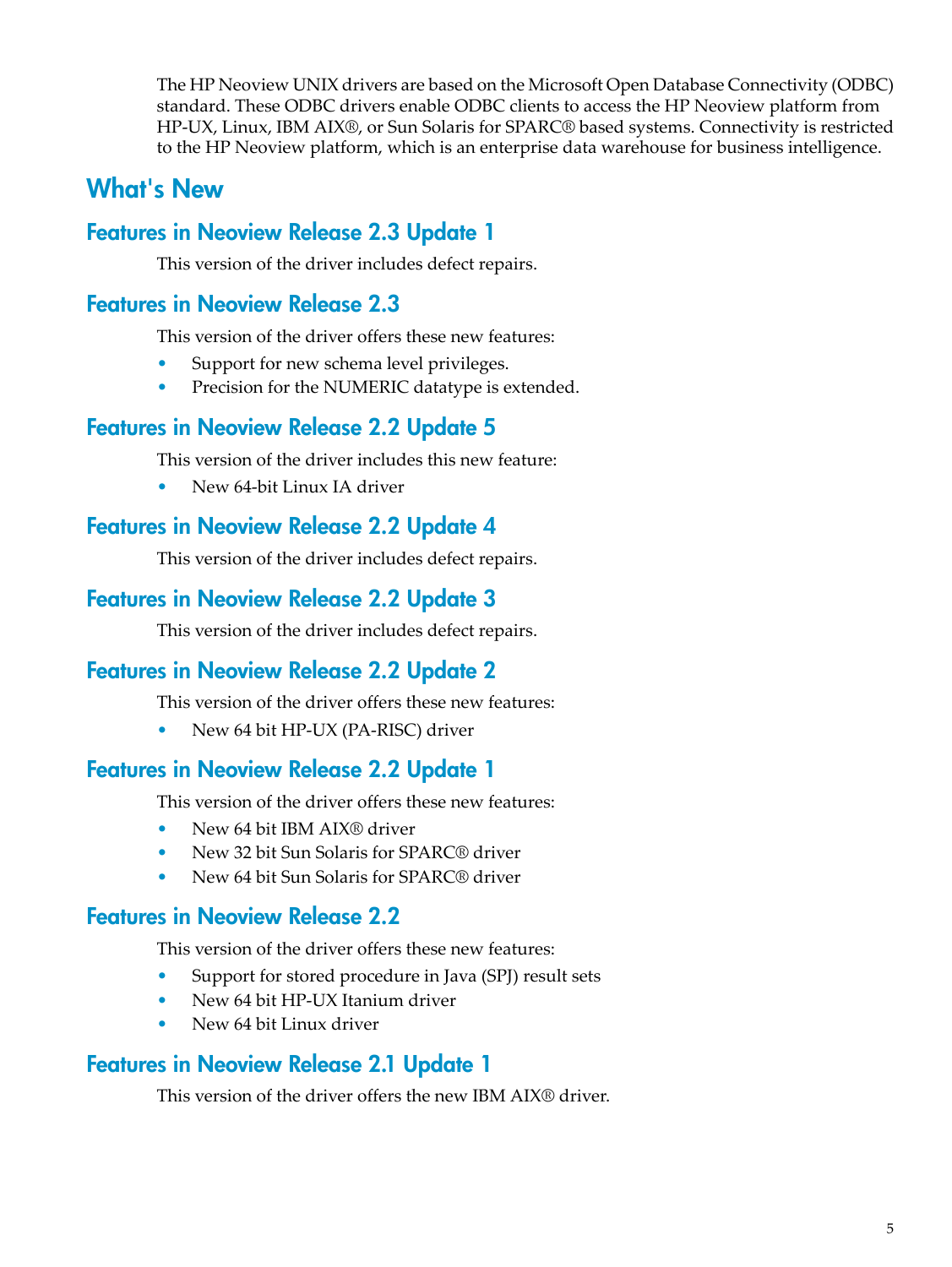# Features in Neoview Release 2.0

<span id="page-5-0"></span>This version of the driver offers these new features:

- Support for the INFOSTATS command in ODBC client applications. INFOSTATS collects statistics for a prepared statement.
- The driver can now display password expiration warnings, and you can change your password during the current session.
- You can use the driver with a third-party driver manager.
- <span id="page-5-1"></span>You can set traceFlags for successive levels of tracing information, such as errors, warnings, configuration calls, details about configuration calls, and detailed contents of calls for debugging purposes.

# Choosing a Version to Download

<span id="page-5-2"></span>It is important that you select a version of the driver that is supported by the client workstation and compatible with the version of the Neoview platform. For version compatibility and installation requirements, click the installation link at the bottom of this page.

# Related Product Documentation

For more information about the ODBC HP-UX/Linux/IBM AIX®/Sun Solaris for SPARC® drivers, see these documents:

• *HP Neoview ODBC Drivers Manual*

<span id="page-5-3"></span>These documents are available on the Business Intelligence Solutions page of docs.hp.com: [http://](http://docs.hp.com/en/busintellsol.html) [docs.hp.com/en/busintellsol.html.](http://docs.hp.com/en/busintellsol.html) The README is also available for downloading with the product.

- **Checking Version [Compatibility](#page-5-4)**
- **[Installation](#page-7-0) for Neoview Release 2.3 Update 1**
- **[Installation](#page-14-0) for Neoview Release 2.3**
- **[Installation](#page-19-0) for Neoview Release 2.2 and Later**
- **[Installation](#page-27-0) for Neoview Release 2.2 Update 4**
- **[Installation](#page-33-0) for Neoview Release 2.2 Update 3**
- **[Installation](#page-39-0) for Neoview Release 2.2 Update 2**
- **[Installation](#page-46-0) for Neoview Release 2.2 Update 1**
- <span id="page-5-4"></span>• **[Installation](#page-51-0) for Neoview Release 2.2**
- **[Installation](#page-55-0) for Neoview Release 2.1 Update 1**
- **[Installation](#page-58-0) for Neoview Release 2.0**
- **Related Product [Documentation](#page-62-0)**

# Checking Version Compatibility

Before installing the driver, check the compatibility of the driver with the Neoview platform.

| <b>Driver version</b>      | <b>Compatible versions of the Neoview platform</b>         |
|----------------------------|------------------------------------------------------------|
| Neoview Release 2.0 driver | All versions up to, but not including, Neoview Release 2.2 |
| Neoview Release 2.1 driver | All versions up to, but not including, Neoview Release 2.2 |
| Neoview Release 2.2 driver | Neoview Release 2.2 and later versions                     |
| Neoview Release 2.3 driver | Neoview Release 2.2 and later versions                     |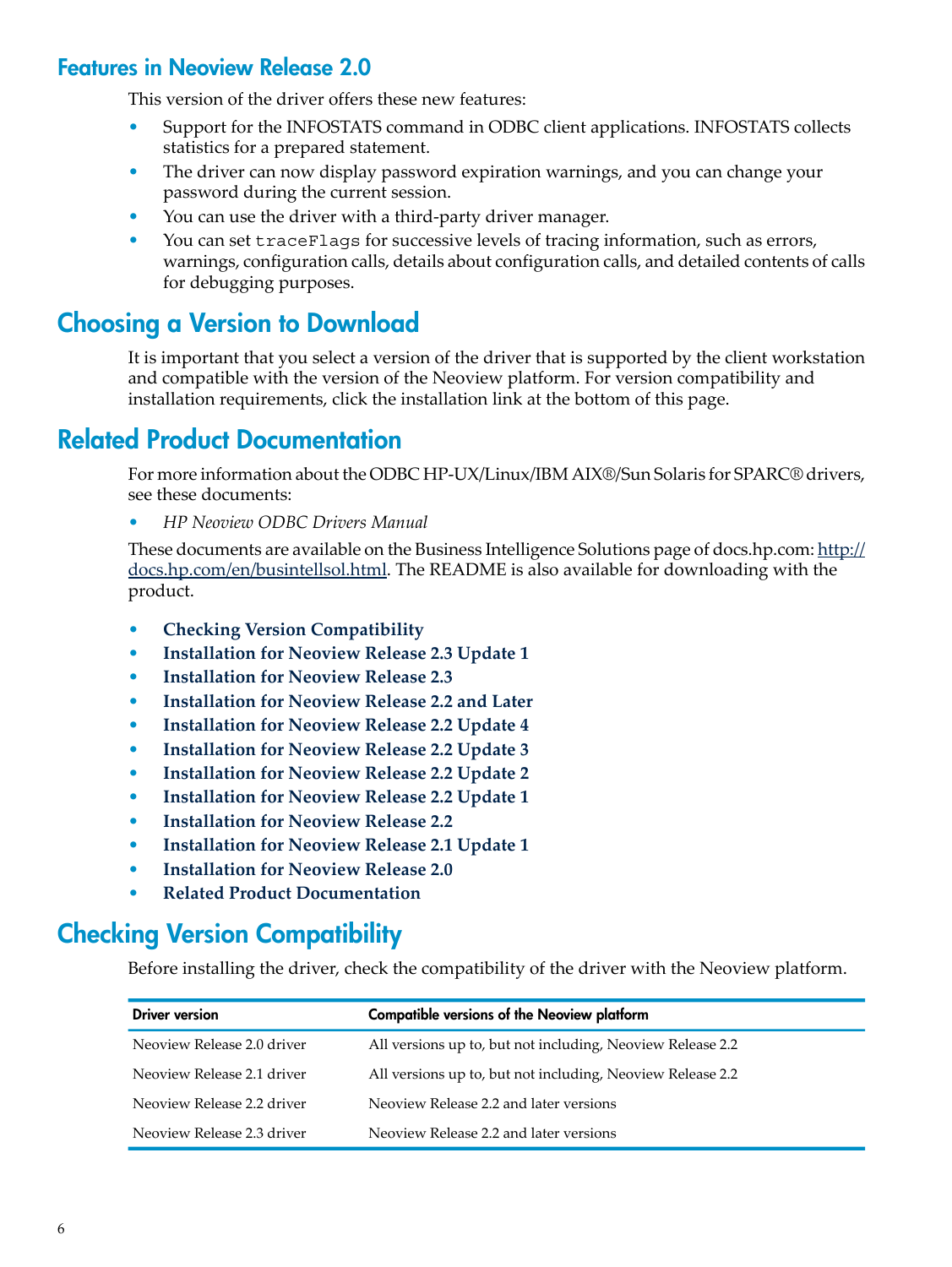<span id="page-6-0"></span>For information about avoiding driver and Neoview platform version incompatibility, see the *HP Neoview ODBC Drivers Manual* at docs.hp.com: [http://docs.hp.com/en/busintellsol.html.](http://docs.hp.com/en/busintellsol.html)

### Getting the Version of the Driver

1. Move to the directory where you installed the library file of the HP Neoview ODBC driver:

cd <your library home>

<your library home> is the directory where you installed the library file of the HP Neoview ODBC driver. For details, see the installation instructions.

The nm command returns this version information:

\_###HPODBC\_<v.v[v].v>\_<yymmdd>

The  $\langle v.v[v].v \rangle$  string is the version number (for example, 2.0.0).

The <yymmdd> string is the date, where yy is the year, mm is the month, and dd is the day (for example, 060419).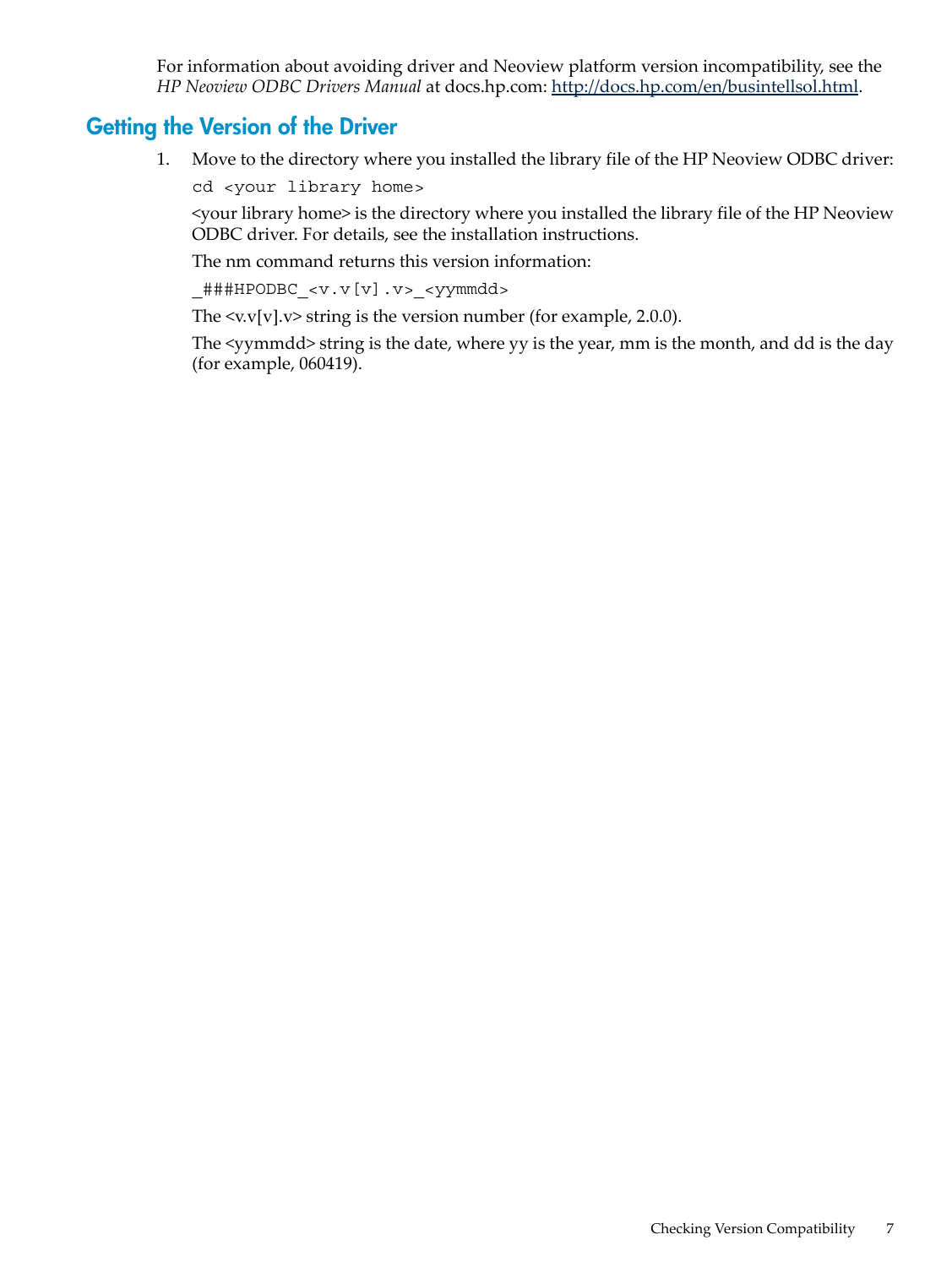2. Retrieve the version string:

```
• On Linux:
   nm libhpodbc.so | grep HPODBC
   or
   nm libhpodbc_drvr.so | grep HPODBC
 • On x86_64 Linux:
   nm libhpodbc64.so | grep HPODBC
   or
   nm libhpodbc_drvr64.so | grep HPODBC
• On IA-64 Linux:
   nm libhpodbc.so | grep HPODBC
   or
   nm libhpodbc_drvr.so | grep HPODBC
 • On HP-UX (IA-64) and HP-UX (PA-RISC):
   nm libhpodbc.sl | grep HPODBC
   or
   nm libhpodbc_drvr.sl | grep HPODBC
• On HP-UX (IA-64) 64 bit and HP-UX (PA-RISC) 64 bit:
   nm libhpodbc64.sl | grep HPODBC
   or
   nm libhpodbc_drvr64.sl | grep HPODBC
• On IBM AIX®:
   nm libhpodbc.a | grep HPODBC
   or
   nm libhpodbc_drvr.a | grep HPODBC
   • On IBM AIX®: 64 bit
   nm libhpodbc64.a | grep HPODBC
   or
   nm libhpodbc_drvr64.a | grep HPODBC
• On Sun SPARC®:
   nm libhpodbc.so | grep HPODBC
   or
   nm libhpodbc_drvr.so | grep HPODBC
• On Sun SPARC<sup>®</sup> 64 bit:
   nm libhpodbc64.so | grep HPODBC
   or
   nm libhpodbc_drvr64.so | grep HPODBC
```
# <span id="page-7-0"></span>Installation for Neoview Release 2.3 Update 1

- **[Installation](#page-8-0) Package**
- **Installation [Instructions](#page-10-0)**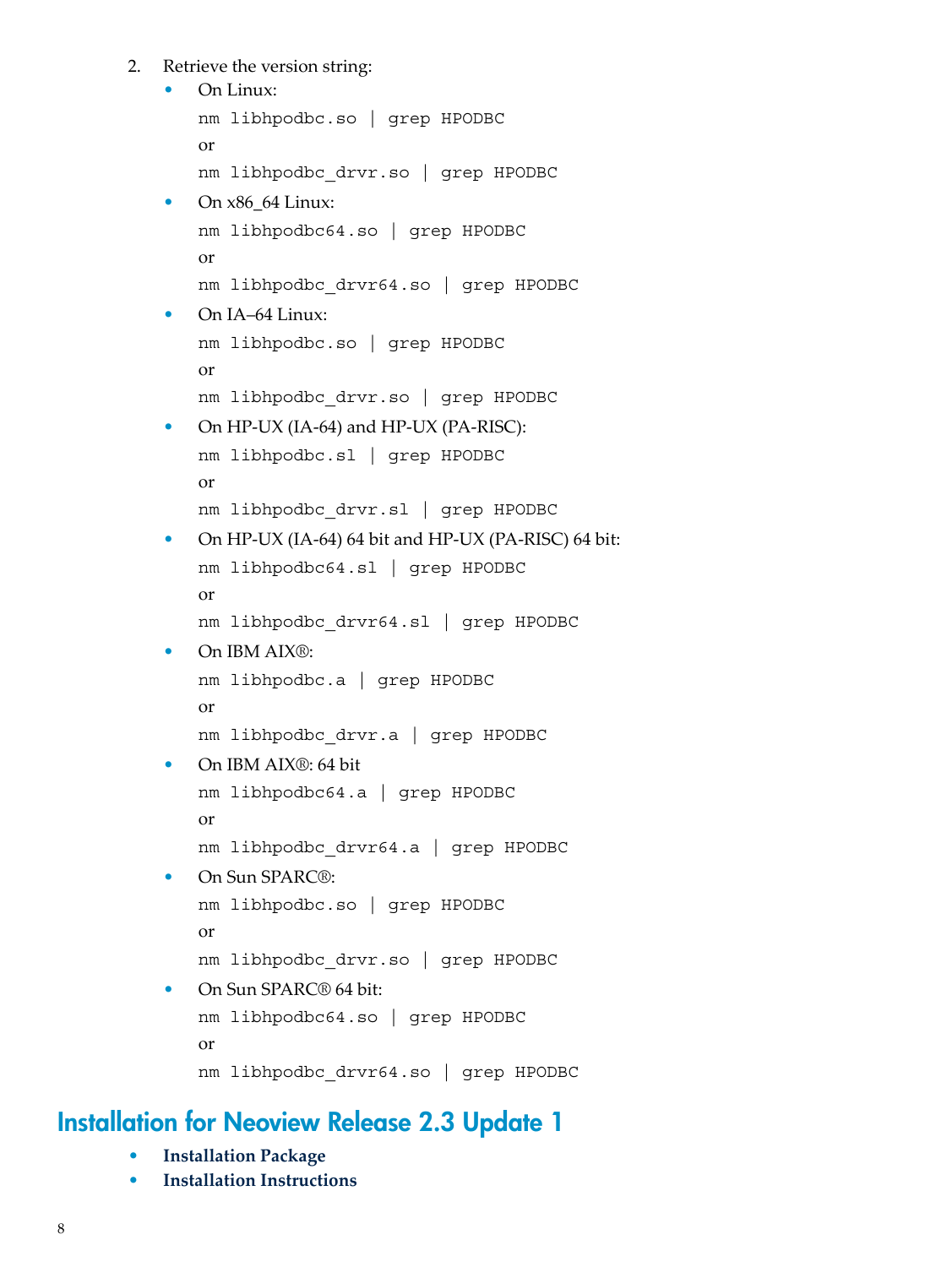# Installation Package

| <b>Distribution File</b>                                                | <b>Supported Platform</b> | <b>File Contents</b>                                                                                                                                                             |
|-------------------------------------------------------------------------|---------------------------|----------------------------------------------------------------------------------------------------------------------------------------------------------------------------------|
| hpodbc_ <v.v[v].v>_Linux_pkg.tar.gz</v.v[v].v>                          | Linux                     | libhpodbc_1.so. <x><br/>libhpodbc_drvr_l.so.<x><br/>MXODSN<br/>MD5SUM<br/>sql.h<br/>sqlext.h<br/>sqltypes.h<br/>hpsqlext.h<br/>install.h<br/>connect_test.cpp</x></x>            |
| hpodbc_ <v.v[v].v>_Linux64_pkg.tar.gz</v.v[v].v>                        | x86_64 Linux              | libhpodbc_164.so. <x><br/>libhpodbc_drvr_164.so.<x><br/>MXODSN<br/>MD5SUM<br/>sql.h<br/>sqlext.h<br/>sqltypes.h<br/>hpsqlext.h<br/>install.h<br/>connect_test.cpp</x></x>        |
| hpodbc_ <v.v[v].v>_HPUX_I_pkg.tar.gz</v.v[v].v>                         | HP-UX IA-64               | libhpodbc_i.sl. <x><br/>libhpodbc_drvr_i.sl.<x><br/>MXODSN<br/>MD5SUM<br/>sql.h<br/>sqlext.h<br/>sqltypes.h<br/>hpsqlext.h<br/>install.h<br/>connect_test.cpp</x></x>            |
| hpodbc_ <v.v[v].v>_HPUX_I_64_pkg.tar.gz HP-UX (IA-64) 64 bit</v.v[v].v> |                           | libhpodbc_i64.sl. <x><br/>libhpodbc_i64_drvr.sl.<x><br/><b>MXODSN</b><br/>MD5SUM<br/>sql.h<br/>sqlext.h<br/>sqltypes.h<br/>hpsqlext.h<br/>install.h<br/>connect test.cpp</x></x> |
| hpodbc_ <v.v[v].v>_HPUX_P_pkg.tar.gz</v.v[v].v>                         | HP-UX PA-RISC             | libhpodbc_p.sl. <x><br/>libhpodbc_drvr_p.sl.<x><br/>MXODSN<br/>MD5SUM<br/>sql.h<br/>sqlext.h<br/>sqltypes.h<br/>hpsqlext.h<br/>install.h<br/>connect_test.cpp</x></x>            |

<span id="page-8-0"></span>The HP Neoview UNIX driver software is available in these downloadable distribution files: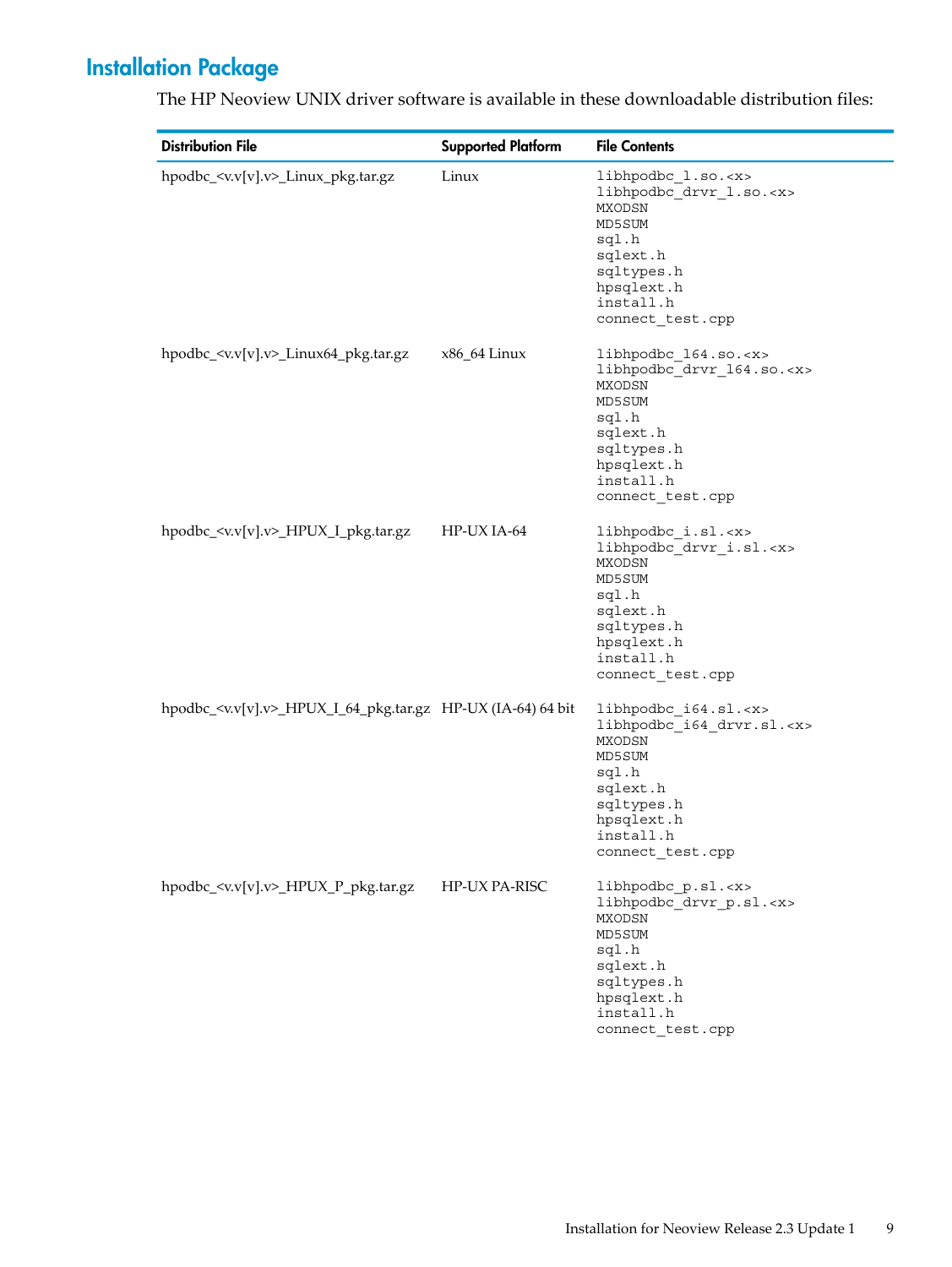| <b>Distribution File</b>                                                                         | <b>Supported Platform</b>     | <b>File Contents</b>                                                                                                                                                                                                                           |
|--------------------------------------------------------------------------------------------------|-------------------------------|------------------------------------------------------------------------------------------------------------------------------------------------------------------------------------------------------------------------------------------------|
| hpodbc_ <v.v[v].v>_HPUX_P_64_pkg.tar.gz HP-UX PA-RISC 64 bit libhpodbc_p64.sl.<x></x></v.v[v].v> |                               | libhpodbc_drvr_p64.sl. <x><br/>MXODSN<br/>MD5SUM<br/>sql.h<br/>sqlext.h<br/>sqltypes.h<br/>hpsqlext.h<br/>install.h<br/>connect test.cpp</x>                                                                                                   |
| hpodbc_ <v.v[v].v>_AIX_pkg.tar.gz</v.v[v].v>                                                     | <b>IBM AIX®</b>               | libhpodbc.a. <x>.gcc<br/>libhpodbc.a.<x>.xlc<br/>libhpodbc_drvr.a.<x>.gcc<br/>libhpodbc_drvr.a.<x>.xlc<br/>MXODSN<br/>MD5SUM<br/>sql.h<br/>sqlext.h<br/>sqltypes.h<br/>hpsqlext.h<br/>install.h<br/>connect_test.cpp</x></x></x></x>           |
| hpodbc_ <v.v[v].v>_AIX64_pkg.tar.gz</v.v[v].v>                                                   | IBM AIX <sup>®</sup> 64 bit   | $libhpodbc64.a. < x>. <$ gcc<br>libhpodbc64.a. <x>.xlc<br/>libhpodbc64 drvr.a.<x>.gcc<br/>libhpodbc64_drvr.a.<x>.xlc<br/>MXODSN<br/>MD5SUM<br/>sql.h<br/>sqlext.h<br/>sqltypes.h<br/>hpsqlext.h<br/>install.h<br/>connect_test.cpp</x></x></x> |
| hpodbc_ <v.v[v].v>_SPARC_pkg.tar.gz</v.v[v].v>                                                   | Sun SPARC <sup>®</sup>        | libhpodbc_ss.so. <x><br/>libhpodbc_drvr_ss.so.<x><br/>MXODSN<br/>MD5SUM<br/>sql.h<br/>sqlext.h<br/>sqltypes.h<br/>hpsqlext.h<br/>install.h<br/>connect test.cpp</x></x>                                                                        |
| hpodbc_ <v.v[v].v>_SPARC64_pkg.tar.gz</v.v[v].v>                                                 | Sun SPARC <sup>®</sup> 64 bit | libhpodbc ss64.so. <x><br/>libhpodbc drvr ss64.so.<x><br/>MXODSN<br/>MD5SUM<br/>sql.h<br/>sqlext.h<br/>sqltypes.h<br/>hpsqlext.h<br/>install.h<br/>connect_test.cpp</x></x>                                                                    |

By default, a new version of the HP Neoview ODBC driver is installed in these directories unless you specify different directories during installation:

• /usr/lib

Note: For the HPUX (IA-64) 64 bit driver, the default lib location is /usr/lib/hpux64.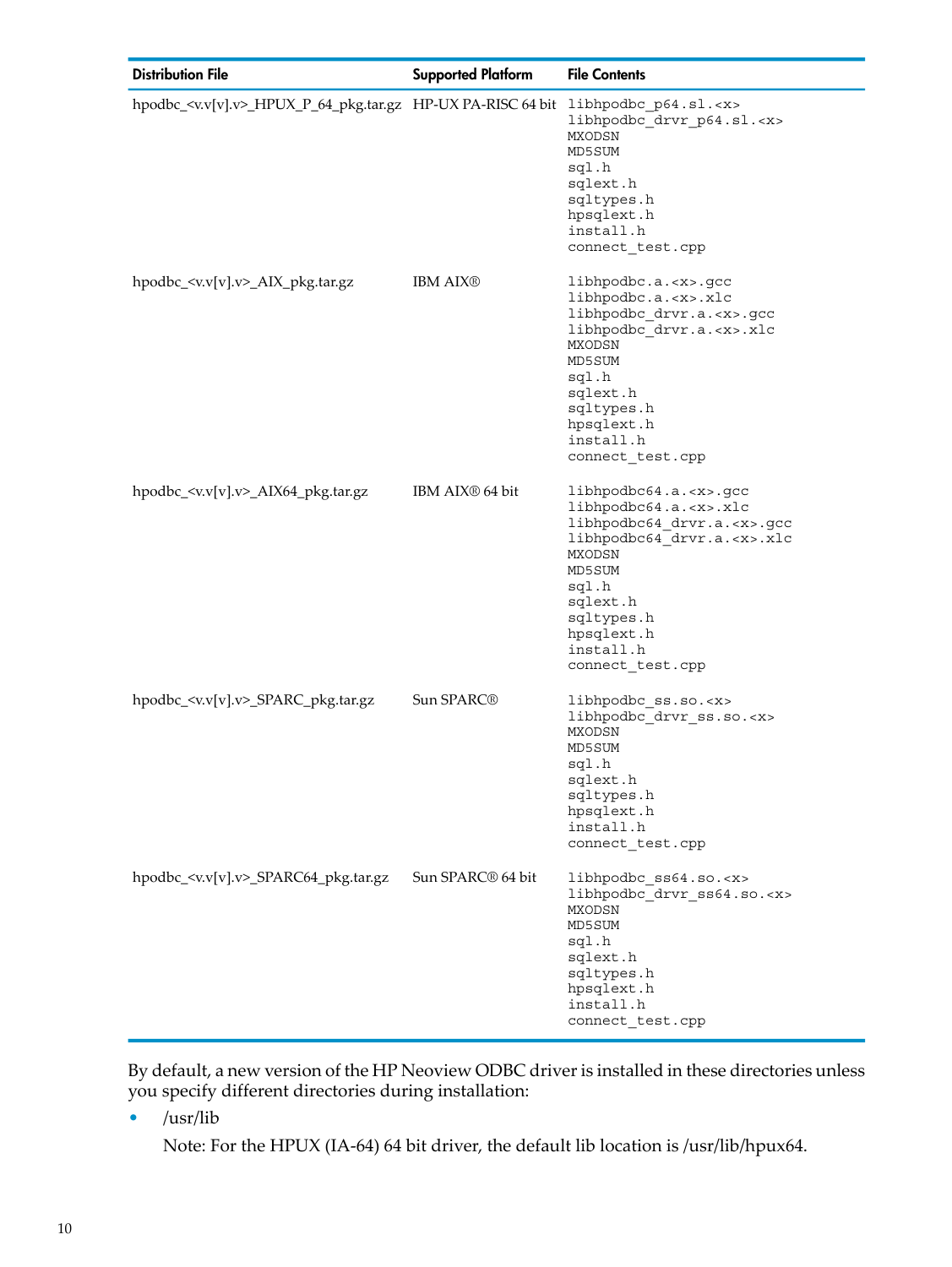Note: For the HPUX (PA-RISC) 64 bit driver, the default lib location is /usr/lib/pa20\_64.

- /usr/include/hpodbc
- /etc/hpodbc
- <span id="page-10-1"></span><span id="page-10-0"></span>• /etc/hpodbc/sample

# Installation Instructions

### Installing or Reinstalling the HP Neoview UNIX Drivers

Note: You must have root access to install the HP Neoview UNIX drivers at the default system locations.

- 1. Create a temporary directory.
- 2. From the client workstation, start a browser and navigate to the download site: [www.software.hp.com](http://www.software.hp.com).
- 3. Search for "Neoview ODBC" in the Software Depot.
- 4. Click the HP Neoview ODBC HP-UX/LINUX/ IBM AIX®/Sun Solaris for SPARC® Drivers link that appears in the search results.
- 5. Depending on your need, select Linux, Linux 64–bit, HP-UX Itanium, HP-UX Itanium 64–bit, HP-UX PA-RISC, HP-UX PA-RISC 64–bit, IBM AIX®, IBM AIX® 64 bit, Sun Solaris for SPARC® or Sun Solaris for SPARC® 64 bit and follow the instructions to download the driver.
- 6. Move the distribution file into the temporary directory:
	- Linux: hpodbc\_<v.v[v].v>\_LINUX\_pkg.tar.gz
	- x86\_64 Linux: hpodbc\_<v.v[v].v>\_LINUX64\_pkg.tar.gz
	- HP-UX (IA-64): hpodbc\_<v.v[v].v>\_HPUX\_I\_pkg.tar.gz
	- HP-UX (IA-64) 64 bit: hpodbc\_ $\langle v.v[v].v \rangle$ \_HPUX\_I\_64\_pkg.tar.gz
	- HP-UX (PA-RISC): hpodbc\_<v.v[v].v>\_HPUX\_P\_pkg.tar.gz
	- HP-UX (PA-RISC) 64 bit:  $h$ podbc\_ $\langle v.v[v].v \rangle$ \_HPUX\_P\_64\_pkg.tar.gz
	- IBM AIX®: hpodbc\_<v.v[v].v>\_AIX\_pkg.tar.gz
	- IBM AIX® 64 bit: hpodbc\_<v.v[v].v>\_AIX64\_pkg.tar.gz
	- Sun SPARC®: hpodbc\_<v.v[v].v>\_SPARC\_pkg.tar.gz
	- Sun SPARC® 64 bit: hpodbc\_<v.v[v].v>\_SPARC64\_pkg.tar.gz
- 7. Expand the installation and product files:
	- Linux: gunzip hpodbc\_<v.v[v].v>\_LINUX\_pkg.tar.gz
	- x86\_64 Linux: gunzip hpodbc\_<v.v[v].v>\_LINUX64\_pkg.tar.gz
	- HP-UX (IA-64): gunzip hpodbc\_<v.v[v].v>\_HPUX\_I\_pkg.tar.gz
	- HP-UX (IA-64) 64 bit: gunzip hpodbc\_<v.v[v].v>\_HPUX\_I\_64\_pkg.tar.gz
	- HP-UX (PA-RISC): gunzip hpodbc\_<v.v[v].v>\_HPUX\_P\_pkg.tar.gz
	- HP-UX (PA-RISC) 64 bit: gunzip hpodbc\_<v.v[v].v>\_HPUX\_P\_64\_pkg.tar.gz
	- IBM AIX®: gunzip hpodbc\_<v.v[v].v>\_AIX\_pkg.tar.gz
	- IBM AIX® 64 bit: gunzip hpodbc  $\langle v.\mathbf{v}[\mathbf{v}]$ . $v \rangle$  AIX64 pkg.tar.gz
	- Sun SPARC®: gunzip hpodbc\_<v.v[v].v>\_SPARC\_pkg.tar.gz
	- Sun SPARC® 64 bit: gunzip hpodbc\_<v.v[v].v>\_SPARC64\_pkg.tar.gz
- 8. Extract the installation and product files. A directory called PkgTmp is created.
	- Linux: tar –xvf hpodbc\_<v.v[v].v>\_LINUX\_pkg.tar
	- x86\_64 Linux: tar –xvf hpodbc\_<v.v[v].v>\_LINUX64\_pkg.tar
	- HP-UX (IA-64):  $tar -xvf$  hpodbc\_ $\langle v.v[v].v \rangle$ \_HPUX\_I\_pkg.tar
	- HP-UX (IA-64) 64 bit: tar –xvf hpodbc\_ $\langle v.v[v].v \rangle$ \_HPUX\_I\_64\_pkg.tar.gz
	- HP-UX (PA-RISC): tar –xvf hpodbc\_<v.v[v].v>\_HPUX\_P\_pkg.tar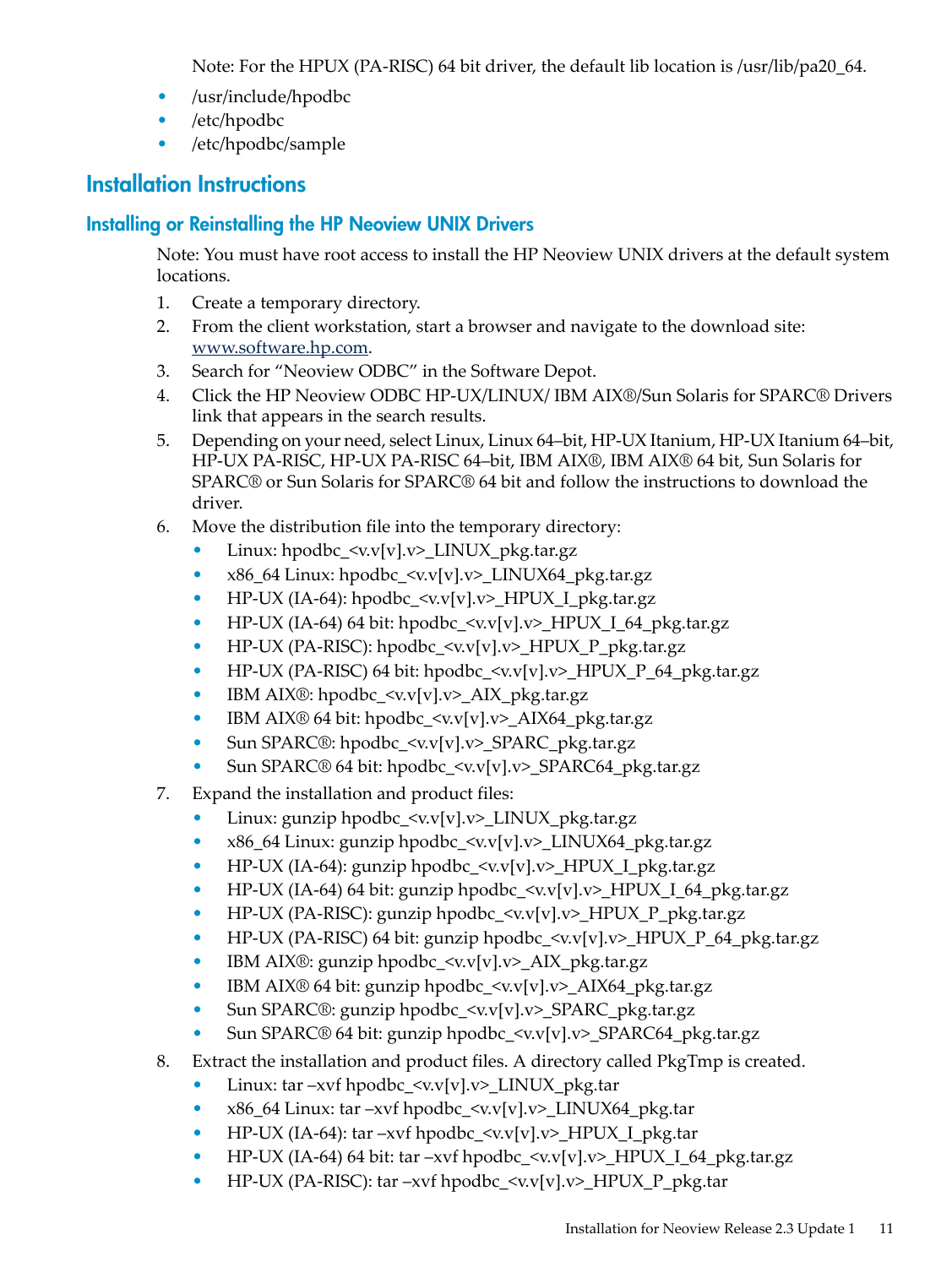- HP-UX (PA-RISC) 64 bit: tar –xvf hpodbc\_ $\langle v.v[v].v \rangle$ \_HPUX\_P\_64\_pkg.tar.gz
- IBM AIX®: tar –xvf hpodbc  $\langle v.v[v], v \rangle$  AIX pkg.tar
- IBM AIX® 64 bit: tar –xvf hpodbc\_ $\langle v.v[v].v \rangle$ \_AIX64\_pkg.tar
- Sun SPARC®: tar –xvf hpodbc\_ $\langle v.v[v].v \rangle$ \_SPARC\_pkg.tar
- Sun SPARC<sup>®</sup> 64 bit: tar –xvf hpodbc\_<v.v[v].v>\_SPARC64\_pkg.tar
- 9. Install the product:

cd PkgTmp

./install.sh

Note: Except for the sample file, the install.sh script saves a copy (.SAV) of your previous installation files if they exist.

- 10. Accept the terms of the license agreement.
- 11. Enter a directory for the library files, or press Enter to use the default directory (/usr/lib). Note: For the HPUX (IA-64) 64 bit driver, the default lib location is /usr/lib/hpux64. Note: For the HPUX (PA-RISC) 64 bit driver, the default lib location is /usr/lib/pa20\_64. Note: For the AIX drivers, a prompt will ask if you want to install the HP ODBC library that was compiled, the AIX xlc/xlc++ compilers or the gcc/g++ compiler for AIX.
- 12. Enter a directory for the data source template file, or press Enter to use the default directory (/etc/hpodbc).
- 13. Enter a directory for the include files, or press Enter to use the default directory (/usr/include/hpodbc).
- <span id="page-11-0"></span>14. Enter a directory for the sample program, or press Enter to use the default directory (/etc/hpodbc/sample).

### Setting Up the Client Environment

If you selected default options during installation, ensure that:

- The include (\*.h) files are in the /usr/include/hpodbc directory.
- An MXODSN file is in the /etc/hpodbc directory.

Note: By default, the MXODSN file in the package will be installed as /etc/hpodbc/MXODSN.template. Rename it to MXODSN, and make necessary changes to the file before using the driver.

• The libraries are located in the /usr/lib directory.

Note: For the HPUX (IA-64) 64 bit driver, the default lib location is /usr/lib/hpux64.

Note: For the HPUX (PA-RISC) 64 bit driver, the default lib location is /usr/lib/pa20\_64.

<span id="page-11-1"></span>If you select nondefault locations during installation, ensure that the files are installed in the directories that you specified during installation.

Note: The driver expects the MXODSN file to be present in either the default location (/etc/hpodbc) or the current working directory (CWD) of the application.

### Using a Third Party Driver Manager

- If you are using an external driver manager, you must point to libhpodbc\_drvr and not to libhpodbc.
- The driver (libhpodbc\_drvr.so) has been verified with iODBC and unixODBC driver managers.
- These driver managers, as well as documentation, can be found at these Web sites: <http://www.iodbc.org/>

<http://www.unixodbc.org/>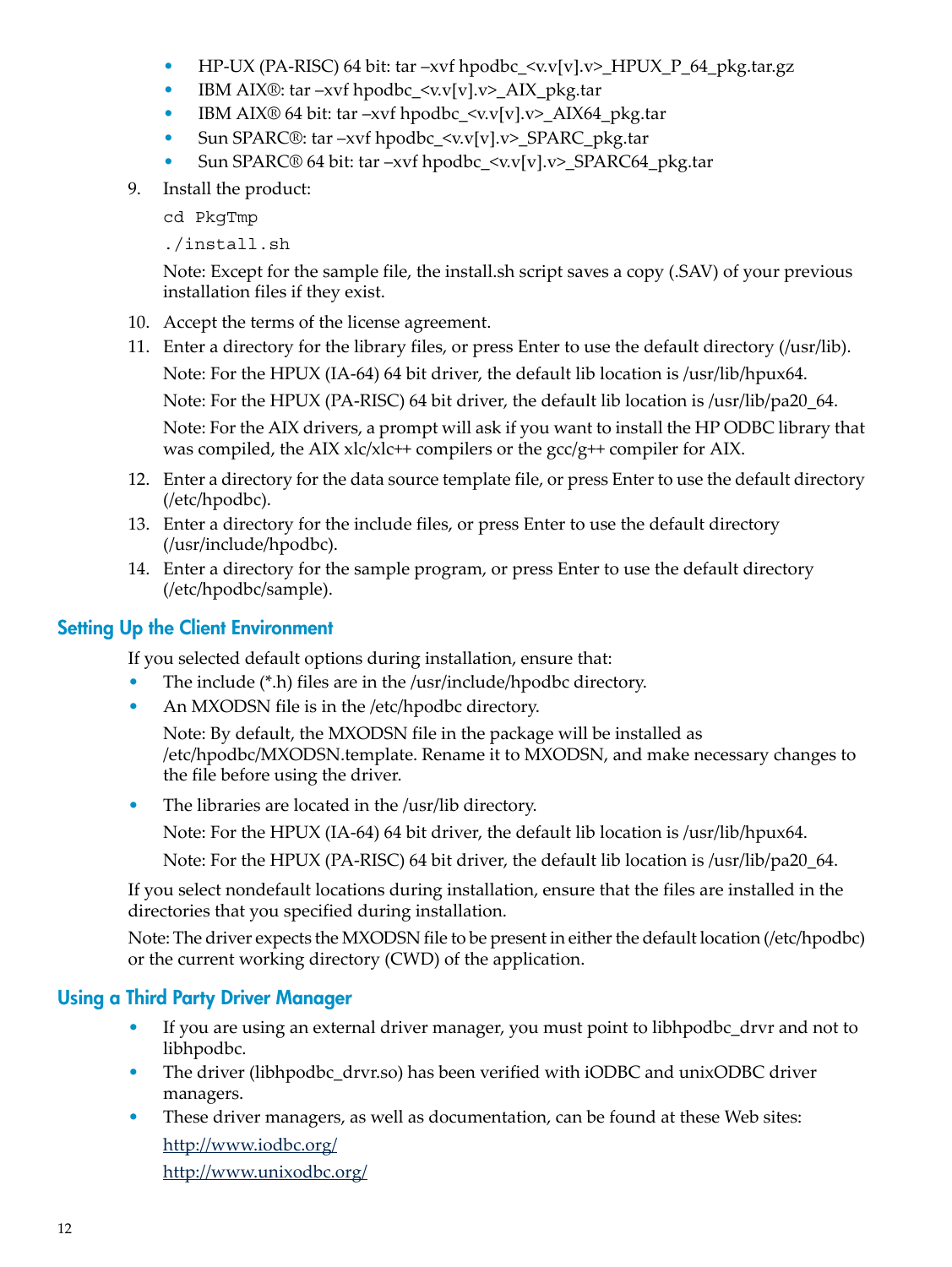- The three environment variables that control tracing are:
	- HPODBC\_TRACE\_LEVEL sets trace level (ERROR, WARNING, CONFIG, INFO, or DEBUG)
	- HPODBC\_TRACEFILE\_NAME specifies the name of the log file
	- $-$  HPODBC TRACEFILE SIZE  $-$  specifies the maximum files size of the log files
- <span id="page-12-0"></span>• For information on the necessary data source configuration options, you will need to add to the respective configuration files (for example, to odbc.ini). For more information, see the *Neoview ODBC Drivers Manual* at docs.hp.com: [http://docs.hp.com/en/busintellsol.html.](http://docs.hp.com/en/busintellsol.html)

#### Running the Sample Program

Note: the examples after each step assume that you have default installation directories.

If you have a previous version of the hpodbc driver installed, you need to relink your existing application to ensure that you pick up the correct version of the driver. If you are unsure of the version, check the version of your application with this command:

ldd <object file>

1. Move to the directory where you installed the sample program:

cd /etc/hpodbc/sample

2. Compile the sample program.

Note: All drivers, other than the 64–bit driver for HP-UX(IA-64) and the  $x86\_64$  Linux driver, are 32-bit drivers; therefore, applications need to be compiled accordingly.

• On Linux:

```
gcc connect_test.cpp -L/usr/lib -I/usr/include/hpodbc -lhpodbc \
```
-o connect\_test

Note: The Linux driver is a 32-bit driver. If you are using an x86–64 machine, you need to explicitly compile your appplication as a 32-bit application. For example:

gcc connect\_test.cpp -m32 -L/usr/lib \

-I/usr/include/hpodbc -lhpodbc -o connect\_test

• On x86\_64 Linux:

gcc connect test.cpp -L/usr/lib -I/usr/include/hpodbc  $\setminus$ -lhpodbc64 -o connect\_test

• On HP-UX  $(IA-64)$ :

aCC -AA connect\_test.cpp -L/usr/lib -I/usr/include/hpodbc \

-lhpodbc -o connect\_test -lm

To use cc for compiling and linking:

- Rename connect\_test.cpp to connect\_test.c.
- Run this command:

cc connect\_test.c –I/usr/include/hpodbc –L/usr/lib \

-lhpodbc lstd\_v2 -lCsup -lunwind -lm -o connect\_test

Note: Multi-threaded applications should use the "-mt" compiler option. Non multi-threaded applications that use ODBC asynchronous execution should ensure that the pthread library is linked in and it is linked in ahead of the libc library.

• On HP-UX (IA-64) 64 bit:

aCC +DD64 -AA connect\_test.cpp -L/usr/lib/hpux64 -I/usr/include/hpodbc \ -lhpodbc64 -o connect\_test -lm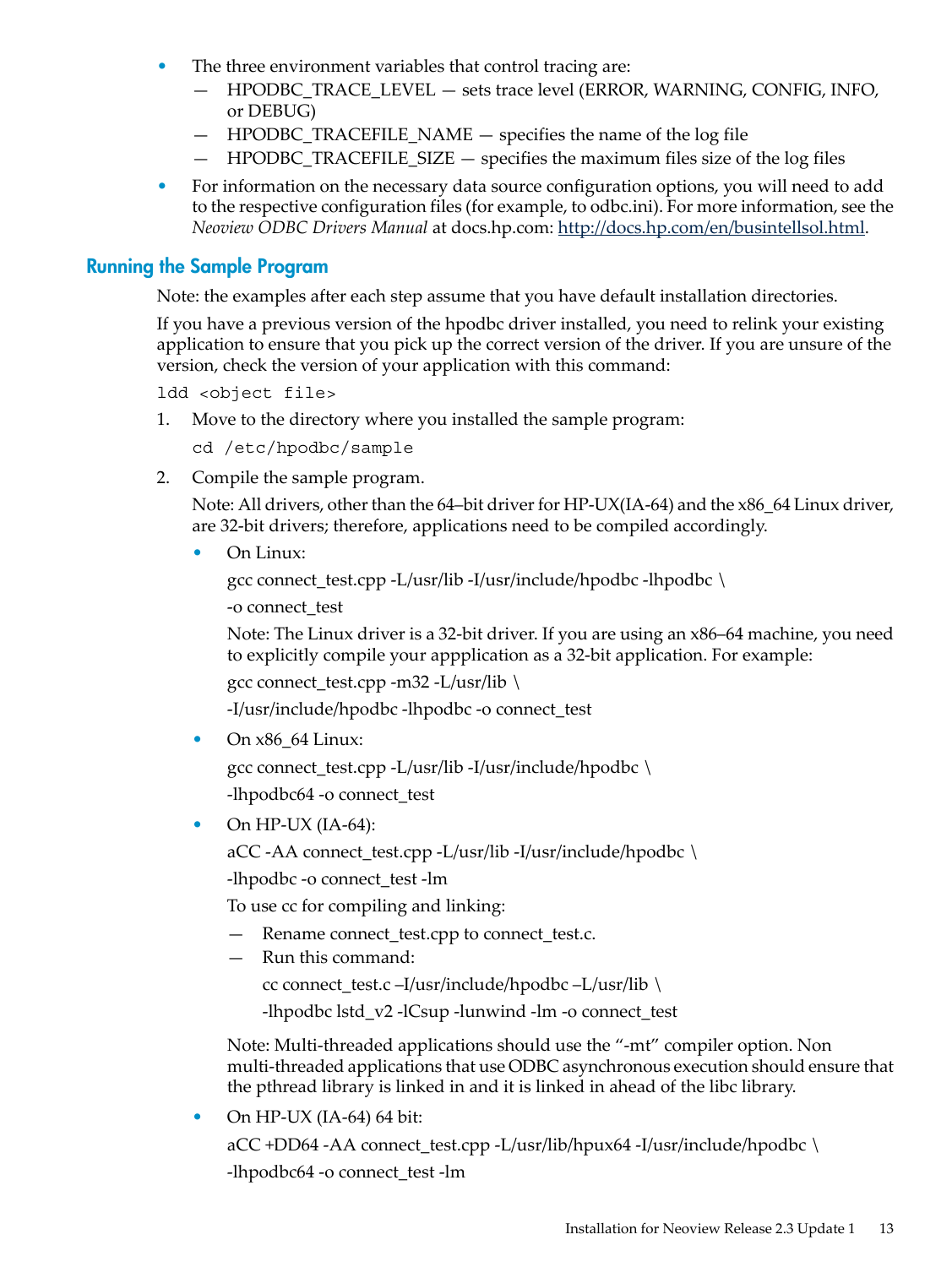To use cc for compiling and linking:

- Rename connect\_test.cpp to connect\_test.c
- Run this command: cc connect test.c +DD64 –I/usr/include/hpodbc -L/usr/lib/hpux64 \ –lhpodbc64 –lstd\_v2 -lCsup -lunwind -lm -lhpodbc -o connect\_test

Note: Multi-threaded applications should use the "-mt" compiler option. Non multi-threaded applications that use ODBC asynchronous execution should ensure that the pthread library is linked in and it is linked in ahead of the libc library.

• On HP-UX (PA-RISC):

aCC -AA connect\_test.cpp -L/usr/lib -I/usr/include/hpodbc \

-lhpodbc -lhppa -o connect\_test -lm

To use cc for compiling and linking:

- Rename connect\_test.cpp to connect\_test.c.
- Run this command:

cc connect\_test.c –L/usr/lib –I/usr/include/hpodbc  $\setminus$ 

-lhppa -lstd\_v2 -lCsup\_v2 -lm -lhpodbc -o connect\_test

Note: Multi-threaded applications should use the "-mt" compiler option. Non multi-threaded applications that use ODBC asynchronous execution should ensure that the pthread library is linked in and it is linked in ahead of the libc library.

• On HP-UX (PA-RISC) 64 bit:

```
aCC +DD64 -AA connect_test.cpp -L/usr/lib/pa20_64 -I/usr/include/hpodbc \
```
-lhpodbc64 -o connect\_test -lm

To use cc for compiling and linking:

- Rename connect\_test.cpp to connect\_test.c.
- Run this command:

cc +DD64 connect\_test.c –L/usr/lib/pa20\_64 –I/usr/include/hpodbc \

-lstd\_v2 -lCsup\_v2 -lcl -lm -lhpodbc64 -o connect\_test

Note: Multi-threaded applications should use the "-mt" compiler option. Non multi-threaded applications that use ODBC asynchronous execution should ensure that the pthread library is linked in and it is linked in ahead of the libc library.

• On IBM AIX®:

```
g++ -maix32 connect_test.cpp -L/usr/lib -I/usr/include/hpodbc \
-lhpodbc -o connect_test
or, if the xlc/xlc++ compiled HP ODBC library is installed:
xlc++ -q32 connect_test.cpp -L/usr/lib -I/usr/include/hpodbc \
-lhpodbc -o connect_test
```
• On IBM AIX<sup>®</sup> 64 bit:

g++ -maix64 connect\_test.cpp -L/usr/lib -I/usr/include/hpodbc \ -lhpodbc64 -o connect\_test

or, if the xlc/xlc++ compiled HP ODBC library is installed:

xlc++ -q64 connect\_test.cpp -L/usr/lib -I/usr/include/hpodbc \

-lhpodbc64 -o connect\_test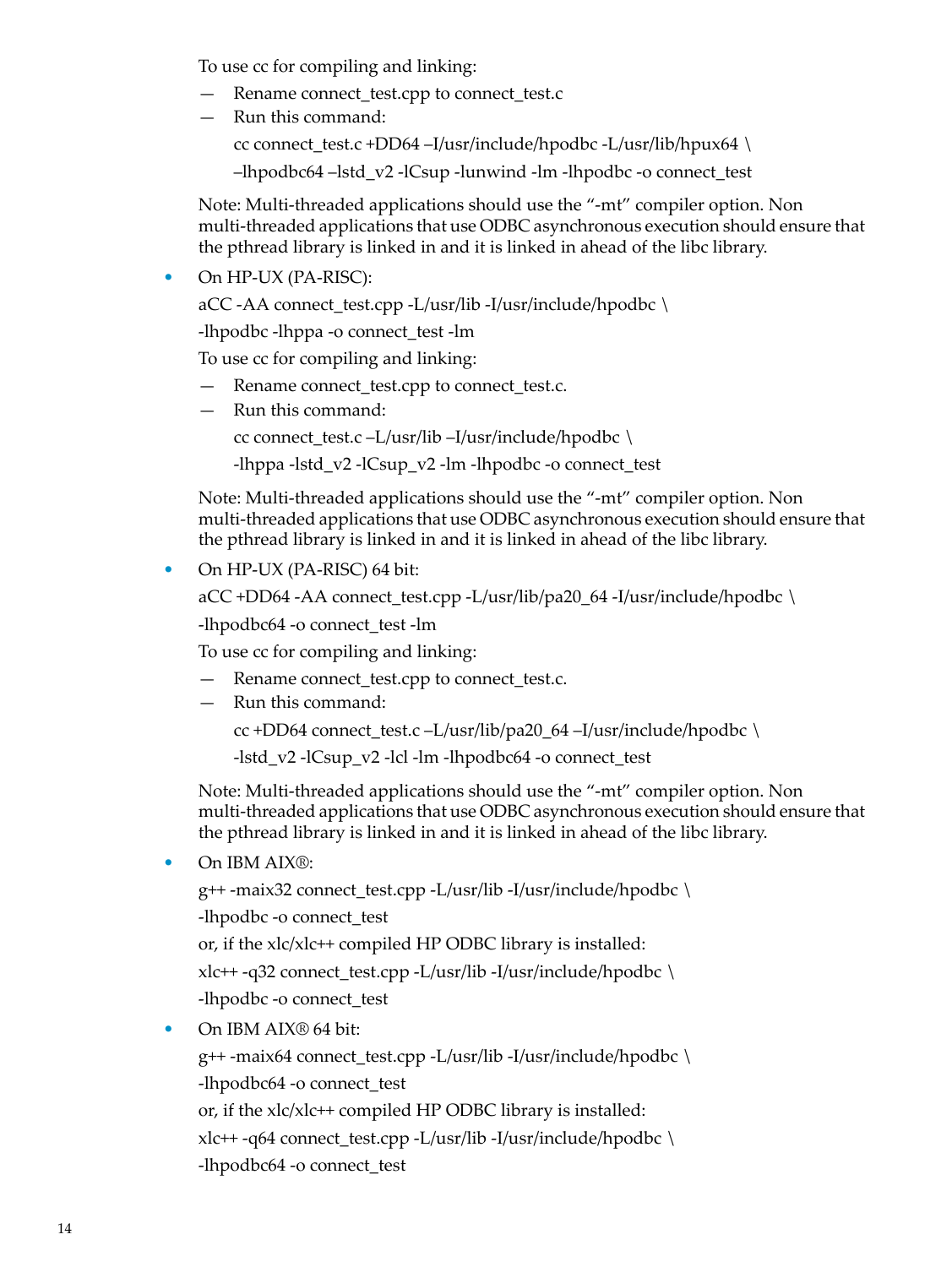- On Sun SPARC®: cc connect\_test.cpp -I/usr/include/hpodbc -L/usr/lib \ -lhpodbc -o connect\_test
- On Sun SPARC<sup>®</sup> 64 bit: cc -xarch=v9a connect\_test.cpp -I/usr/include/hpodbc -L/usr/lib \ -lhpodbc64 -o connect\_test
- 3. If needed, modify the /etc/hpodbc/MXODSN file.
- <span id="page-14-0"></span>4. Run the sample program:

```
./connect_test -d <datasource> -u <userid> -p <password>
```
# Installation for Neoview Release 2.3

- <span id="page-14-1"></span>• **[Installation](#page-14-1) Package**
- **Installation [Instructions](#page-16-0)**

# Installation Package

The HP Neoview UNIX driver software is available in these downloadable distribution files:

| <b>Distribution File</b>                               | <b>Supported Platform</b> | <b>File Contents</b>                                                                                                                                                          |
|--------------------------------------------------------|---------------------------|-------------------------------------------------------------------------------------------------------------------------------------------------------------------------------|
| hpodbc_ <v.v[v].v>_Linux_pkg.tar.gz</v.v[v].v>         | Linux                     | libhpodbc l.so. <x><br/>libhpodbc drvr 1.so.<x><br/>MXODSN<br/>MD5SUM<br/>sql.h<br/>sqlext.h<br/>sqltypes.h<br/>hpodbcext.h<br/>install.h<br/>connect test.cpp</x></x>        |
| hpodbc_ $\langle v.v[v].v \rangle$ _Linux64_pkg.tar.gz | $x86$ 64 Linux            | libhpodbc 164.so. <x><br/>libhpodbc drvr 164.so.<x><br/>MXODSN<br/>MD5SUM<br/>sql.h<br/>sqlext.h<br/>sqltypes.h<br/>hpodbcext.h<br/>install.h<br/>connect test.cpp</x></x>    |
| hpodbc_ <v.v[v].v>_HPUX_I_pkg.tar.gz</v.v[v].v>        | HP-UX IA-64               | libhpodbc i.sl. <x><br/>libhpodbc drvr i.sl.<x><br/><b>MXODSN</b><br/>MD5SUM<br/>sql.h<br/>sqlext.h<br/>sqltypes.h<br/>hpodbcext.h<br/>install.h<br/>connect test.cpp</x></x> |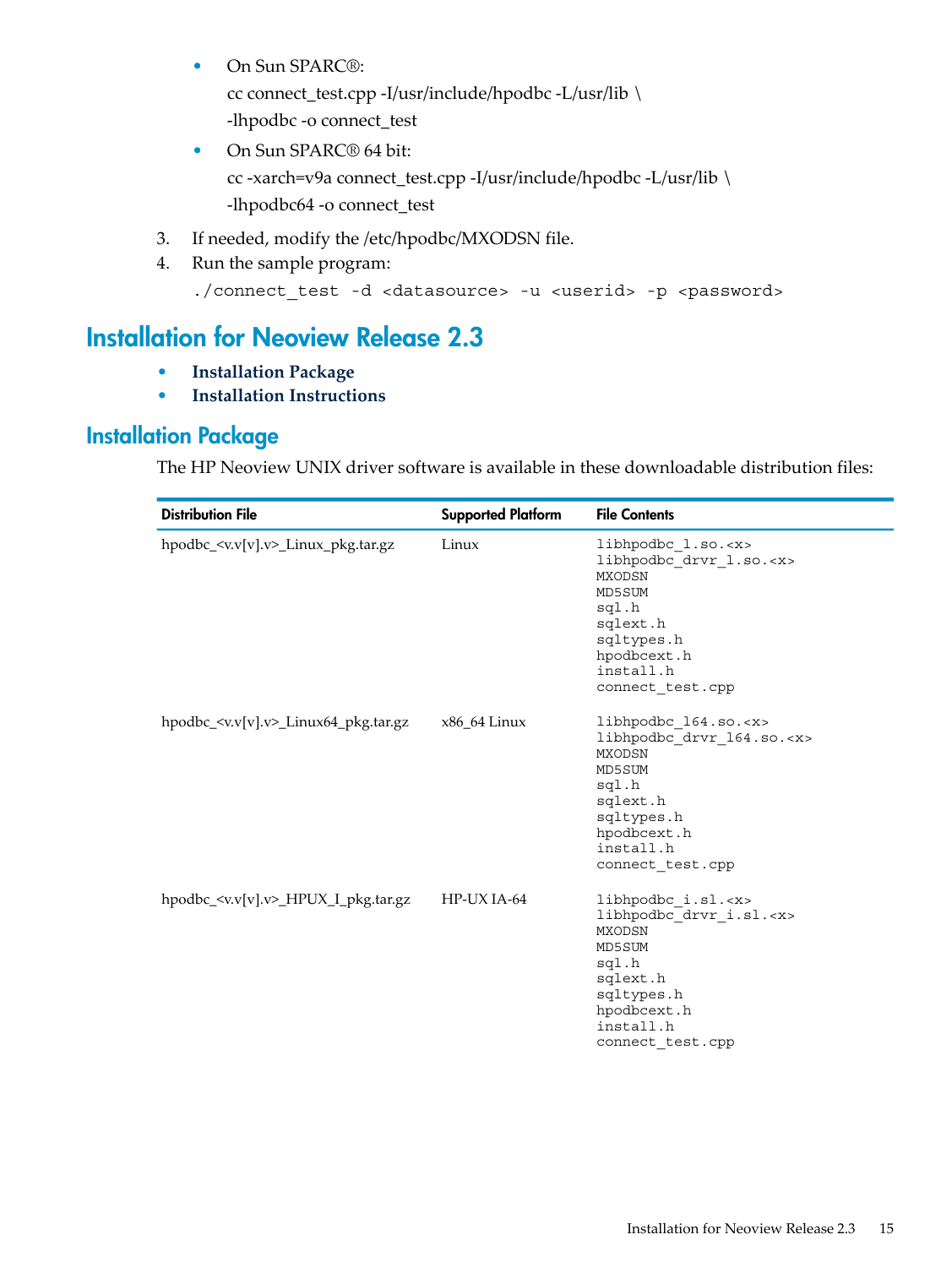| <b>Distribution File</b>                                                | <b>Supported Platform</b>     | <b>File Contents</b>                                                                                                                                                         |
|-------------------------------------------------------------------------|-------------------------------|------------------------------------------------------------------------------------------------------------------------------------------------------------------------------|
| hpodbc_ <v.v[v].v>_HPUX_I_64_pkg.tar.gz HP-UX (IA-64) 64 bit</v.v[v].v> |                               | libhpodbc_i64.sl. <x><br/>libhpodbc i64 drvr.sl.<x><br/>MXODSN<br/>MD5SUM<br/>sql.h<br/>sqlext.h<br/>sqltypes.h<br/>hpodbcext.h<br/>install.h<br/>connect test.cpp</x></x>   |
| hpodbc_ <v.v[v].v>_HPUX_P_pkg.tar.gz</v.v[v].v>                         | HP-UX PA-RISC                 | libhpodbc_p.sl. <x><br/>libhpodbc_drvr_p.sl.<x><br/>MXODSN<br/>MD5SUM<br/>sql.h<br/>sqlext.h<br/>sqltypes.h<br/>hpodbcext.h<br/>install.h<br/>connect_test.cpp</x></x>       |
| hpodbc_ <v.v[v].v>_AIX_pkg.tar.gz</v.v[v].v>                            | <b>IBM AIX®</b>               | libhpodbc.a. < x><br>libhpodbc drvr.a. <x><br/>MXODSN<br/>MD5SUM<br/>sql.h<br/>sqlext.h<br/>sqltypes.h<br/>hpodbcext.h<br/>install.h<br/>connect_test.cpp</x>                |
| hpodbc_ <v.v[v].v>_AIX64_pkg.tar.gz</v.v[v].v>                          | IBM AIX <sup>®</sup> 64 bit   | libhpodbc64.a. < x><br>libhpodbc64 drvr.a. <x><br/>MXODSN<br/>MD5SUM<br/>sql.h<br/>sqlext.h<br/>sqltypes.h<br/>hpodbcext.h<br/>install.h<br/>connect_test.cpp</x>            |
| hpodbc_ <v.v[v].v>_SPARC_pkg.tar.gz</v.v[v].v>                          | Sun SPARC <sup>®</sup>        | libhpodbc_ss.so. <x><br/>libhpodbc drvr ss.so.<x><br/>MXODSN<br/>MD5SUM<br/>sql.h<br/>sqlext.h<br/>sqltypes.h<br/>hpodbcext.h<br/>install.h<br/>connect_test.cpp</x></x>     |
| hpodbc_ <v.v[v].v>_SPARC64_pkg.tar.gz</v.v[v].v>                        | Sun SPARC <sup>®</sup> 64 bit | libhpodbc_ss64.so. <x><br/>libhpodbc_drvr_ss64.so.<x><br/>MXODSN<br/>MD5SUM<br/>sql.h<br/>sqlext.h<br/>sqltypes.h<br/>hpodbcext.h<br/>install.h<br/>connect_test.cpp</x></x> |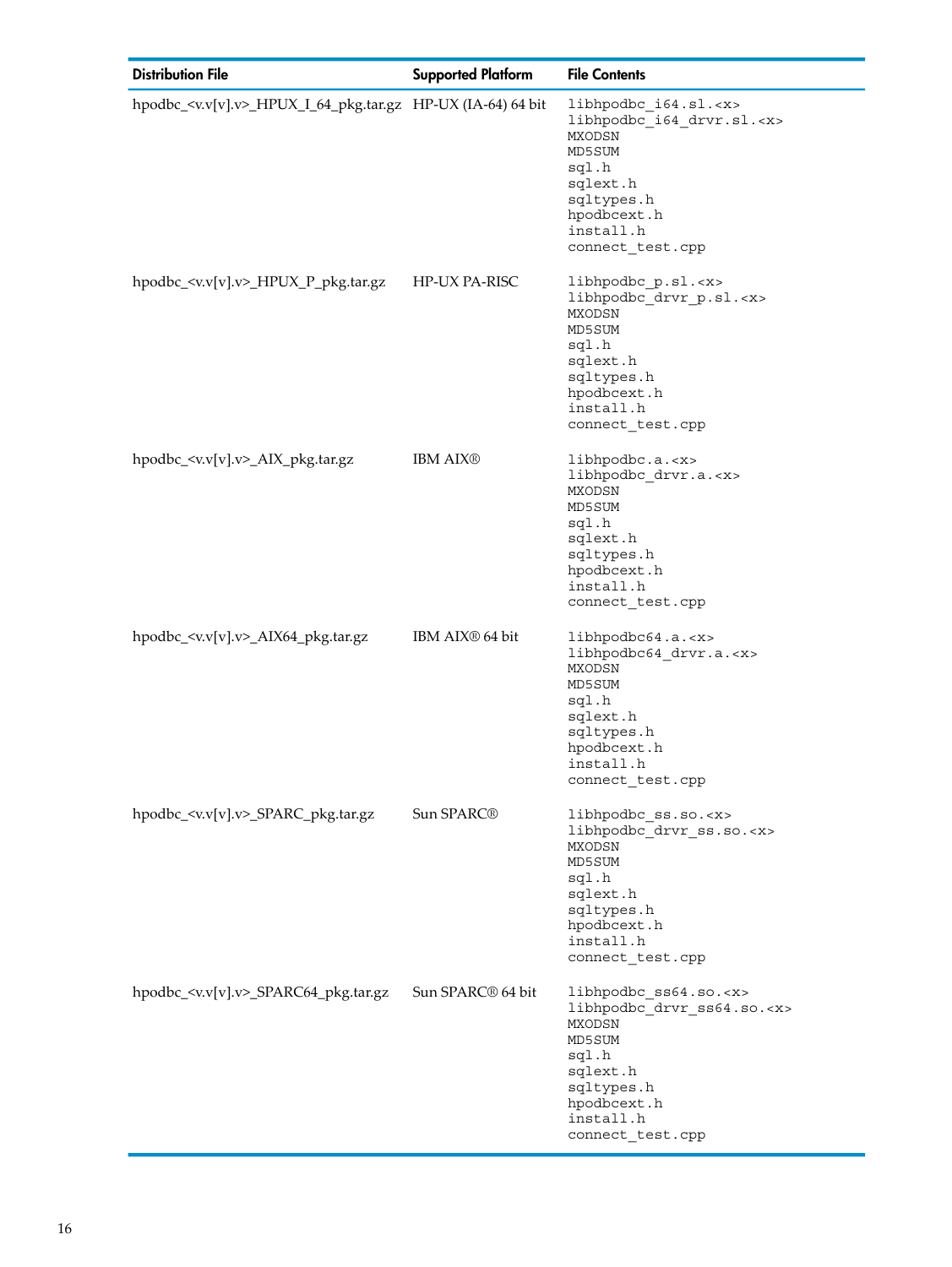By default, a new version of the HP Neoview ODBC driver is installed in these directories unless you specify different directories during installation:

• /usr/lib

Note: For the HPUX (IA-64) 64 bit driver, the default lib location is /usr/lib/hpux64.

- /usr/include/hpodbc
- /etc/hpodbc
- <span id="page-16-1"></span><span id="page-16-0"></span>• /etc/hpodbc/sample

# Installation Instructions

#### Installing or Reinstalling the HP Neoview UNIX Drivers

Note: You must have root access to install the HP Neoview UNIX drivers at the default system locations.

- 1. Create a temporary directory.
- 2. From the client workstation, start a browser and navigate to the download site: [www.software.hp.com](http://www.software.hp.com).
- 3. Search for "Neoview ODBC" in the Software Depot.
- 4. Click the HP Neoview ODBC HP-UX/LINUX/ IBM AIX®/Sun Solaris for SPARC® Drivers link that appears in the search results.
- 5. Depending on your need, select Linux, Linux 64–bit, HP-UX Itanium, HP-UX Itanium 64–bit, HP-UX PA-RISC, IBM AIX®, IBM AIX® 64 bit, Sun Solaris for SPARC® or Sun Solaris for SPARC® 64 bit and follow the instructions to download the driver.
- 6. Move the distribution file into the temporary directory:
	- Linux: hpodbc\_<v.v[v].v>\_LINUX\_pkg.tar.gz
	- x86\_64 Linux: hpodbc\_ <v.v[v].v>\_LINUX64\_pkg.tar.gz
	- HP-UX (IA-64): hpodbc  $\langle v.v[v], v \rangle$  HPUX I pkg.tar.gz
	- HP-UX (IA-64) 64 bit: hpodbc\_<v.v[v].v>\_HPUX\_I\_64\_pkg.tar.gz
	- HP-UX (PA-RISC): hpodbc\_<v.v[v].v>\_HPUX\_P\_pkg.tar.gz
	- IBM AIX®: hpodbc  $\langle v.v[v].v \rangle$  AIX pkg.tar.gz
	- IBM AIX<sup>®</sup> 64 bit: hpodbc\_<v.v[v].v>\_AIX64\_pkg.tar.gz
	- Sun SPARC®: hpodbc\_<v.v[v].v>\_SPARC\_pkg.tar.gz
	- Sun SPARC® 64 bit: hpodbc\_<v.v[v].v>\_SPARC64\_pkg.tar.gz
- 7. Expand the installation and product files:
	- Linux: gunzip hpodbc\_<v.v[v].v>\_LINUX\_pkg.tar.gz
	- x86\_64 Linux: gunzip hpodbc\_<v.v[v].v>\_LINUX64\_pkg.tar.gz
	- HP-UX (IA-64): gunzip hpodbc\_<v.v[v].v>\_HPUX\_I\_pkg.tar.gz
	- HP-UX (IA-64) 64 bit: gunzip hpodbc\_<v.v[v].v>\_HPUX\_I\_64\_pkg.tar.gz
	- HP-UX (PA-RISC): gunzip hpodbc\_<v.v[v].v>\_HPUX\_P\_pkg.tar.gz
	- IBM AIX®: gunzip hpodbc\_<v.v[v].v>\_AIX\_pkg.tar.gz
	- IBM AIX® 64 bit: gunzip hpodbc\_<v.v[v].v>\_AIX64\_pkg.tar.gz
	- Sun SPARC®: gunzip hpodbc\_<v.v[v].v>\_SPARC\_pkg.tar.gz
	- Sun SPARC® 64 bit: gunzip hpodbc\_<v.v[v].v>\_SPARC64\_pkg.tar.gz
- 8. Extract the installation and product files. A directory called PkgTmp is created.
	- Linux: tar –xvf hpodbc\_<v.v[v].v>\_LINUX\_pkg.tar
	- x86\_64 Linux: tar –xvf hpodbc\_<v.v[v].v>\_LINUX64\_pkg.tar
	- HP-UX (IA-64): tar –xvf hpodbc\_<v.v[v].v>\_HPUX\_I\_pkg.tar
	- HP-UX (IA-64) 64 bit: tar –xvf hpodbc\_<v.v[v].v>\_HPUX\_I\_64\_pkg.tar.gz
	- HP-UX (PA-RISC): tar –xvf hpodbc\_<v.v[v].v>\_HPUX\_P\_pkg.tar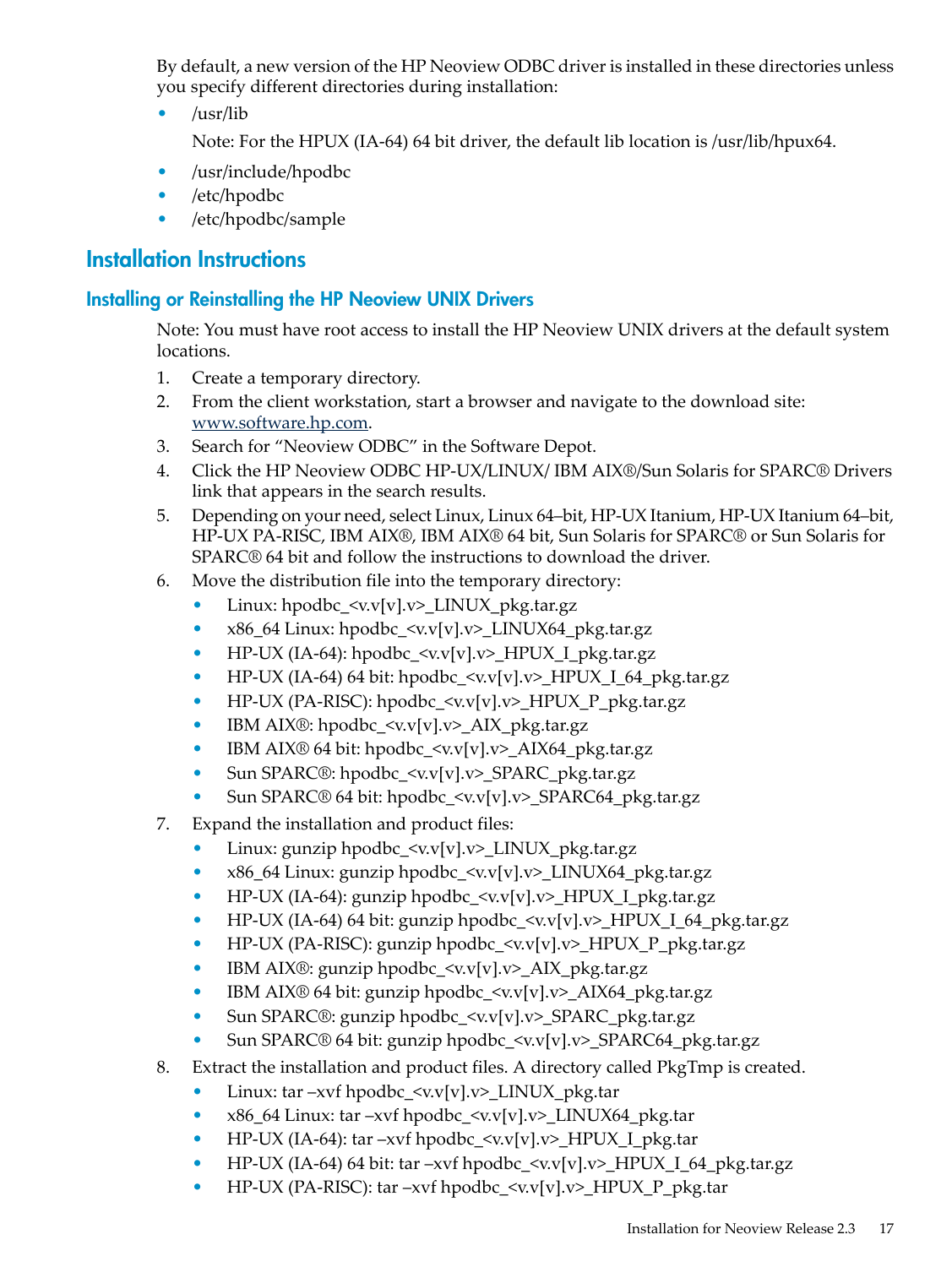- IBM AIX®: tar –xvf hpodbc\_ $\langle v.v[v].v \rangle$ \_AIX\_pkg.tar
- IBM AIX® 64 bit: tar –xvf hpodbc\_ $\langle v.v[v].v \rangle$ \_AIX64\_pkg.tar
- Sun SPARC®: tar –xvf hpodbc\_ $\langle v.v[v].v \rangle$ \_SPARC\_pkg.tar
- Sun SPARC® 64 bit: tar –xvf hpodbc\_<v.v[v].v>\_SPARC64\_pkg.tar
- 9. Install the product:

cd PkgTmp

./install.sh

Note: Except for the sample file, the install.sh script saves a copy (.SAV) of your previous installation files if they exist.

- 10. Accept the terms of the license agreement.
- 11. Enter a directory for the library files, or press Enter to use the default directory (/usr/lib). Note: For the HPUX (IA-64) 64 bit driver, the default lib location is /usr/lib/hpux64.
- 12. Enter a directory for the data source template file, or press Enter to use the default directory (/etc/hpodbc).
- 13. Enter a directory for the include files, or press Enter to use the default directory (/usr/include/hpodbc).
- <span id="page-17-0"></span>14. Enter a directory for the sample program, or press Enter to use the default directory (/etc/hpodbc/sample).

# Setting Up the Client Environment

If you selected default options during installation, ensure that:

- The include (\*.h) files are in the /usr/include/hpodbc directory.
- An MXODSN file is in the /etc/hpodbc directory.

Note: By default, the MXODSN file in the package will be installed as /etc/hpodbc/MXODSN.template. Rename it to MXODSN, and make necessary changes to the file before using the driver.

• The libraries are located in the /usr/lib directory.

For the HPUX (IA-64) 64 bit driver, the default lib location is /usr/lib/hpux64.

<span id="page-17-1"></span>If you select nondefault locations during installation, ensure that the files are installed in the directories that you specified during installation.

Note: The driver expects the MXODSN file to be present in either the default location (/etc/hpodbc) or the current working directory (CWD) of the application.

### Using a Third Party Driver Manager

- If you are using an external driver manager, you must point to libhpodbc drvr and not to libhpodbc.
- The driver (libhpodbc\_drvr.so) has been verified with iODBC and unixODBC driver managers.
- These driver managers, as well as documentation, can be found at these Web sites: <http://www.iodbc.org/> <http://www.unixodbc.org/>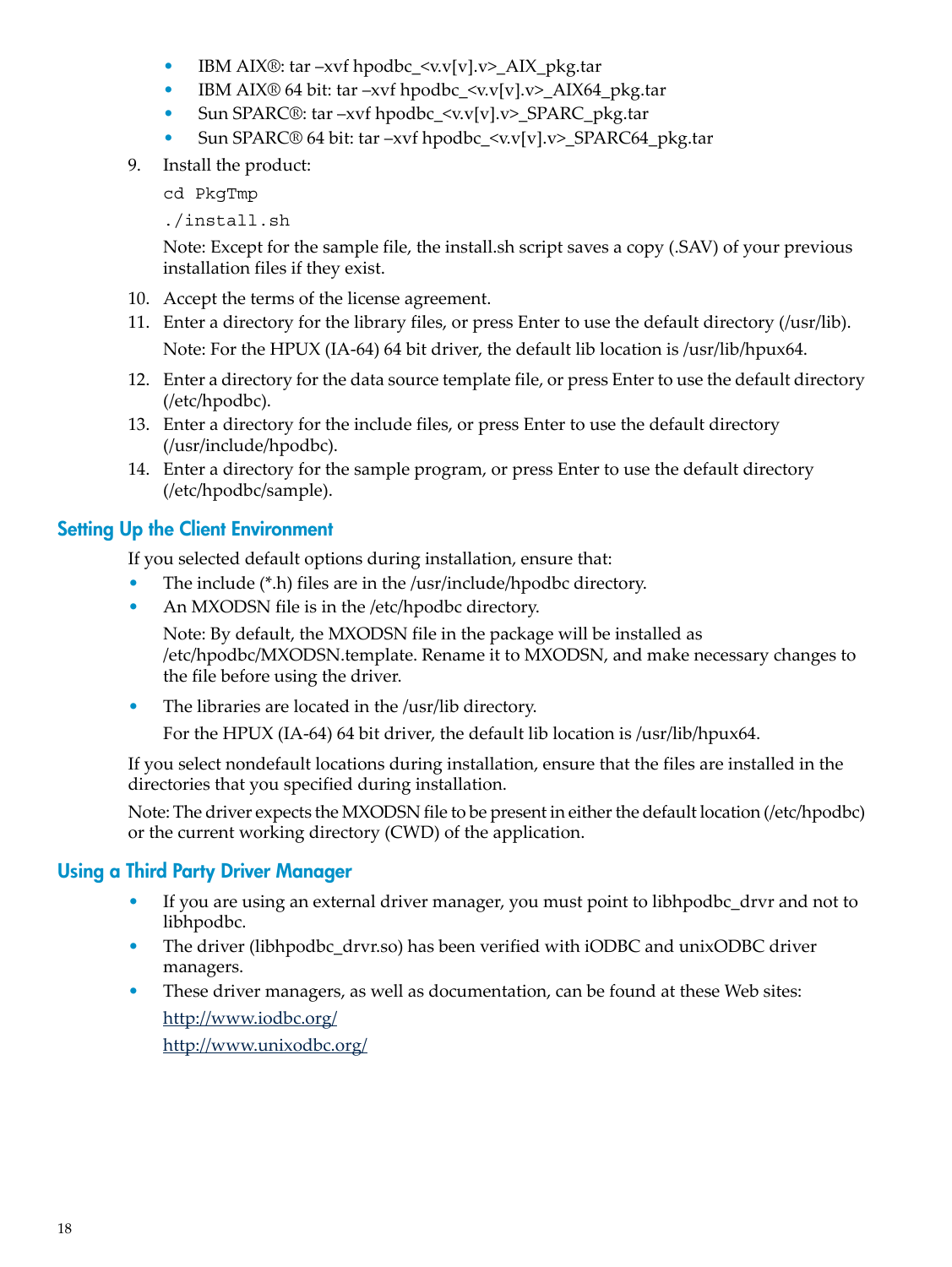- The three environment variables that control tracing are:
	- HPODBC\_TRACE\_LEVEL sets trace level (ERROR, WARNING, CONFIG, INFO, or DEBUG)
	- HPODBC\_TRACEFILE\_NAME specifies the name of the log file
	- $-$  HPODBC TRACEFILE SIZE  $-$  specifies the maximum files size of the log files
- <span id="page-18-0"></span>• For information on the necessary data source configuration options, you will need to add to the respective configuration files (for example, to odbc.ini). For more information, see the *Neoview ODBC Drivers Manual* at docs.hp.com: [http://docs.hp.com/en/busintellsol.html.](http://docs.hp.com/en/busintellsol.html)

#### Running the Sample Program

Note: the examples after each step assume that you have default installation directories.

If you have a previous version of the hpodbc driver installed, you need to relink your existing application to ensure that you pick up the correct version of the driver. If you are unsure of the version, check the version of your application with this command:

ldd <object file>

1. Move to the directory where you installed the sample program:

cd /etc/hpodbc/sample

2. Compile the sample program.

Note: All drivers, other than the 64–bit driver for HP-UX(IA-64) and the  $x86\_64$  Linux driver, are 32-bit drivers; therefore, applications need to be compiled accordingly.

• On Linux:

```
gcc connect_test.cpp -L/usr/lib -I/usr/include/hpodbc -lhpodbc \
```
-o connect\_test

Note: The Linux driver is a 32-bit driver. If you are using an x86–64 machine, you need to explicitly compile your appplication as a 32-bit application. For example:

gcc connect\_test.cpp -m32 -L/usr/lib \

-I/usr/include/hpodbc -lhpodbc -o connect\_test

• On  $x86$  64 Linux:

gcc connect test.cpp -L/usr/lib -I/usr/include/hpodbc  $\setminus$ -lhpodbc64 -o connect\_test

• On HP-UX  $(IA-64)$ :

aCC -AA connect\_test.cpp -L/usr/lib -I/usr/include/hpodbc \

-lhpodbc64 -o connect\_test -lm

To use cc for compiling and linking:

- Rename connect\_test.cpp to connect\_test.c.
- Run this command:

cc connect\_test.c –I/usr/include/hpodbc –L/usr/lib \

-lhpodbc lstd\_v2 -lCsup -lunwind -lm -lhpodbc -o connect\_test

Note: When linking in the pthread library, it should be linked in ahead of –lhpodbc.

• On HP-UX  $(IA-64)$  64 bit:

aCC +DD64 -AA connect\_test.cpp -L/usr/lib/hpux64 -I/usr/include/hpodbc \ -lhpodbc64 -o connect\_test -lm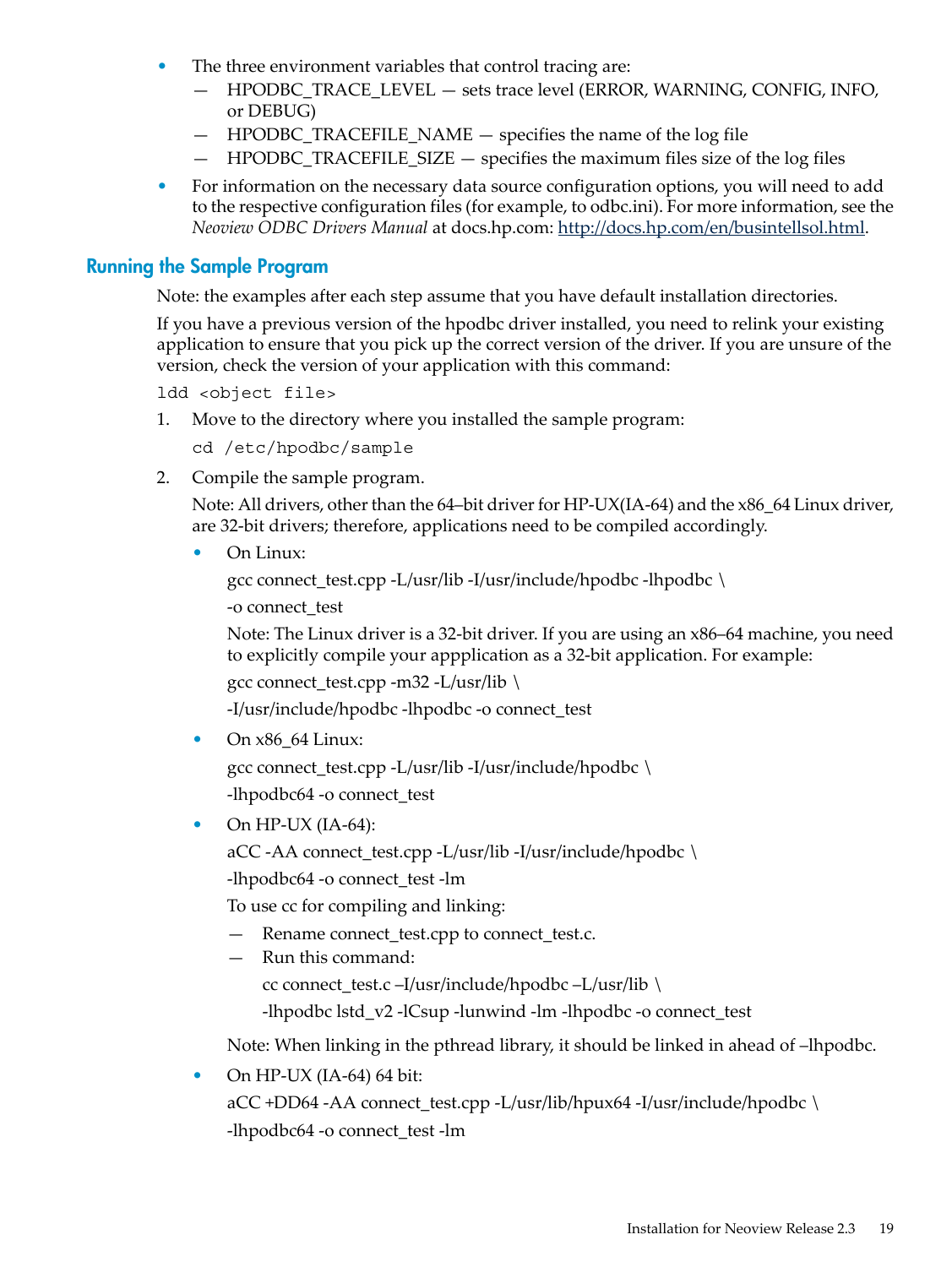To use cc for compiling and linking:

- Rename connect\_test.cpp to connect\_test.c
- Run this command: cc connect\_test.c +DD64 –I/usr/include/hpodbc -L/usr/lib/hpux64 \ –lhpodbc64 –lstd\_v2 -lCsup -lunwind -lm -lhpodbc -o connect\_test

Note: When linking in the pthread library, it should be linked in ahead of –lhpodbc.

• On HP-UX (PA-RISC):

aCC -AA connect\_test.cpp -L/usr/lib -I/usr/include/hpodbc \

-lhpodbc -lhppa -o connect\_test -lm

To use cc for compiling and linking:

- Rename connect\_test.cpp to connect\_test.c.
- Run this command: cc connect\_test.c –L/usr/lib –I/usr/include/hpodbc \ -lhppa -lstd\_v2 -lCsup\_v2 -lm -lhpodbc -o connect\_test

Note: When linking in the pthread library, it should be liked in ahead of –lhpodbc.

• On IBM AIX®:

g++ -mxaix32 connect\_test.cpp -L/usr/lib -I/usr/include/hpodbc \ -lhpodbc -o connect\_test

- On IBM AIX® 64 bit: g++ -mxaix64 connect\_test.cpp -L/usr/lib -I/usr/include/hpodbc \ -lhpodbc64 -o connect\_test
- On Sun SPARC®: cc connect\_test.cpp -I/usr/include/hpodbc -L/usr/lib \ -lhpodbc -o connect\_test
- On Sun SPARC<sup>®</sup> 64 bit: cc -xarch=v9a connect\_test.cpp -I/usr/include/hpodbc -L/usr/lib \ -lhpodbc64 -o connect\_test
- <span id="page-19-0"></span>3. If needed, modify the /etc/hpodbc/MXODSN file.
- 4. Run the sample program:

./connect test -d <datasource> -u <userid> -p <password>

# Installation for Neoview Release 2.2 and Later

- **[Installation](#page-20-0) Package**
- **Installation [Instructions](#page-22-0)**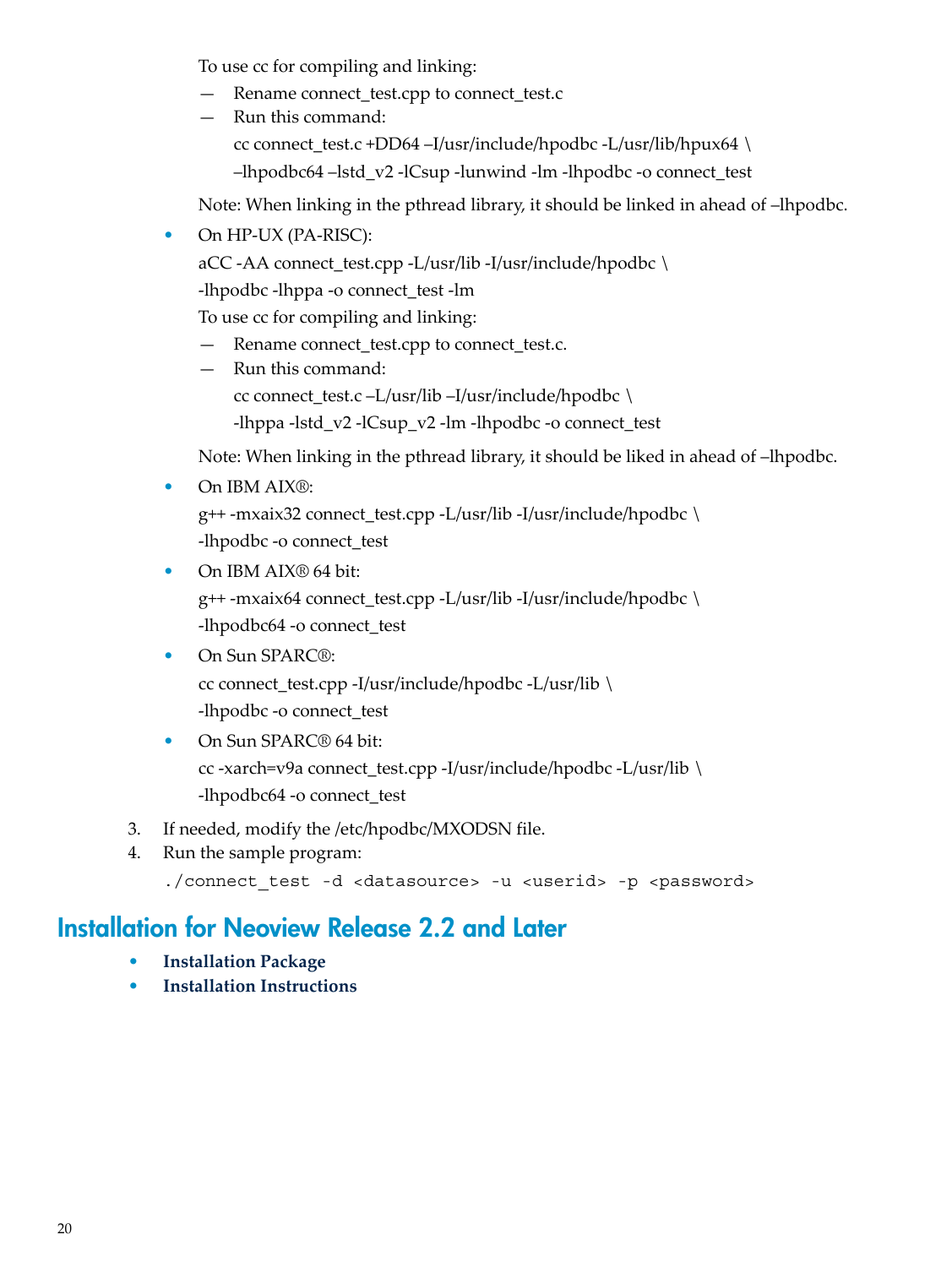# Installation Package

| <b>Distribution File</b>                                                | <b>Supported Platform</b> | <b>File Contents</b>                                                                                                                                                          |
|-------------------------------------------------------------------------|---------------------------|-------------------------------------------------------------------------------------------------------------------------------------------------------------------------------|
| hpodbc_ <v.v[v].v>_Linux_pkg.tar.gz</v.v[v].v>                          | Linux                     | libhpodbc_1.so. <x><br/>libhpodbc_drvr_l.so.<x><br/>MXODSN<br/>MD5SUM<br/>sql.h<br/>sqlext.h<br/>sqltypes.h<br/>hpsqlext.h<br/>install.h<br/>connect test.cpp</x></x>         |
| hpodbc_ <v.v[v].v>_Linux64_pkg.tar.gz</v.v[v].v>                        | x86_64 Linux              | libhpodbc_164.so. <x><br/>libhpodbc_drvr_164.so.<x><br/>MXODSN<br/>MD5SUM<br/>sql.h<br/>sqlext.h<br/>sqltypes.h<br/>hpsqlext.h<br/>install.h<br/>connect test.cpp</x></x>     |
| hpodbc_ <v.v[v].v>_LinuxIA64_pkg.tar.gz IA64 Linux</v.v[v].v>           |                           | libhpodbc lia64.so. <x><br/>libhpodbc_drvr_lia64.so.<x><br/>MXODSN<br/>MD5SUM<br/>sql.h<br/>sqlext.h<br/>sqltypes.h<br/>hpsqlext.h<br/>install.h<br/>connect_test.cpp</x></x> |
| hpodbc_ <v.v[v].v>_HPUX_I_pkg.tar.gz</v.v[v].v>                         | HP-UX IA-64               | libhpodbc_i.sl. <x><br/>libhpodbc_drvr_i.sl.<x><br/>MXODSN<br/>MD5SUM<br/>sql.h<br/>sqlext.h<br/>sqltypes.h<br/>hpsqlext.h<br/>install.h<br/>connect test.cpp</x></x>         |
| hpodbc_ <v.v[v].v>_HPUX_I_64_pkg.tar.gz HP-UX (IA-64) 64 bit</v.v[v].v> |                           | libhpodbc i64.sl. <x><br/>libhpodbc_i64_drvr.sl.<x><br/>MXODSN<br/>MD5SUM<br/>sql.h<br/>sqlext.h<br/>sqltypes.h<br/>hpsqlext.h<br/>install.h<br/>connect_test.cpp</x></x>     |

<span id="page-20-0"></span>The HP Neoview UNIX driver software is available in these downloadable distribution files: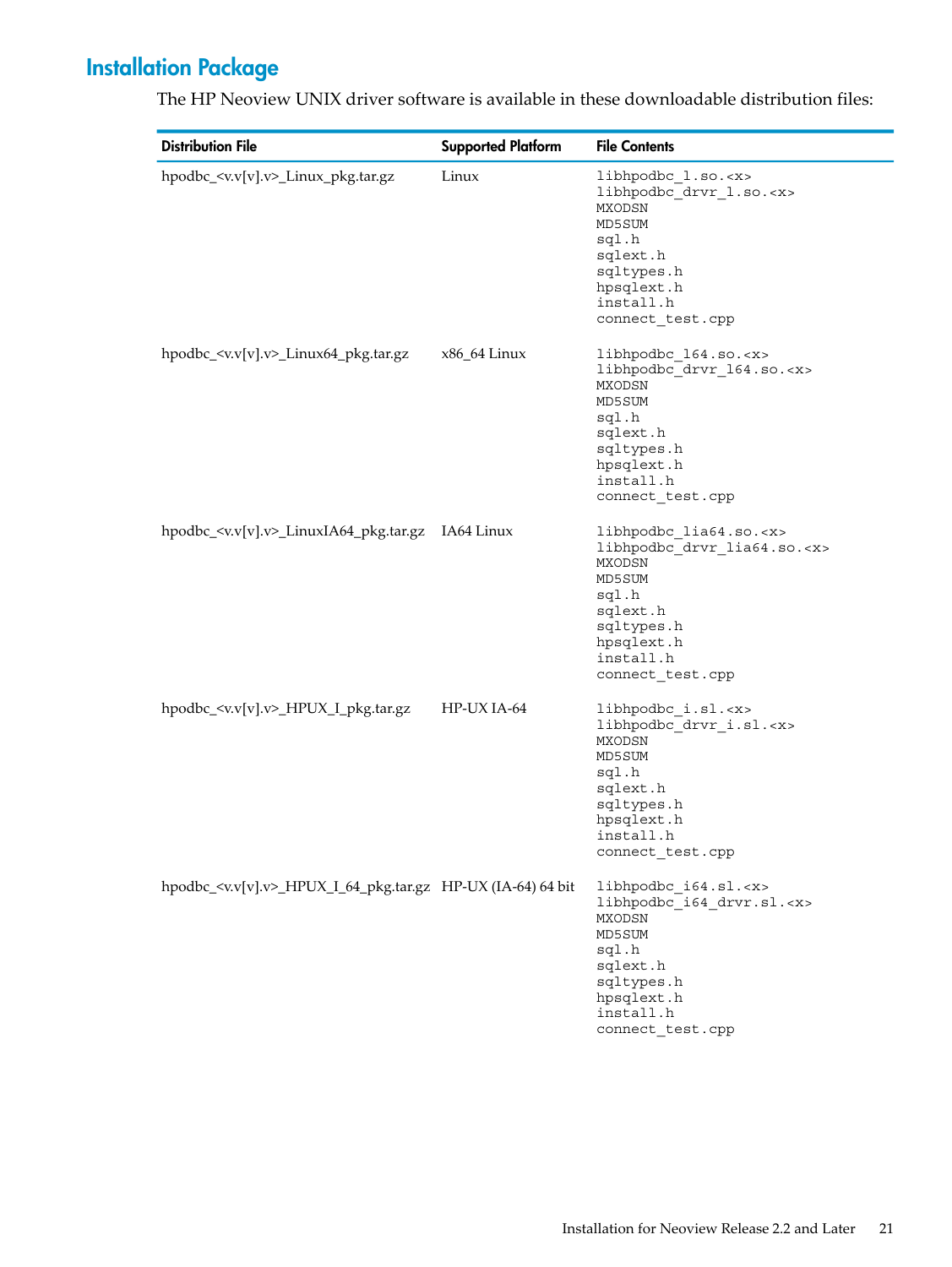| <b>Distribution File</b>                                                                         | <b>Supported Platform</b>   | <b>File Contents</b>                                                                                                                                                                                                                         |
|--------------------------------------------------------------------------------------------------|-----------------------------|----------------------------------------------------------------------------------------------------------------------------------------------------------------------------------------------------------------------------------------------|
| hpodbc_ <v.v[v].v>_HPUX_P_pkg.tar.gz</v.v[v].v>                                                  | <b>HP-UX PA-RISC</b>        | libhpodbc p.sl. <x><br/>libhpodbc drvr p.sl.<x><br/>MXODSN<br/>MD5SUM<br/>sql.h<br/>sqlext.h<br/>sqltypes.h<br/>hpsqlext.h<br/>install.h<br/>connect_test.cpp</x></x>                                                                        |
| hpodbc_ <v.v[v].v>_HPUX_P_64_pkg.tar.gz HP-UX PA-RISC 64 bit libhpodbc_p64.sl.<x></x></v.v[v].v> |                             | libhpodbc drvr p64.sl. <x><br/>MXODSN<br/>MD5SUM<br/>sql.h<br/>sqlext.h<br/>sqltypes.h<br/>hpsqlext.h<br/>install.h<br/>connect_test.cpp</x>                                                                                                 |
| hpodbc_ <v.v[v].v>_AIX_pkg.tar.gz</v.v[v].v>                                                     | <b>IBM AIX®</b>             | libhpodbc.a. <x>.gcc<br/>libhpodbc.a.<x>.xlc<br/>libhpodbc_drvr.a.<x>.gcc<br/>libhpodbc drvr.a.<x>.xlc<br/>MXODSN<br/>MD5SUM<br/>sql.h<br/>sqlext.h<br/>sqltypes.h<br/>hpsqlext.h<br/>install.h<br/>connect_test.cpp</x></x></x></x>         |
| hpodbc_ <v.v[v].v>_AIX64_pkg.tar.gz</v.v[v].v>                                                   | IBM AIX <sup>®</sup> 64 bit | libhpodbc64.a. <x>.gcc<br/>libhpodbc64.a.<x>.xlc<br/>libhpodbc64 drvr.a.<x>.gcc<br/>libhpodbc64 drvr.a.<x>.xlc<br/>MXODSN<br/>MD5SUM<br/>sql.h<br/>sqlext.h<br/>sqltypes.h<br/>hpsqlext.h<br/>install.h<br/>connect test.cpp</x></x></x></x> |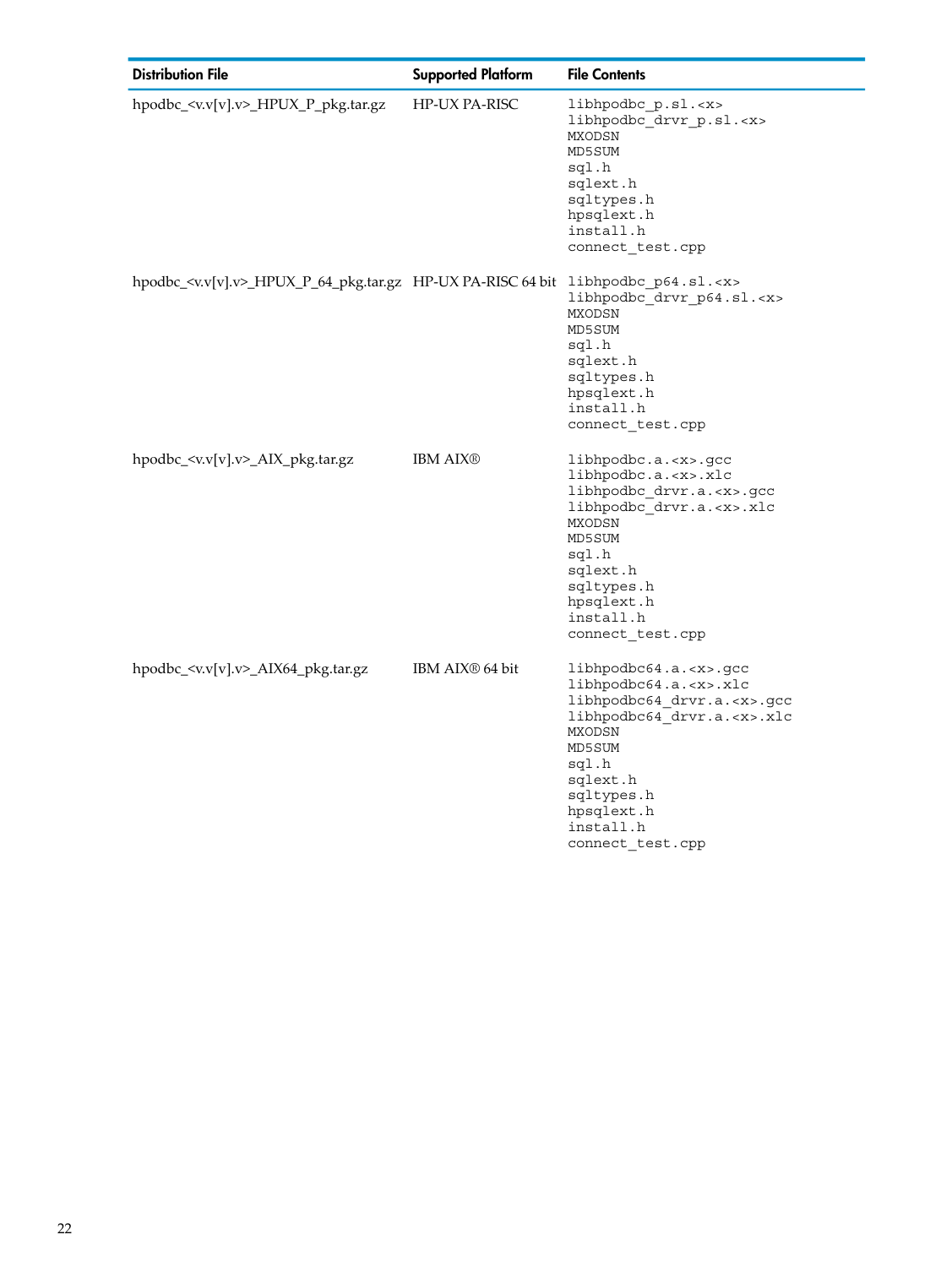| <b>Distribution File</b>                         | <b>Supported Platform</b>     | <b>File Contents</b>                                                                                                                                                           |
|--------------------------------------------------|-------------------------------|--------------------------------------------------------------------------------------------------------------------------------------------------------------------------------|
| hpodbc_ <v.v[v].v>_SPARC_pkg.tar.gz</v.v[v].v>   | Sun SPARC <sup>®</sup>        | libhpodbc ss.so. <x><br/>libhpodbc drvr ss.so.<x><br/><b>MXODSN</b><br/>MD5SUM<br/>sql.h<br/>sqlext.h<br/>sqltypes.h<br/>hpsqlext.h<br/>install.h<br/>connect test.cpp</x></x> |
| hpodbc_ <v.v[v].v>_SPARC64_pkg.tar.gz</v.v[v].v> | Sun SPARC <sup>®</sup> 64 bit | libhpodbc ss64.so. <x><br/>libhpodbc_drvr_ss64.so.<x><br/>MXODSN<br/>MD5SUM<br/>sql.h<br/>sqlext.h<br/>sqltypes.h<br/>hpsqlext.h<br/>install.h<br/>connect test.cpp</x></x>    |

By default, a new version of the HP Neoview ODBC driver is installed in these directories unless you specify different directories during installation:

• /usr/lib

Note: For the HPUX (IA-64) 64 bit driver, the default lib location is /usr/lib/hpux64. Note: For the HPUX (PA-RISC) 64 bit driver, the default lib location is /usr/lib/pa20\_64.

- <span id="page-22-0"></span>• /usr/include/hpodbc
- /etc/hpodbc
- <span id="page-22-1"></span>• /etc/hpodbc/sample

# Installation Instructions

#### Installing or Reinstalling the HP Neoview UNIX Drivers

Note: You must have root access to install the HP Neoview UNIX drivers at the default system locations.

- 1. Create a temporary directory.
- 2. From the client workstation, start a browser and navigate to the download site: [www.software.hp.com](http://www.software.hp.com).
- 3. Search for "Neoview ODBC" in the Software Depot.
- 4. Click the HP Neoview ODBC HP-UX/LINUX/IBM AIX®/Sun Solaris for SPARC® Drivers link that appears in the search results.
- 5. Depending on your need, select Linux, Linux 64–bit, Linux IA-64, HP-UX Itanium, HP-UX Itanium 64–bit, HP-UX PA-RISC, HP-UX PA-RISC 64–bit, IBM AIX®, IBM AIX® 64 bit, Sun Solaris for SPARC® or Sun Solaris for SPARC® 64 bit and follow the instructions to download the driver.
- 6. Move the distribution file into the temporary directory:
	- Linux: hpodbc\_<v.v[v].v>\_LINUX\_pkg.tar.gz
	- x86\_64 Linux: hpodbc\_ <v.v[v].v>\_LINUX64\_pkg.tar.gz
	- IA-64 Linux: hpodbc  $\langle v.v[v], v \rangle$  LINUXIA64 pkg.tar.gz
	- HP-UX (IA-64): hpodbc\_<v.v[v].v>\_HPUX\_I\_pkg.tar.gz
	- HP-UX (IA-64) 64 bit: hpodbc\_<v.v[v].v>\_HPUX\_I\_64\_pkg.tar.gz
	- $HP-UX$  (PA-RISC): hpodbc  $\langle v.v[v].v \rangle$  HPUX P\_pkg.tar.gz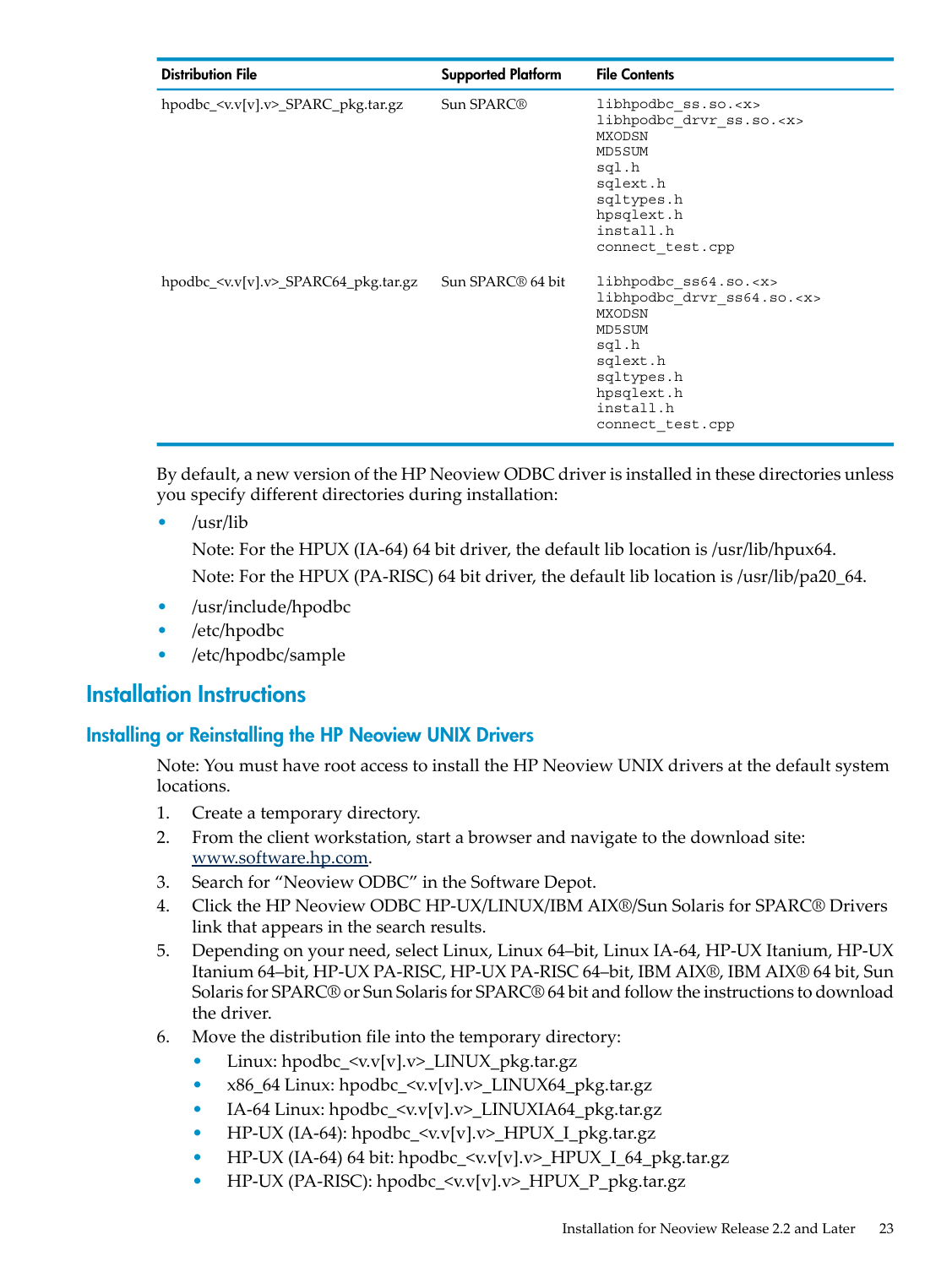- HP-UX (PA-RISC) 64 bit:  $h$ podbc\_ $\langle v.v[v].v \rangle$ \_HPUX\_P\_64\_pkg.tar.gz
- IBM AIX®: hpodbc  $\langle v.v[v], v \rangle$  AIX pkg.tar.gz
- IBM AIX® 64 bit: hpodbc\_<v.v[v].v>\_AIX64\_pkg.tar.gz
- Sun SPARC®: hpodbc\_<v.v[v].v>\_SPARC\_pkg.tar.gz
- Sun SPARC® 64 bit: hpodbc\_<v.v[v].v>\_SPARC64\_pkg.tar.gz
- 7. Expand the installation and product files:
	- Linux: gunzip hpodbc  $\langle v.v[v].v \rangle$  LINUX pkg.tar.gz
	- x86\_64 Linux: gunzip hpodbc\_<v.v[v].v>\_LINUX64\_pkg.tar.gz
	- IA-64 Linux: gunzip hpodbc\_<v.v[v].v>\_LINUXIA64\_pkg.tar.gz
	- HP-UX (IA-64): gunzip hpodbc\_<v.v[v].v>\_HPUX\_I\_pkg.tar.gz
	- HP-UX (IA-64) 64 bit: gunzip hpodbc  $\langle v.v[v], v \rangle$  HPUX I 64 pkg.tar.gz
	- HP-UX (PA-RISC): gunzip hpodbc\_<v.v[v].v>\_HPUX\_P\_pkg.tar.gz
	- HP-UX (PA-RISC) 64 bit: gunzip hpodbc\_<v.v[v].v>\_HPUX\_P\_64\_pkg.tar.gz
	- IBM AIX®: gunzip hpodbc\_<v.v[v].v>\_AIX\_pkg.tar.gz
	- IBM AIX® 64 bit: gunzip hpodbc\_<v.v[v].v>\_AIX64\_pkg.tar.gz
	- Sun SPARC®: gunzip hpodbc\_<v.v[v].v>\_SPARC\_pkg.tar.gz
	- Sun SPARC® 64 bit: gunzip hpodbc\_<v.v[v].v>\_SPARC64\_pkg.tar.gz
- 8. Extract the installation and product files. A directory called PkgTmp is created.
	- Linux: tar –xvf hpodbc  $\langle v.v[v].v \rangle$  LINUX pkg.tar
	- x86\_64 Linux: tar –xvf hpodbc  $\langle v.v[v], v \rangle$  LINUX64 pkg.tar
	- IA-64 Linux: tar –xvf hpodbc  $\langle v.v[v], v \rangle$  LINUXIA64 pkg.tar
	- HP-UX (IA-64): tar –xvf hpodbc  $\langle v.v[v], v \rangle$  HPUX I pkg.tar
	- HP-UX (IA-64) 64 bit: tar –xvf hpodbc  $\langle v.v[v], v \rangle$  HPUX I 64 pkg.tar.gz
	- HP-UX (PA-RISC): tar –xvf hpodbc  $\langle v.v[v], v \rangle$  HPUX\_P\_pkg.tar
	- HP-UX (PA-RISC) 64 bit: tar –xvf hpodbc  $\langle v.v[v], v \rangle$  HPUX P 64 pkg.tar.gz
	- IBM AIX®: tar –xvf hpodbc\_ $\langle v.v[v].v \rangle$ \_AIX\_pkg.tar
	- IBM AIX® 64 bit: tar –xvf hpodbc  $\langle v.v[v], v \rangle$  AIX64 pkg.tar
	- Sun SPARC®: tar –xvf hpodbc\_ $\langle v.v[v].v \rangle$ \_SPARC\_pkg.tar
	- Sun SPARC® 64 bit: tar –xvf hpodbc\_<v.v[v].v>\_SPARC64\_pkg.tar
- 9. Install the product:

cd PkgTmp

./install.sh

Note: Except for the sample file, the install.sh script saves a copy (.SAV) of your previous installation files if they exist.

- 10. Accept the terms of the license agreement.
- 11. Enter a directory for the library files, or press Enter to use the default directory (/usr/lib). Note: For the HPUX (IA-64) 64 bit driver, the default lib location is /usr/lib/hpux64. Note: For the HPUX (PA-RISC) 64 bit driver, the default lib location is /usr/lib/pa20\_64. Note: For the AIX drivers, a prompt will ask if you want to install the HP ODBC library that was compiled, the AIX xlc/xlc++ compilers or the gcc/g++ compiler for AIX.
- 12. Enter a directory for the data source template file, or press Enter to use the default directory (/etc/hpodbc).
- 13. Enter a directory for the include files, or press Enter to use the default directory (/usr/include/hpodbc).
- 14. Enter a directory for the sample program, or press Enter to use the default directory (/etc/hpodbc/sample).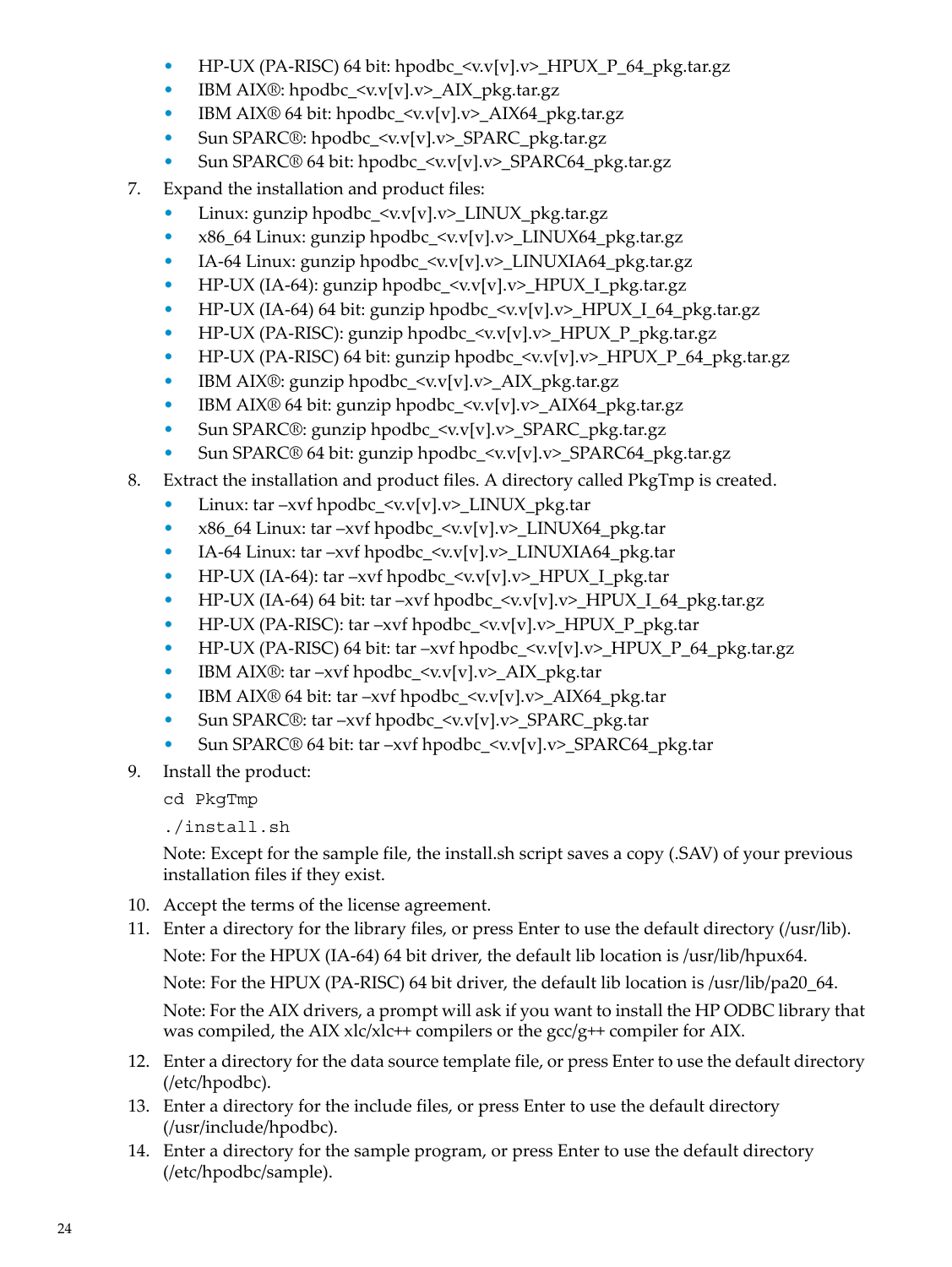#### Setting Up the Client Environment

<span id="page-24-0"></span>If you selected default options during installation, ensure that:

- The include (\*.h) files are in the /usr/include/hpodbc directory.
- An MXODSN file is in the /etc/hpodbc directory.

Note: By default, the MXODSN file in the package will be installed as /etc/hpodbc/MXODSN.template. Rename it to MXODSN, and make necessary changes to the file before using the driver.

• The libraries are located in the /usr/lib directory.

Note: For the HPUX (IA-64) 64 bit driver, the default lib location is /usr/lib/hpux64.

Note: For the HPUX (PA-RISC) 64 bit driver, the default lib location is /usr/lib/pa20\_64.

If you select nondefault locations during installation, ensure that the files are installed in the directories that you specified during installation.

<span id="page-24-1"></span>Note: The driver expects the MXODSN file to be present in either the default location (/etc/hpodbc) or the current working directory (CWD) of the application.

#### Using a Third Party Driver Manager

- If you are using an external driver manager, you must point to libhpodbc\_drvr and not to libhpodbc.
- The driver (libhpodbc drvr.so) has been verified with iODBC and unixODBC driver managers.
- These driver managers, as well as documentation, can be found at these Web sites: <http://www.iodbc.org/> <http://www.unixodbc.org/>
- The three environment variables that control tracing are:
	- HPODBC\_TRACE\_LEVEL sets trace level (ERROR, WARNING, CONFIG, INFO, or DEBUG)
	- HPODBC\_TRACEFILE\_NAME specifies the name of the log file
	- HPODBC\_TRACEFILE\_SIZE specifies the maximum files size of the log files
- <span id="page-24-2"></span>• For information on the necessary data source configuration options, you will need to add to the respective configuration files (for example, to odbc.ini). For more information, see the *Neoview ODBC Drivers Manual* at docs.hp.com: [http://docs.hp.com/en/busintellsol.html.](http://docs.hp.com/en/busintellsol.html)

#### Running the Sample Program

Note: the examples after each step assume that you have default installation directories.

If you have a previous version of the hpodbc driver installed, you need to relink your existing application to ensure that you pick up the correct version of the driver. If you are unsure of the version, check the version of your application with this command:

ldd <object file>

1. Move to the directory where you installed the sample program:

cd /etc/hpodbc/sample

2. Compile the sample program.

Note: All drivers, other than the 64–bit driver for HP-UX(IA-64) and the  $x86\,64$  Linux driver, are 32-bit drivers; therefore, applications need to be compiled accordingly.

• On Linux:

g++ connect\_test.cpp -L/usr/lib -I/usr/include/hpodbc -lhpodbc \ -o connect\_test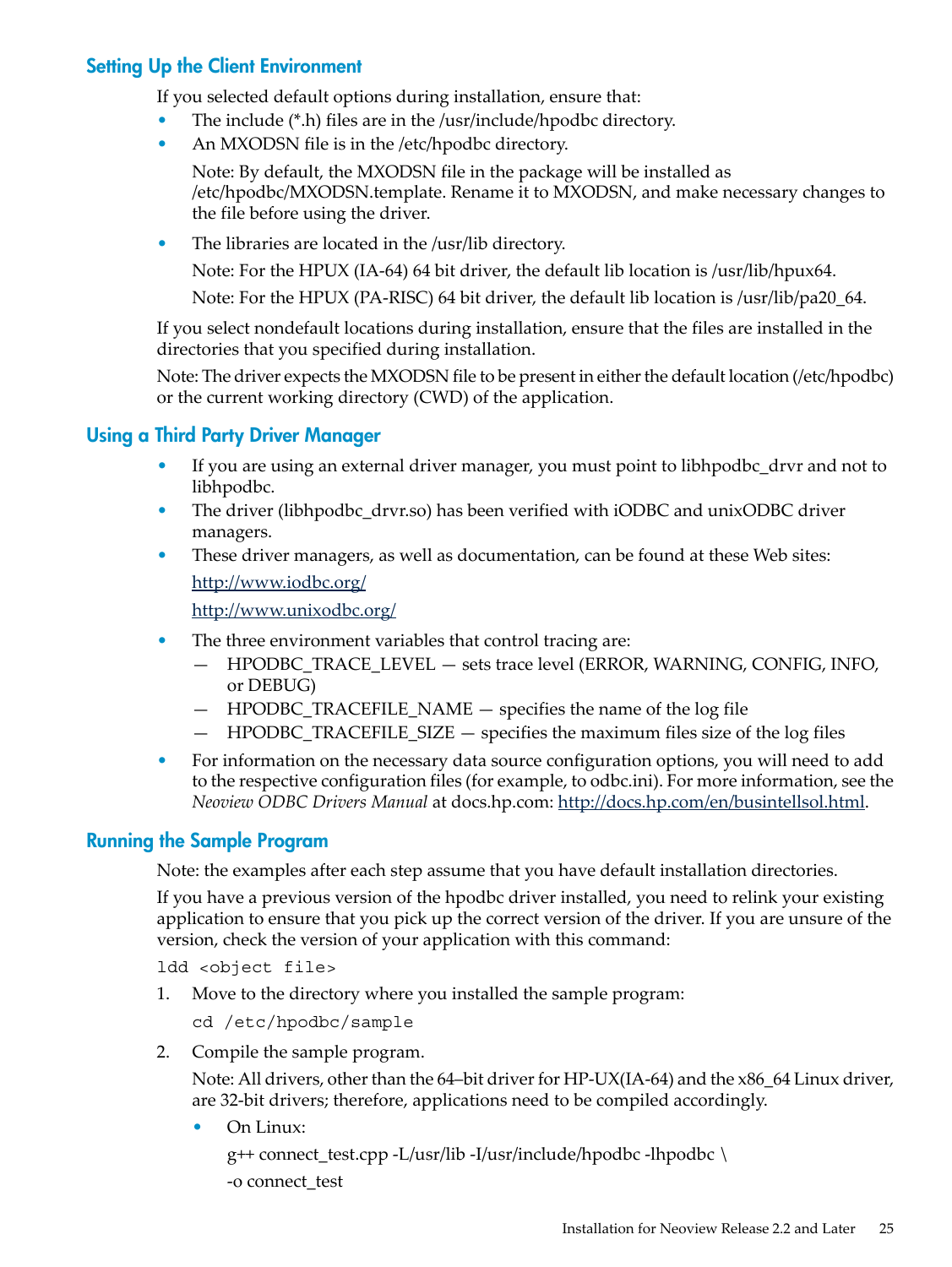Note: The Linux driver is a 32-bit driver. If you are using an x86–64 machine, you need to explicitly compile your appplication as a 32-bit application. For example:

 $g++$  connect\_test.cpp -m32 -L/usr/lib \

-I/usr/include/hpodbc -lhpodbc -o connect\_test

• On x86\_64 Linux:

g++ connect\_test.cpp -L/usr/lib -I/usr/include/hpodbc \ -lhpodbc64 -o connect\_test

• On IA-64 Linux:

g++ connect\_test.cpp -L/usr/lib -I/usr/include/hpodbc  $\setminus$ 

-lhpodbc -o connect\_test

On IA-64 Linux, you will occasionally see warning messages like "unaligned access to 0xa00000020065805f, ip=0xa0000001002a48d1"

This warning can be ignored. To disable these warning messages, enter:

prctl --unaligned=silent

This turns off all unaligned access warnings for that session.

For more information, see: http://kbase.redhat.com/faq/FAQ\_105\_9111.shtm

• On HP-UX  $(IA-64)$ :

aCC -AA connect\_test.cpp -L/usr/lib -I/usr/include/hpodbc \

-lhpodbc -o connect\_test -lm

To use cc for compiling and linking:

- Rename connect\_test.cpp to connect\_test.c.
- Run this command:
	- cc connect\_test.c –I/usr/include/hpodbc –L/usr/lib \

-lhpodbc lstd\_v2 -lCsup -lunwind -lm -o connect\_test

Note: Multi-threaded applications should use the "-mt" compiler option. Non multi-threaded applications that use ODBC asynchronous execution should ensure that the pthread library is linked in and it is linked in ahead of the libc library.

• On HP-UX (IA-64) 64 bit:

aCC +DD64 -AA connect\_test.cpp -L/usr/lib/hpux64 -I/usr/include/hpodbc \

-lhpodbc64 -o connect\_test -lm

To use cc for compiling and linking:

- Rename connect\_test.cpp to connect\_test.c
- Run this command:

cc connect\_test.c +DD64 –I/usr/include/hpodbc -L/usr/lib/hpux64 \

–lhpodbc64 –lstd\_v2 -lCsup -lunwind -lm -lhpodbc -o connect\_test

Note: Multi-threaded applications should use the "-mt" compiler option. Non multi-threaded applications that use ODBC asynchronous execution should ensure that the pthread library is linked in and it is linked in ahead of the libc library.

• On HP-UX (PA-RISC):

aCC -AA connect\_test.cpp -L/usr/lib -I/usr/include/hpodbc \ -lhpodbc -lhppa -o connect\_test -lm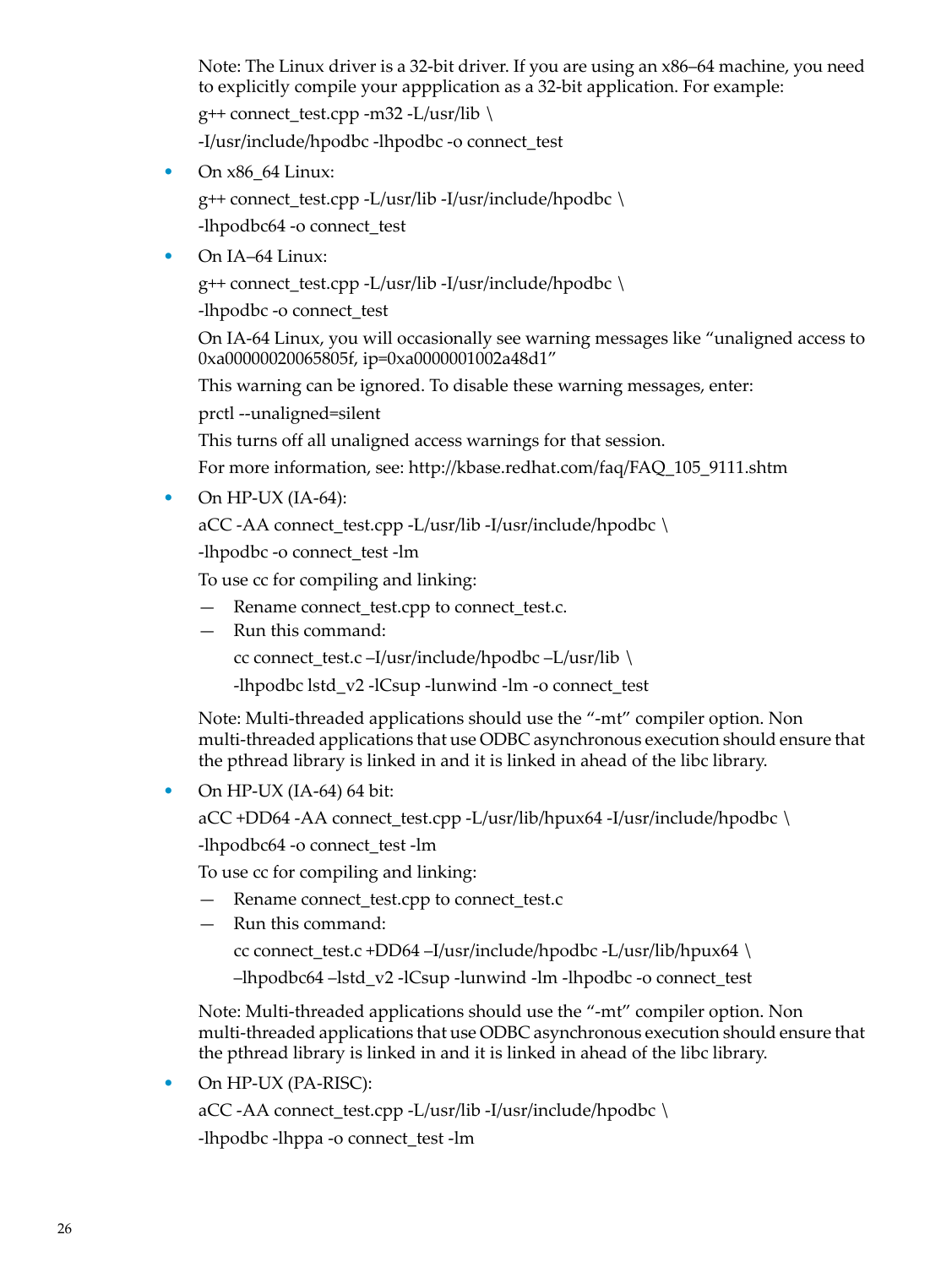To use cc for compiling and linking:

- Rename connect\_test.cpp to connect\_test.c.
- Run this command:

cc connect\_test.c –L/usr/lib –I/usr/include/hpodbc \

-lhppa -lstd\_v2 -lCsup\_v2 -lm -lhpodbc -o connect\_test

Note: Multi-threaded applications should use the "-mt" compiler option. Non multi-threaded applications that use ODBC asynchronous execution should ensure that the pthread library is linked in and it is linked in ahead of the libc library.

• On HP-UX (PA-RISC) 64 bit:

aCC +DD64 -AA connect\_test.cpp -L/usr/lib/pa20\_64 -I/usr/include/hpodbc \

-lhpodbc64 -o connect\_test -lm

To use cc for compiling and linking:

- Rename connect\_test.cpp to connect\_test.c.
- Run this command:
	- cc +DD64 connect\_test.c –L/usr/lib/pa20\_64 –I/usr/include/hpodbc \

-lstd\_v2 -lCsup\_v2 -lcl -lm -lhpodbc64 -o connect\_test

Note: Multi-threaded applications should use the "-mt" compiler option. Non multi-threaded applications that use ODBC asynchronous execution should ensure that the pthread library is linked in and it is linked in ahead of the libc library.

• On IBM AIX®:

g++ -maix32 connect\_test.cpp -L/usr/lib -I/usr/include/hpodbc \ -lhpodbc -o connect test or, if the xlc/xlc++ compiled HP ODBC library is installed: xlc++ -q32 connect\_test.cpp -L/usr/lib -I/usr/include/hpodbc \ -lhpodbc -o connect test

• On IBM AIX<sup>®</sup> 64 bit:

g++ -maix64 connect\_test.cpp -L/usr/lib -I/usr/include/hpodbc \ -lhpodbc64 -o connect\_test

or, if the xlc/xlc++ compiled HP ODBC library is installed:

xlc++ -q64 connect\_test.cpp -L/usr/lib -I/usr/include/hpodbc \ -lhpodbc64 -o connect\_test

- On Sun SPARC®: cc connect\_test.cpp -I/usr/include/hpodbc -L/usr/lib \ -lhpodbc -o connect\_test
- On Sun SPARC<sup>®</sup> 64 bit: cc -xarch=v9a connect\_test.cpp -I/usr/include/hpodbc -L/usr/lib \ -lhpodbc64 -o connect\_test
- 3. If needed, modify the /etc/hpodbc/MXODSN file.
- 4. Run the sample program:

./connect test -d <datasource> -u <userid> -p <password>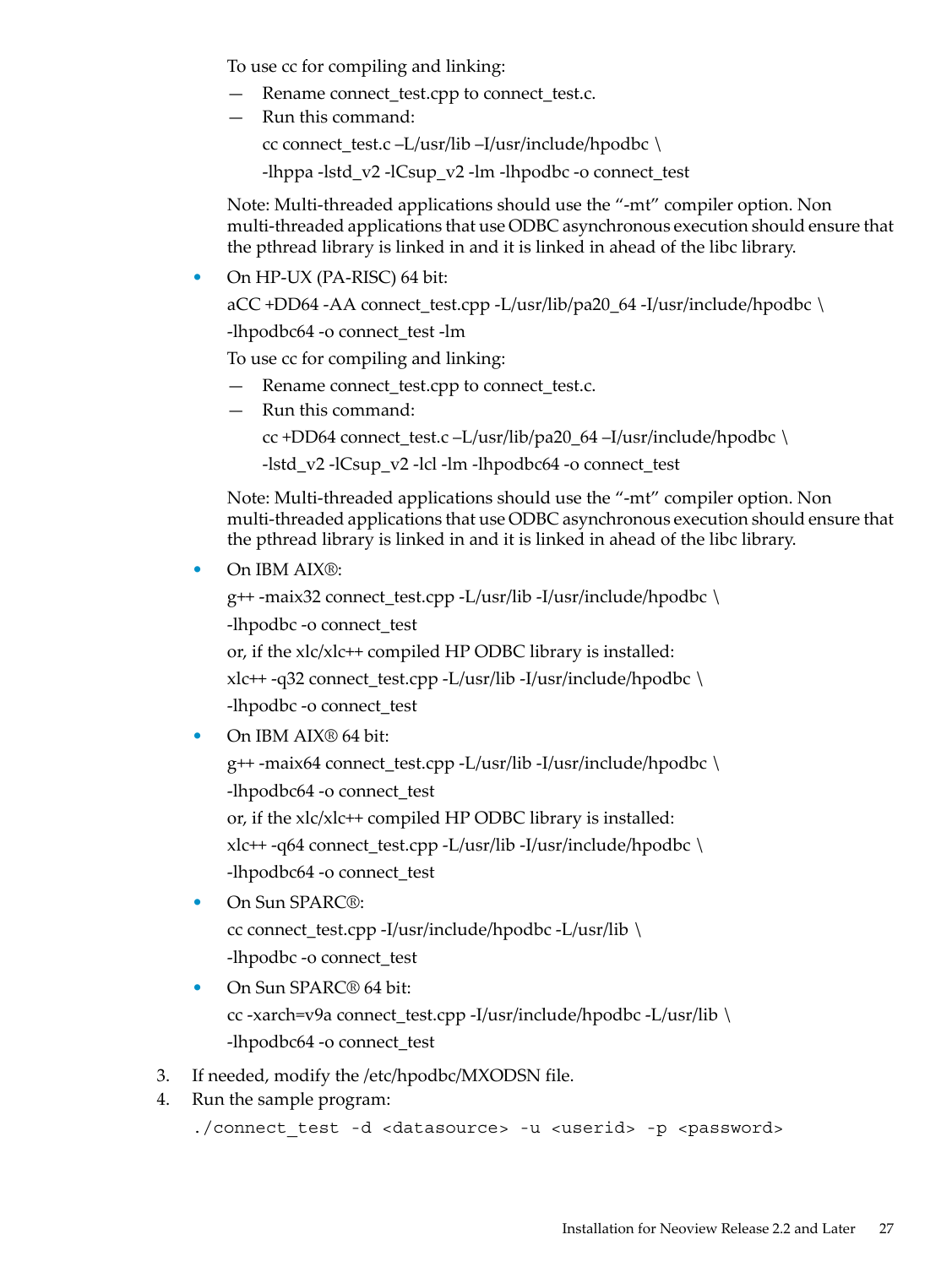# Installation for Neoview Release 2.2 Update 4

- <span id="page-27-0"></span>• **[Installation](#page-27-1) Package**
- <span id="page-27-1"></span>• **Installation [Instructions](#page-29-0)**

# Installation Package

The HP Neoview UNIX driver software is available in these downloadable distribution files:

| <b>Distribution File</b>                                                | <b>Supported Platform</b> | <b>File Contents</b>                                                                                                                                                      |
|-------------------------------------------------------------------------|---------------------------|---------------------------------------------------------------------------------------------------------------------------------------------------------------------------|
| hpodbc_ <v.v[v].v>_Linux_pkg.tar.gz</v.v[v].v>                          | Linux                     | libhpodbc l.so. <x><br/>libhpodbc_drvr_1.so.<x><br/>MXODSN<br/>MD5SUM<br/>sql.h<br/>sqlext.h<br/>sqltypes.h<br/>hpsqlext.h<br/>install.h<br/>connect test.cpp</x></x>     |
| hpodbc_ <v.v[v].v>_Linux64_pkg.tar.gz x86_64 Linux</v.v[v].v>           |                           | libhpodbc 164.so. <x><br/>libhpodbc_drvr_164.so.<x><br/>MXODSN<br/>MD5SUM<br/>sql.h<br/>sqlext.h<br/>sqltypes.h<br/>hpsqlext.h<br/>install.h<br/>connect test.cpp</x></x> |
| hpodbc_ <v.v[v].v>_HPUX_I_pkg.tar.gz HP-UX IA-64</v.v[v].v>             |                           | libhpodbc_i.sl. <x><br/>libhpodbc_drvr_i.sl.<x><br/>MXODSN<br/>MD5SUM<br/>sql.h<br/>sqlext.h<br/>sqltypes.h<br/>hpsqlext.h<br/>install.h<br/>connect_test.cpp</x></x>     |
| hpodbc_ <v.v[v].v>_HPUX_I_64_pkg.tar.gz HP-UX (IA-64) 64 bit</v.v[v].v> |                           | libhpodbc_i64.sl. <x><br/>libhpodbc_i64_drvr.sl.<x><br/>MXODSN<br/>MD5SUM<br/>sql.h<br/>sqlext.h<br/>sqltypes.h<br/>hpsqlext.h<br/>install.h<br/>connect test.cpp</x></x> |
| hpodbc_ <v.v[v].v>_HPUX_P_pkg.tar.gz HP-UX PA-RISC</v.v[v].v>           |                           | libhpodbc_p.sl. <x><br/>libhpodbc_drvr_p.sl.<x><br/>MXODSN<br/>MD5SUM<br/>sql.h<br/>sqlext.h<br/>sqltypes.h<br/>hpsqlext.h<br/>install.h<br/>connect_test.cpp</x></x>     |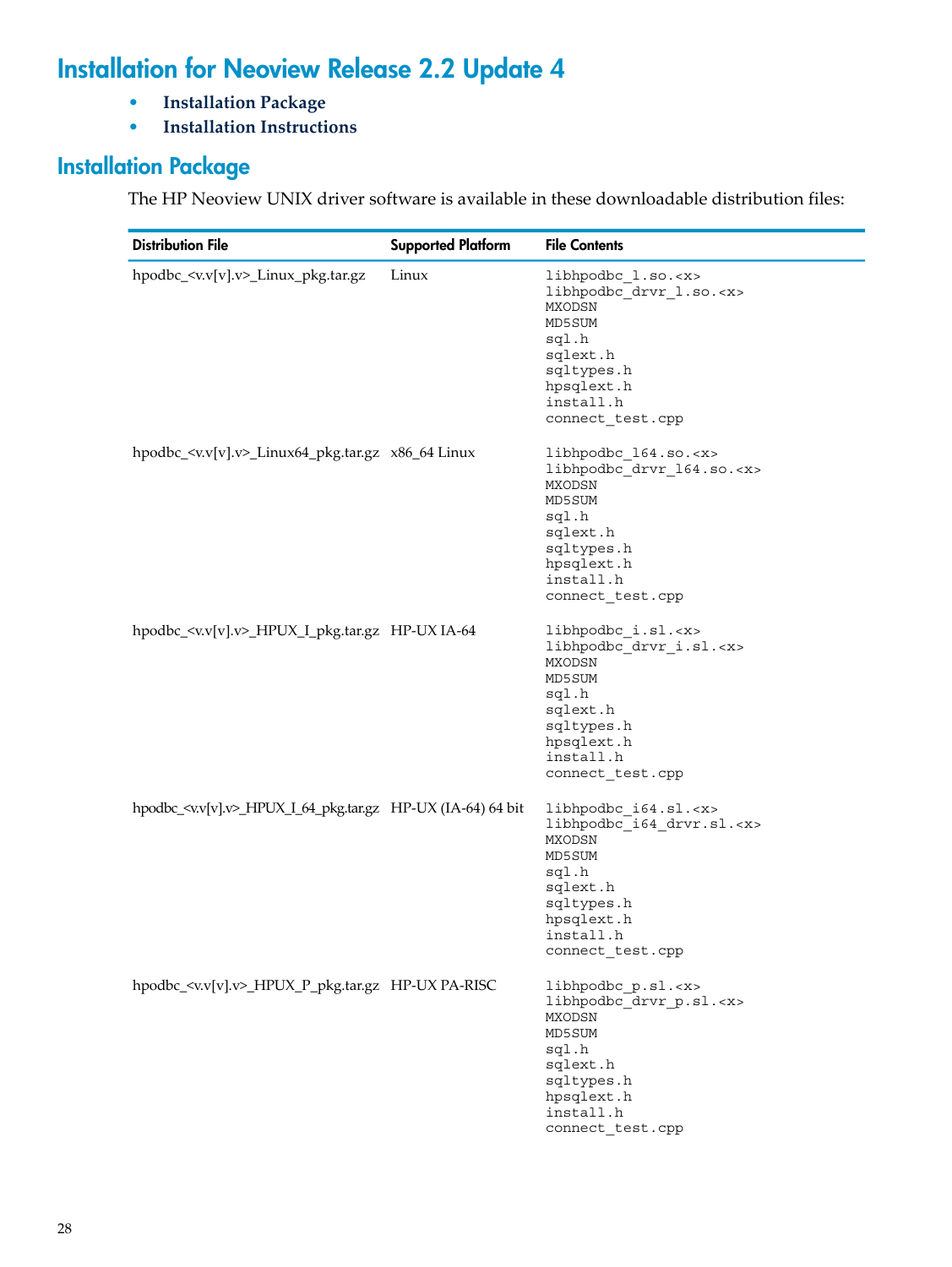| <b>Distribution File</b>                                                                         | <b>Supported Platform</b>   | <b>File Contents</b>                                                                                                                                                                                                                         |
|--------------------------------------------------------------------------------------------------|-----------------------------|----------------------------------------------------------------------------------------------------------------------------------------------------------------------------------------------------------------------------------------------|
| hpodbc_ <v.v[v].v>_HPUX_P_64_pkg.tar.gz HP-UX PA-RISC 64 bit libhpodbc_p64.sl.<x></x></v.v[v].v> |                             | libhpodbc_drvr_p64.sl. <x><br/>MXODSN<br/>MD5SUM<br/>sql.h<br/>sqlext.h<br/>sqltypes.h<br/>hpsqlext.h<br/>install.h<br/>connect_test.cpp</x>                                                                                                 |
| hpodbc_ <v.v[v].v>_AIX_pkg.tar.gz</v.v[v].v>                                                     | <b>IBM AIX®</b>             | $libhpodbc.a. < x>. <$ gcc<br>libhpodbc.a. <x>.xlc<br/>libhpodbc drvr.a.<x>.gcc<br/>libhpodbc_drvr.a.<x>.xlc<br/>MXODSN<br/>MD5SUM<br/>sql.h<br/>sqlext.h<br/>sqltypes.h<br/>install.h<br/>hpsqlext.h<br/>connect test.cpp</x></x></x>       |
| hpodbc_ <v.v[v].v>_AIX64_pkg.tar.gz</v.v[v].v>                                                   | IBM AIX <sup>®</sup> 64 bit | libhpodbc64.a. <x>.gcc<br/>libhpodbc64.a.<x>.xlc<br/>libhpodbc64_drvr.a.<x>.gcc<br/>libhpodbc64_drvr.a.<x>.xlc<br/>MXODSN<br/>MD5SUM<br/>sql.h<br/>sqlext.h<br/>sqltypes.h<br/>hpsqlext.h<br/>install.h<br/>connect_test.cpp</x></x></x></x> |
| hpodbc_ <v.v[v].v>_SPARC_pkg.tar.gz Sun SPARC®</v.v[v].v>                                        |                             | libhpodbc ss.so. <x><br/>libhpodbc drvr ss.so.<x><br/>MXODSN<br/>MD5SUM<br/>sql.h<br/>sqlext.h<br/>sqltypes.h<br/>hpsqlext.h<br/>install.h<br/>connect test.cpp</x></x>                                                                      |
| hpodbc_ <v.v[v].v>_SPARC64_pkg.tar.gz Sun SPARC® 64 bit</v.v[v].v>                               |                             | libhpodbc ss64.so. <x><br/>libhpodbc drvr ss64.so.<x><br/>MXODSN<br/>MD5SUM<br/>sql.h<br/>sqlext.h<br/>sqltypes.h<br/>hpsqlext.h<br/>install.h<br/>connect_test.cpp</x></x>                                                                  |

By default, a new version of the HP Neoview ODBC driver will be installed in these directories unless you specify different directories during installation:

• /usr/lib

Note: For the HP-UX (IA-64) 64 bit driver, the default lib location is /usr/lib/hpux64.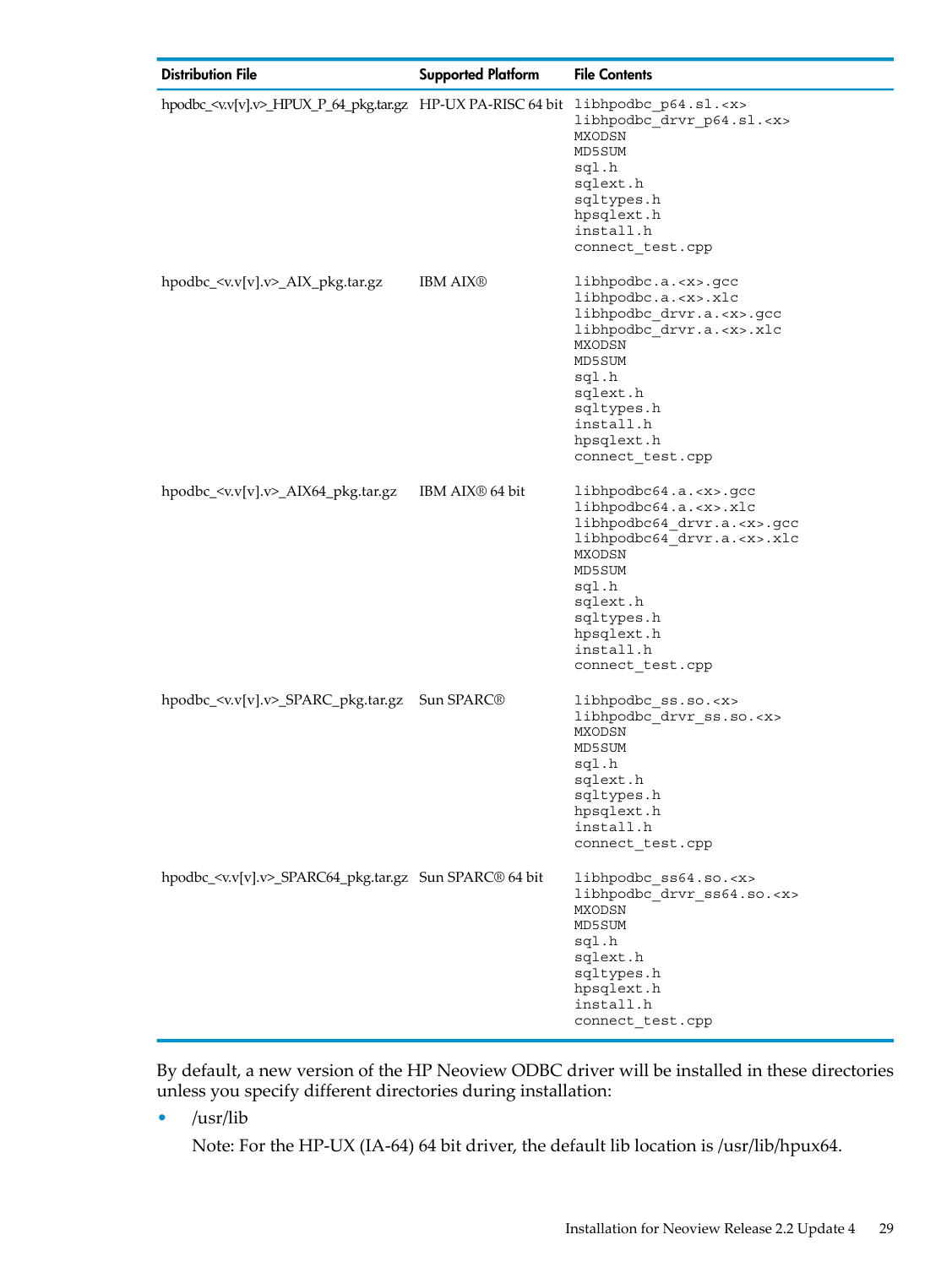Note: For the HP-UX (PA-RISC) 64 bit driver, the default lib location is /usr/lib/pa20\_64.

- /usr/include/hpodbc
- /etc/hpodbc
- <span id="page-29-1"></span><span id="page-29-0"></span>• /etc/hpodbc/sample

# Installation Instructions

# Installing or Reinstalling the HP Neoview UNIX Drivers

Note: You must have root access to install the HP Neoview UNIX drivers at the default system locations.

- 1. Create a temporary directory.
- 2. From the client workstation, start a browser and navigate to the download site: [www.software.hp.com](http://www.software.hp.com).
- 3. Search for "Neoview ODBC" in the Software Depot.
- 4. Click the HP Neoview ODBC HP-UX/LINUX/IBM AIX(R)/Sun Solaris for SPARC(R) Drivers link that appears in the search results.
- 5. Depending on your need, select Linux, Linux 64–bit, HP-UX Itanium, HP-UX Itanium 64–bit, HP-UX PA-RISC, HP-UX PA-RISC 64–bit, IBM AIX®, IBM AIX® 64 bit, Sun Solaris for SPARC® or Sun Solaris for SPARC® 64 bit and follow the instructions to download the driver.
- 6. Move the distribution file into the temporary directory:
	- Linux: hpodbc  $\langle v.v[v], v \rangle$  LINUX pkg.tar.gz
	- x86\_64 Linux: hpodbc\_<v.v[v].v>\_LINUX64\_pkg.tar.gz
	- HP-UX (IA-64): hpodbc\_<v.v[v].v>\_HPUX\_I\_pkg.tar.gz
	- HP-UX (IA-64) 64 bit: hpodbc\_ $\langle v.v[v].v \rangle$ \_HPUX\_I\_64\_pkg.tar.gz
	- HP-UX (PA-RISC): hpodbc\_<v.v[v].v>\_HPUX\_P\_pkg.tar.gz
	- HP-UX (PA-RISC) 64 bit:  $h$ podbc\_ $\langle v.v[v].v \rangle$ \_HPUX\_P\_64\_pkg.tar.gz
	- IBM AIX®: hpodbc\_<v.v[v].v>\_AIX\_pkg.tar.gz
	- IBM AIX® 64 bit: hpodbc\_<v.v[v].v>\_AIX64\_pkg.tar.gz
	- Sun SPARC®: hpodbc\_<v.v[v].v>\_SPARC\_pkg.tar.gz
	- Sun SPARC® 64 bit: hpodbc\_<v.v[v].v>\_SPARC64\_pkg.tar.gz
- 7. Expand the installation and product files:
	- Linux: gunzip hpodbc\_<v.v[v].v>\_LINUX\_pkg.tar.gz
	- x86\_64 Linux: gunzip hpodbc\_<v.v[v].v>\_LINUX64\_pkg.tar.gz
	- HP-UX (IA-64): gunzip hpodbc\_<v.v[v].v>\_HPUX\_I\_pkg.tar.gz
	- HP-UX (IA-64) 64 bit: gunzip hpodbc  $\langle v.v[v], v \rangle$  HPUX I 64 pkg.tar.gz
	- HP-UX (PA-RISC): gunzip hpodbc\_<v.v[v].v>\_HPUX\_P\_pkg.tar.gz
	- HP-UX (PA-RISC) 64 bit: gunzip hpodbc\_<v.v[v].v>\_HPUX\_P\_64\_pkg.tar.gz
	- IBM AIX®: gunzip hpodbc\_<v.v[v].v>\_AIX\_pkg.tar.gz
	- IBM AIX® 64 bit: gunzip hpodbc  $\langle v.\mathbf{v}[\mathbf{v}]$ . $v \rangle$  AIX64 pkg.tar.gz
	- Sun SPARC®: gunzip hpodbc\_<v.v[v].v>\_SPARC\_pkg.tar.gz
	- Sun SPARC® 64 bit: gunzip hpodbc\_<v.v[v].v>\_SPARC64\_pkg.tar.gz
- 8. Extract the installation and product files. A directory called PkgTmp is created.
	- Linux: tar –xvf hpodbc  $\langle v.v[v].v \rangle$  LINUX pkg.tar
	- x86\_64 Linux: tar –xvf hpodbc\_<v.v[v].v>\_LINUX64\_pkg.tar
	- HP-UX (IA-64): tar –xvf hpodbc\_ $\langle v.v[v].v \rangle$ \_HPUX\_I\_pkg.tar
	- HP-UX (IA-64) 64 bit: tar –xvf hpodbc\_<v.v[v].v>\_HPUX\_I\_64\_pkg.tar.gz
	- HP-UX (PA-RISC): tar –xvf hpodbc\_ $\langle v.v[v].v \rangle$ \_HPUX\_P\_pkg.tar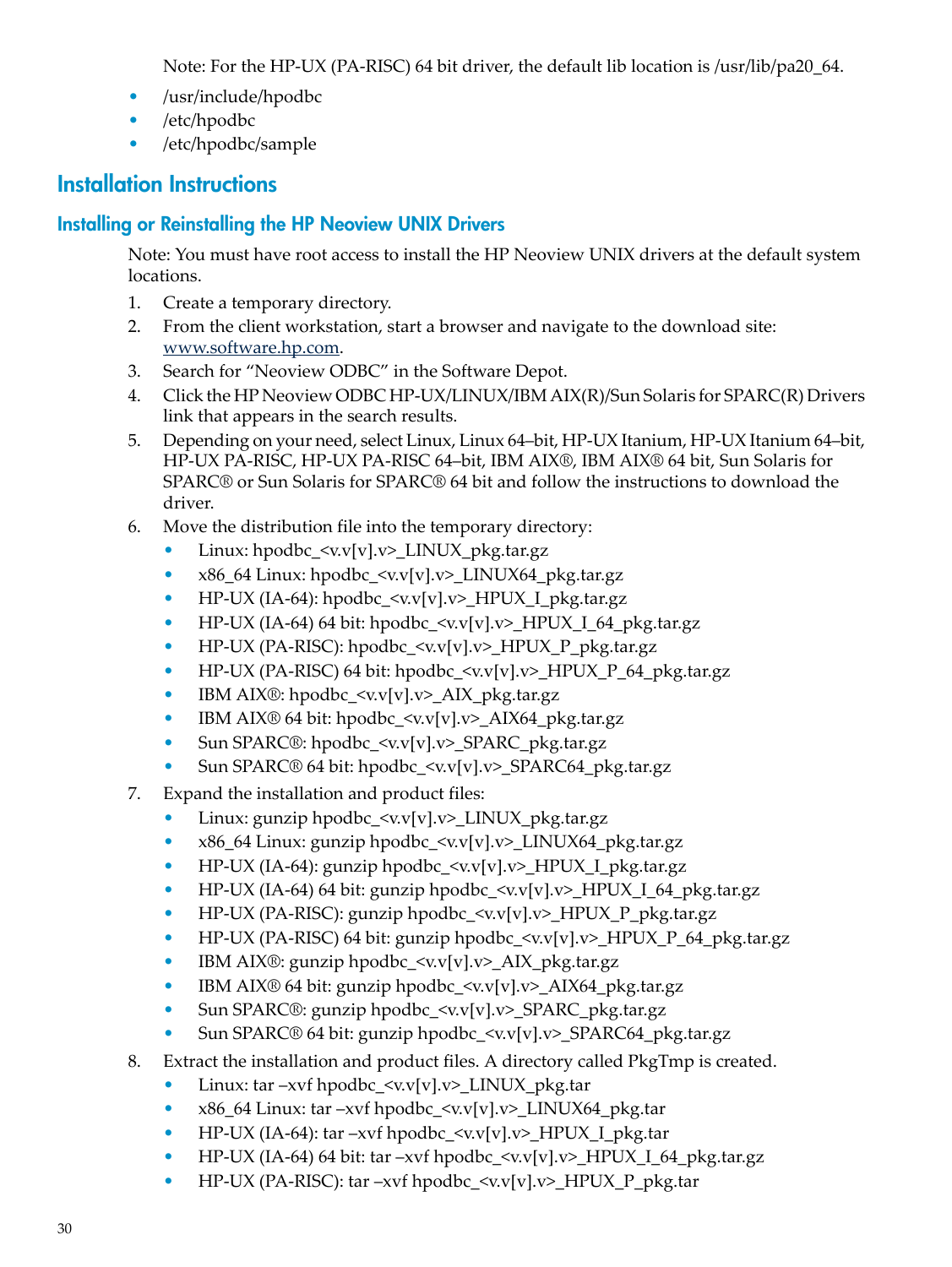- HP-UX (PA-RISC) 64 bit: tar –xvf hpodbc\_ $\langle v.v[v], v \rangle$ \_HPUX\_P\_64\_pkg.tar
- IBM AIX®: tar –xvf hpodbc\_<v.v[v].v>\_AIX\_pkg.tar
- IBM AIX® 64 bit: tar –xvf hpodbc\_<v.v[v].v>\_AIX64\_pkg.tar
- Sun SPARC®: tar –xvf hpodbc\_<v.v[v].v>\_SPARC\_pkg.tar
- Sun SPARC® 64 bit: tar –xvf hpodbc\_<v.v[v].v>\_SPARC64\_pkg.tar
- 9. Install the product:

cd PkgTmp

./install.sh

Note: Except for the sample file, the install.sh script saves a copy (.SAV) of your previous installation files if they exist.

- 10. Accept the terms of the license agreement.
- 11. Enter a directory for the library files, or press Enter to use the default directory (/usr/lib). Note: For the HP-UX (IA-64) 64 bit driver, the default lib location is /usr/lib/hpux64. Note: For the HP-UX (PA-RISC) 64 bit driver, the default lib location is /usr/lib/pa20\_64.

Note: For the AIX drivers, you will be prompted asking if you want to install the HP ODBC library, which was compiled with the AIX  $xlc/xlc++$  compilers or the  $\text{gcc/g++}$  compiler for AIX.

- 12. Enter a directory for the data source template file, or press Enter to use the default directory (/etc/hpodbc).
- 13. Enter a directory for the include files, or press Enter to use the default directory (/usr/include/hpodbc).
- <span id="page-30-0"></span>14. Enter a directory for the sample program, or press Enter to use the default directory (/etc/hpodbc/sample).

### Setting Up the Client Environment

If you selected default options during installation, ensure that:

- The include (\*.h) files are in the /usr/include/hpodbc directory.
- An MXODSN file is in the /etc/hpodbc directory.

Note: By default, the MXODSN file in the package will be installed as /etc/hpodbc/MXODSN.template. Rename it to MXODSN, and make necessary changes to the file before using the driver.

- The libraries are located in the /usr/lib directory.
	- Note: For the HPUX (IA-64) 64 bit driver, the default lib location is /usr/lib/hpux64.

Note: For the HPUX (PA-RISC) 64 bit driver, the default lib location is /usr/lib/pa20\_64.

<span id="page-30-1"></span>If you select nondefault locations during installation, ensure that the files are installed in the directories that you specified during installation.

Note: The driver expects the MXODSN file to be present in either the default location (/etc/hpodbc) or the current working directory (CWD) of the application.

### Using a Third Party Driver Manager

- If you are using an external driver manager, you must point to libhpodbc\_drvr and not to libhpodbc.
- The driver (libhpodbc drvr.so) has been verified with iODBC and unixODBC driver managers.
- These driver managers, as well as documentation, can be found at these Web sites: <http://www.iodbc.org/> <http://www.unixodbc.org/>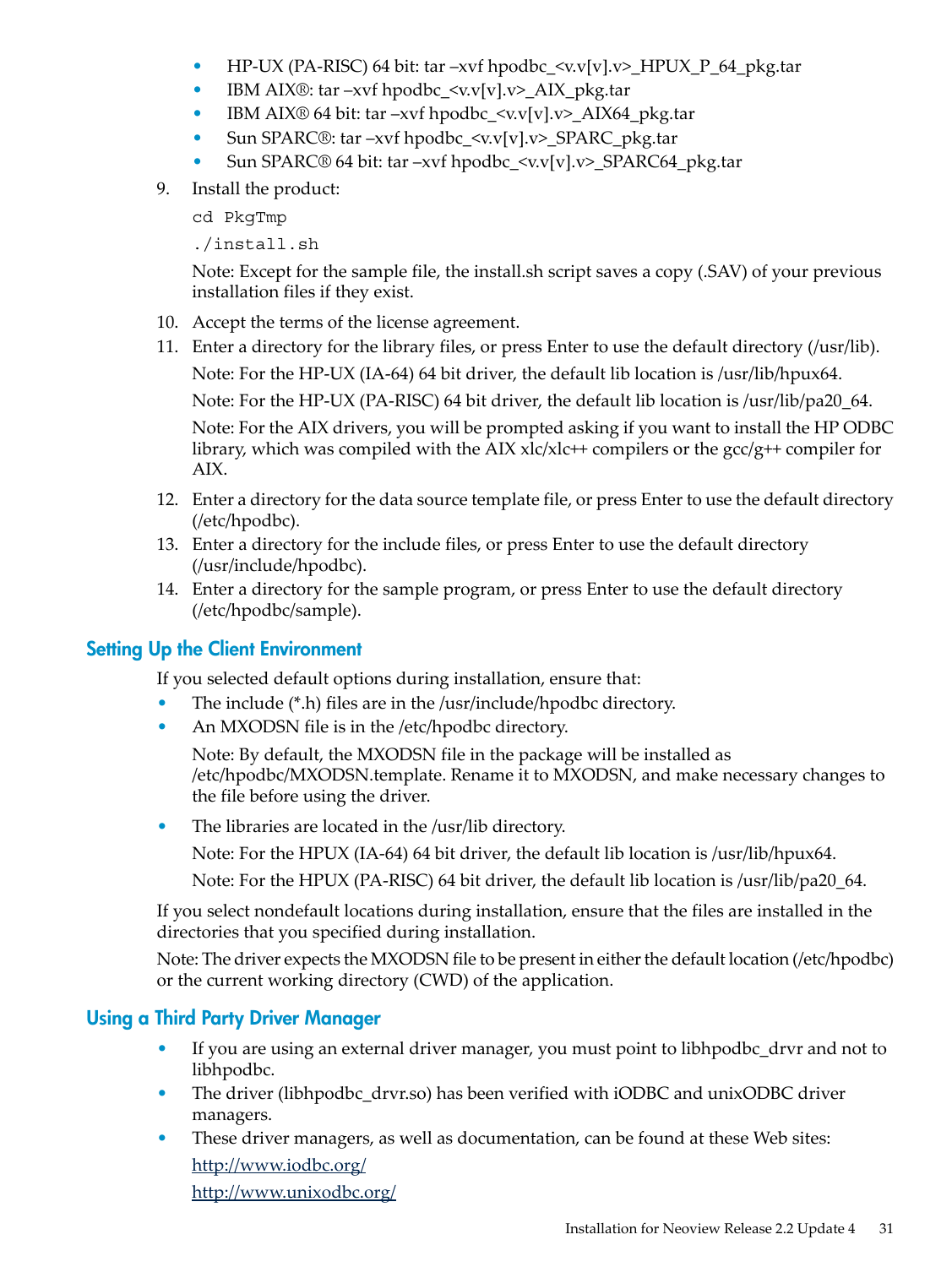- The three environment variables that control tracing are:
	- HPODBC\_TRACE\_LEVEL sets trace level (ERROR, WARNING, CONFIG, INFO, or DEBUG)
	- $-$  HPODBC TRACEFILE NAME  $-$  specifies the name of the log file
	- $-$  HPODBC TRACEFILE SIZE  $-$  specifies the maximum files size of the log files
- <span id="page-31-0"></span>• For information on the necessary data source configuration options, you will need to add to the respective configuration files (for example, to odbc.ini). For more information, see the *Neoview ODBC Drivers Manual* at docs.hp.com: [http://docs.hp.com/en/busintellsol.html.](http://docs.hp.com/en/busintellsol.html)

#### Running the Sample Program

Note: the examples after each step assume that you have default installation directories.

If you have a previous version of the hpodbc driver installed, you need to relink your existing application to ensure that you pick up the correct version of the driver. If you are unsure of the version, check the version of your application with this command:

ldd <object file>

1. Move to the directory where you installed the sample program:

cd /etc/hpodbc/sample

2. Compile the sample program.

Note: All drivers, other than the 64–bit driver for HP-UX (IA-64) and the  $x86\,64$  Linux driver, are 32-bit drivers; therefore, applications need to be compiled accordingly.

• On Linux:

```
gcc connect_test.cpp -L/usr/lib -I/usr/include/hpodbc -lhpodbc \
```
-o connect\_test

Note: The Linux driver is a 32-bit driver. If you are using an x86–64 machine, you need to explicitly compile your application as a 32-bit application. For example:

gcc connect\_test.cpp -m32 -L/usr/lib \

-I/usr/include/hpodbc -lhpodbc -o connect\_test

• On x86\_64 Linux:

gcc connect test.cpp -L/usr/lib -I/usr/include/hpodbc  $\setminus$ 

-lhpodbc64 -o connect\_test

• On HP-UX  $(IA-64)$ :

aCC -AA connect\_test.cpp -L/usr/lib -I/usr/include/hpodbc \

-lhpodbc -o connect\_test -lm

To use cc for compiling and linking:

- Rename connect\_test.cpp to connect\_test.c.
- Run this command:

cc connect\_test.c –I/usr/include/hpodbc –L/usr/lib \

–lstd\_v2 -lCsup -lunwind -lm -lhpodbc -o connect\_test

Note: Multi-threaded applications should use the "-mt" compiler option. Non multi-threaded applications that use ODBC asynchronous execution should ensure that the pthread library is linked in and it is linked in ahead of the libc library.

• On HP-UX (IA-64) 64 bit:

aCC +DD64 -AA connect\_test.cpp -L/usr/lib/hpux64 -I/usr/include/hpodbc \ -lhpodbc64 -o connect\_test -lm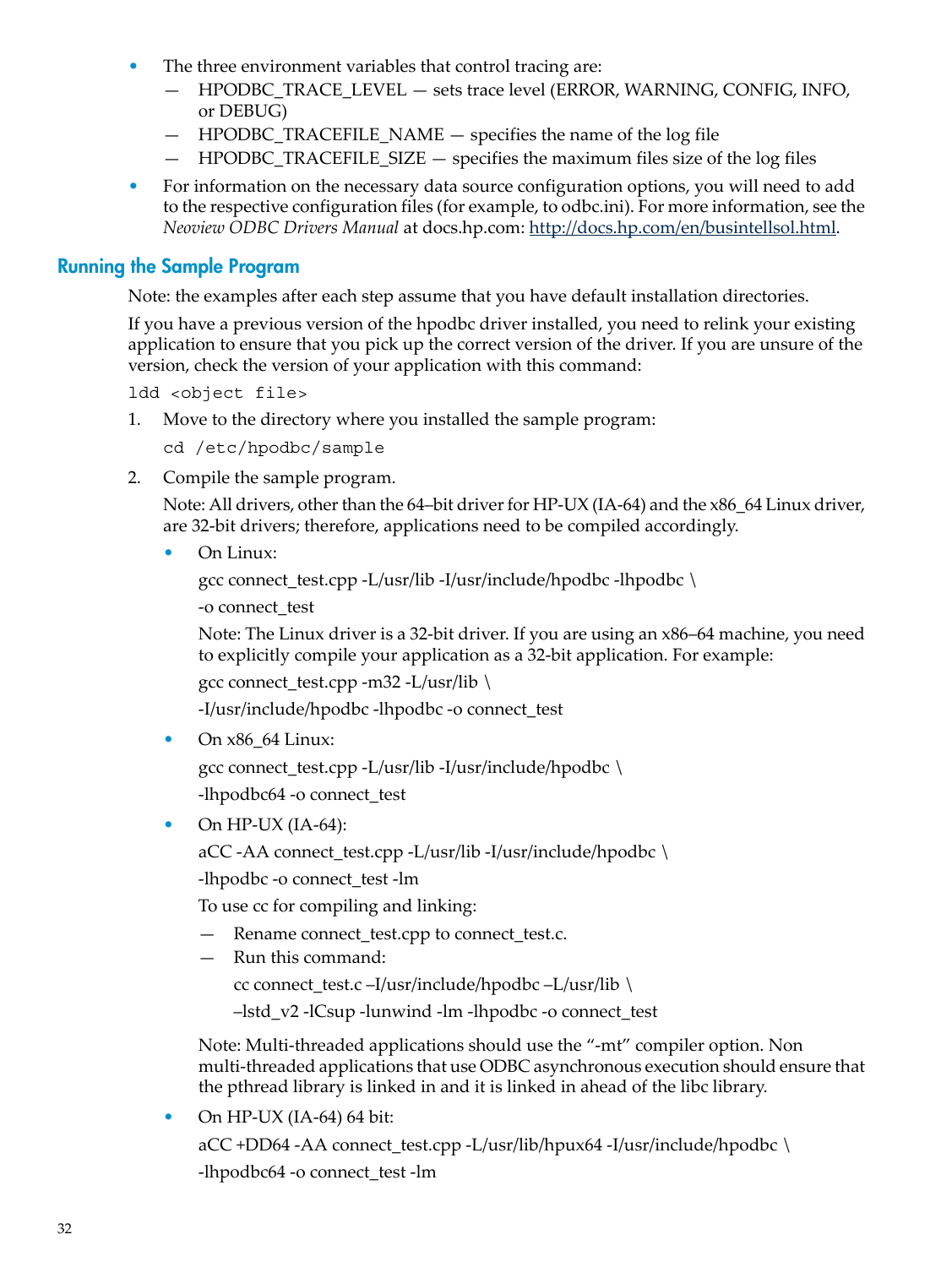To use cc for compiling and linking:

- Rename connect\_test.cpp to connect\_test.c
- Run this command:

cc connect\_test.c +DD64 –I/usr/include/hpodbc -L/usr/lib/hpux64 \

-lhpodbc64 -lstd\_v2 -lCsup -lunwind -lm -lhpodbc -o connect\_test

Note: Multi-threaded applications should use the "-mt" compiler option. Non multi-threaded applications that use ODBC asynchronous execution should ensure that the pthread library is linked in and it is linked in ahead of the libc library.

• On HP-UX (PA-RISC):

aCC -AA connect\_test.cpp -L/usr/lib -I/usr/include/hpodbc \

-lhpodbc -lhppa -o connect\_test -lm

To use cc for compiling and linking:

- Rename connect\_test.cpp to connect\_test.c.
- Run this command:

cc connect\_test.c –L/usr/lib –I/usr/include/hpodbc \

-lhppa -lstd\_v2 -lCsup\_v2 -lm -lhpodbc -o connect\_test

Note: Multi-threaded applications should use the "-mt" compiler option. Non multi-threaded applications that use ODBC asynchronous execution should ensure that the pthread library is linked in and it is linked in ahead of the libc library.

• On HP-UX (PA-RISC) 64 bit

```
aCC +DD64 -AA connect_test.cpp -L/usr/lib/pa20_64 -I/usr/nclude/hpodbc \
```
-lhpodbc64 -o connect\_test -lm

To use cc for compiling and linking:

- Rename connect\_test.cpp to connect\_test.c.
- Run this command:

cc +DD64 connect\_test.c –L/usr/lib/pa20\_64 –I/usr/include/hpodbc \

-lstd\_v2 -lCsup\_v2 –lcl lm -lhpodbc64 -o connect\_test

Note: Multi-threaded applications should use the "-mt" compiler option. Non multi-threaded applications that use ODBC asynchronous execution should ensure that the pthread library is linked in and it is linked in ahead of the libc library.

• On IBM AIX®:

g++ -maix32 connect\_test.cpp -L/usr/lib -I/usr/include/hpodbc \ -lhpodbc -o connect\_test or, if the xlc/xlc++ compiled HP ODBC library is installed: xlc++ -q32 connect\_test.cpp -L/usr/lib -I/usr/include/hpodbc \ -lhpodbc -o connect\_test

• On IBM AIX®: 64 bit

g++ -maix64 connect\_test.cpp -L/usr/lib -I/usr/include/hpodbc \ -lhpodbc64 -o connect\_test

or, if the xlc/xlc++ compiled HP ODBC library is installed:

xlc++ -q64 connect\_test.cpp -L/usr/lib -I/usr/include/hpodbc \

-lhpodbc64 -o connect\_test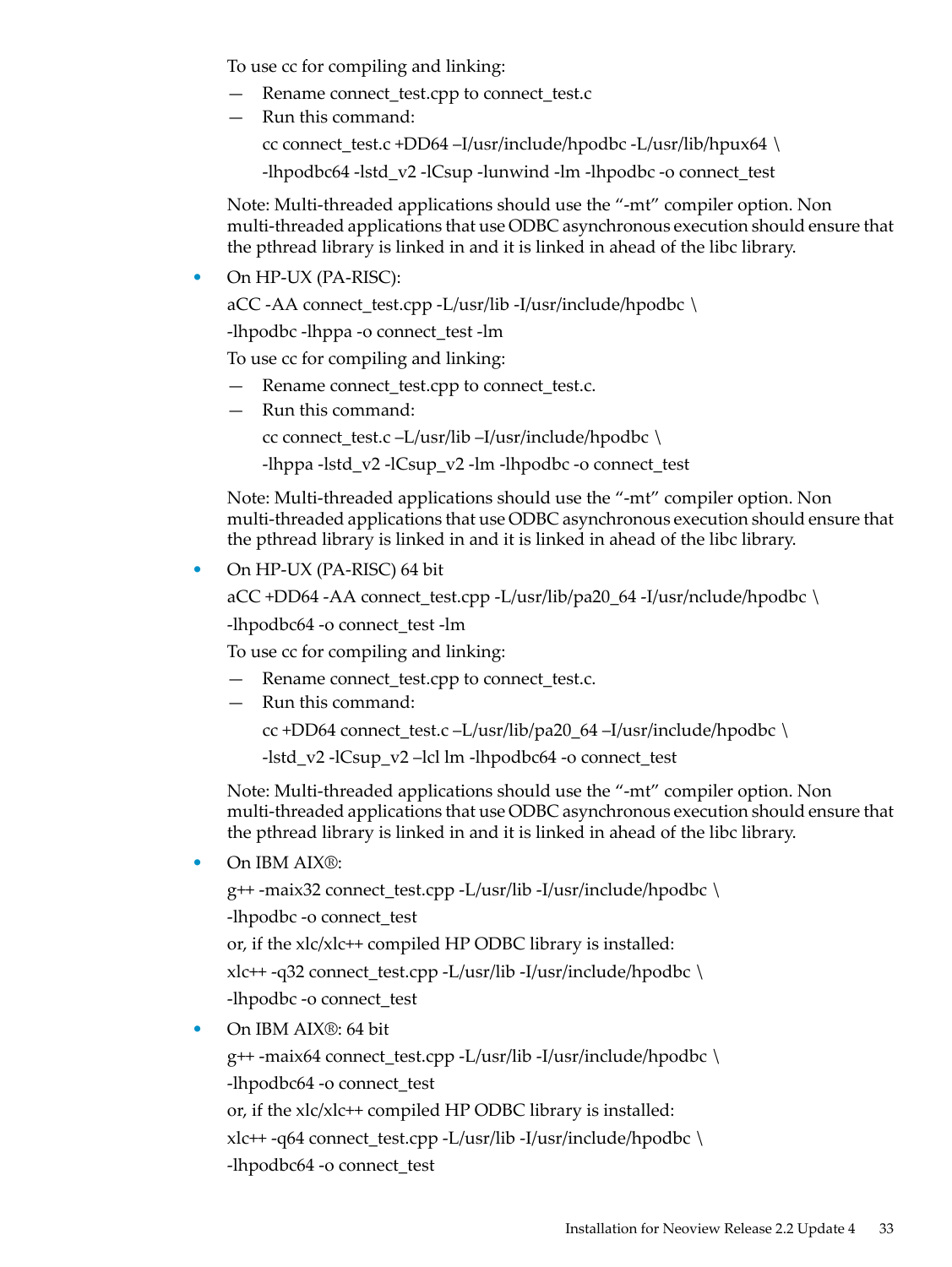- On Sun SPARC®: CC connect\_test.cpp -I/usr/include/hpodbc -L/usr/lib \ -lhpodbc -o connect\_test
- On Sun SPARC®: 64 bit CC -xarch=v9a connect\_test.cpp -L/usr/lib -I/usr/include/hpodbc —L/usr/lib \ -lhpodbc64 -o connect\_test
- 3. If needed, modify the /etc/hpodbc/MXODSN file.
- <span id="page-33-0"></span>4. Run the sample program:

```
./connect_test -d <datasource> -u <userid> -p <password>
```
# Installation for Neoview Release 2.2 Update 3

- <span id="page-33-1"></span>• **[Installation](#page-33-1) Package**
- **Installation [Instructions](#page-35-0)**

# Installation Package

The HP Neoview UNIX driver software is available in these downloadable distribution files:

| <b>Distribution File</b>                                             | <b>Supported Platform</b> | <b>File Contents</b>                                                                                                                                                             |
|----------------------------------------------------------------------|---------------------------|----------------------------------------------------------------------------------------------------------------------------------------------------------------------------------|
| hpodbc_ <v.v[v].v>_Linux_pkg.tar.gz</v.v[v].v>                       | Linux                     | libhpodbc l.so. <x><br/>libhpodbc drvr 1.so.<x><br/><b>MXODSN</b><br/>MD5SUM<br/>sql.h<br/>sqlext.h<br/>sqltypes.h<br/>hpsqlext.h<br/>install.h<br/>connect test.cpp</x></x>     |
| hpodbc_ $\langle v.v[v], v \rangle$ _Linux64_pkg.tar.gz x86_64 Linux |                           | libhpodbc 164.so. <x><br/>libhpodbc drvr 164.so.<x><br/><b>MXODSN</b><br/>MD5SUM<br/>sql.h<br/>sqlext.h<br/>sqltypes.h<br/>hpsqlext.h<br/>install.h<br/>connect test.cpp</x></x> |
| hpodbc_ <v.v[v].v>_HPUX_I_pkg.tar.gz HP-UX IA-64</v.v[v].v>          |                           | libhpodbc i.sl. <x><br/>libhpodbc_drvr_i.sl.<x><br/><b>MXODSN</b><br/>MD5SUM<br/>sql.h<br/>sqlext.h<br/>sqltypes.h<br/>hpsqlext.h<br/>install.h<br/>connect test.cpp</x></x>     |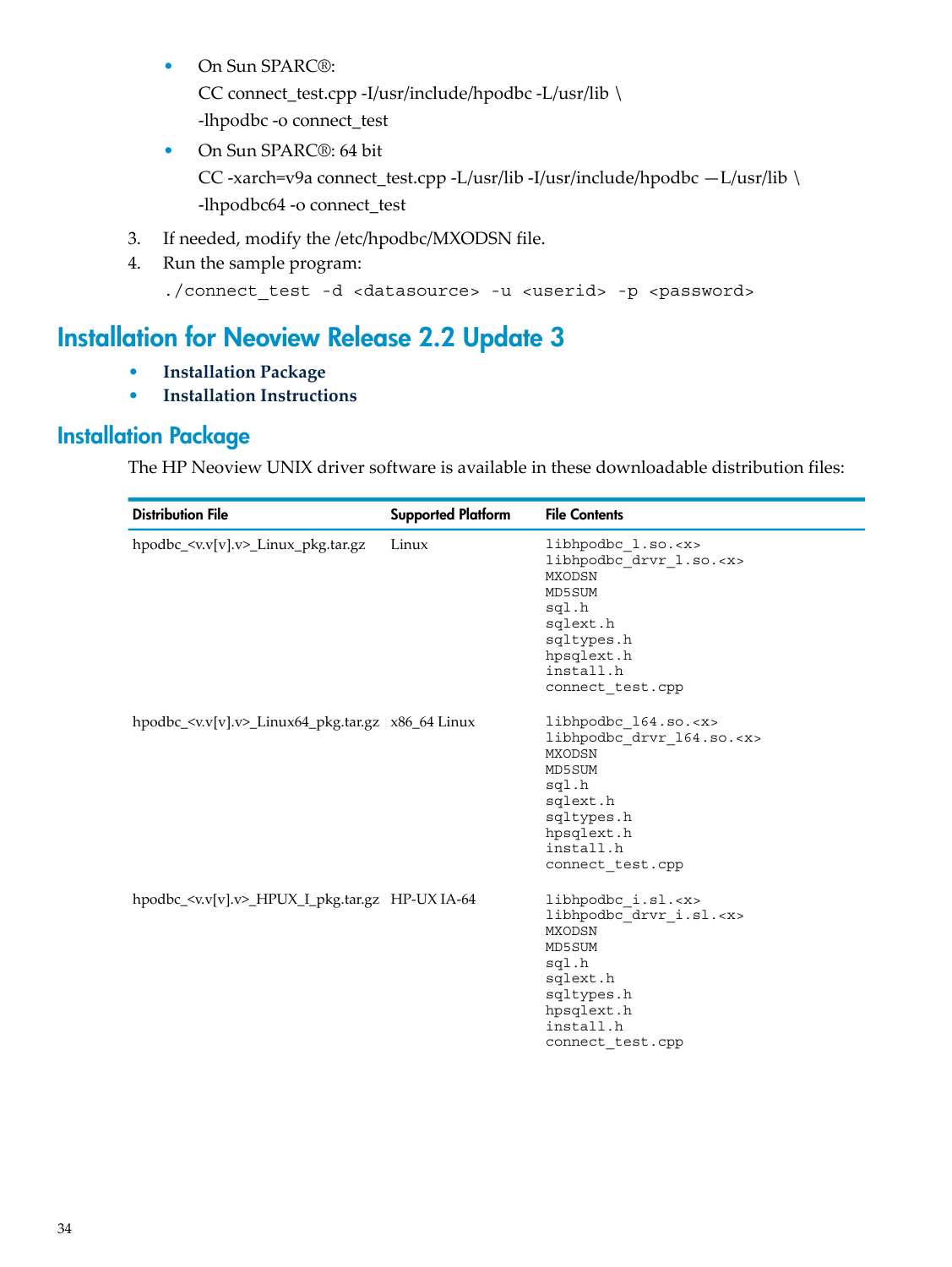| <b>Distribution File</b>                                                                         | <b>Supported Platform</b>   | <b>File Contents</b>                                                                                                                                                                                                                         |
|--------------------------------------------------------------------------------------------------|-----------------------------|----------------------------------------------------------------------------------------------------------------------------------------------------------------------------------------------------------------------------------------------|
| hpodbc_ <v.v[v].v>_HPUX_I_64_pkg.tar.gz HP-UX (IA-64) 64 bit</v.v[v].v>                          |                             | libhpodbc_i64.sl. <x><br/>libhpodbc_i64_drvr.sl.<x><br/>MXODSN<br/>MD5SUM<br/>sql.h<br/>sqlext.h<br/>sqltypes.h<br/>hpsqlext.h<br/>install.h<br/>connect test.cpp</x></x>                                                                    |
| hpodbc_ <v.v[v].v>_HPUX_P_pkg.tar.gz HP-UX PA-RISC</v.v[v].v>                                    |                             | libhpodbc_p.sl. <x><br/>libhpodbc_drvr_p.sl.<x><br/>MXODSN<br/>MD5SUM<br/>sql.h<br/>sqlext.h<br/>sqltypes.h<br/>hpsqlext.h<br/>install.h<br/>connect_test.cpp</x></x>                                                                        |
| hpodbc_ <w.v[v].v>_HPUX_P_64_pkg.tar.gz HP-UX PA-RISC 64 bit libhpodbc_p64.sl.<x></x></w.v[v].v> |                             | libhpodbc drvr p64.sl. <x><br/>MXODSN<br/>MD5SUM<br/>sql.h<br/>sqlext.h<br/>sqltypes.h<br/>hpsqlext.h<br/>install.h<br/>connect test.cpp</x>                                                                                                 |
| hpodbc_ <v.v[v].v>_AIX_pkg.tar.gz</v.v[v].v>                                                     | <b>IBM AIX®</b>             | $libhpodbc.a. < x>. <$ gcc<br>libhpodbc.a. <x>.xlc<br/>libhpodbc_drvr.a.<x>.gcc<br/>libhpodbc drvr.a.<x>.xlc<br/>MXODSN<br/>MD5SUM<br/>sql.h<br/>sqlext.h<br/>sqltypes.h<br/>install.h<br/>hpsqlext.h<br/>connect_test.cpp</x></x></x>       |
| hpodbc_ <v.v[v].v>_AIX64_pkg.tar.gz</v.v[v].v>                                                   | IBM AIX <sup>®</sup> 64 bit | libhpodbc64.a. <x>.gcc<br/>libhpodbc64.a.<x>.xlc<br/>libhpodbc64_drvr.a.<x>.gcc<br/>libhpodbc64_drvr.a.<x>.xlc<br/>MXODSN<br/>MD5SUM<br/>sql.h<br/>sqlext.h<br/>sqltypes.h<br/>hpsqlext.h<br/>install.h<br/>connect_test.cpp</x></x></x></x> |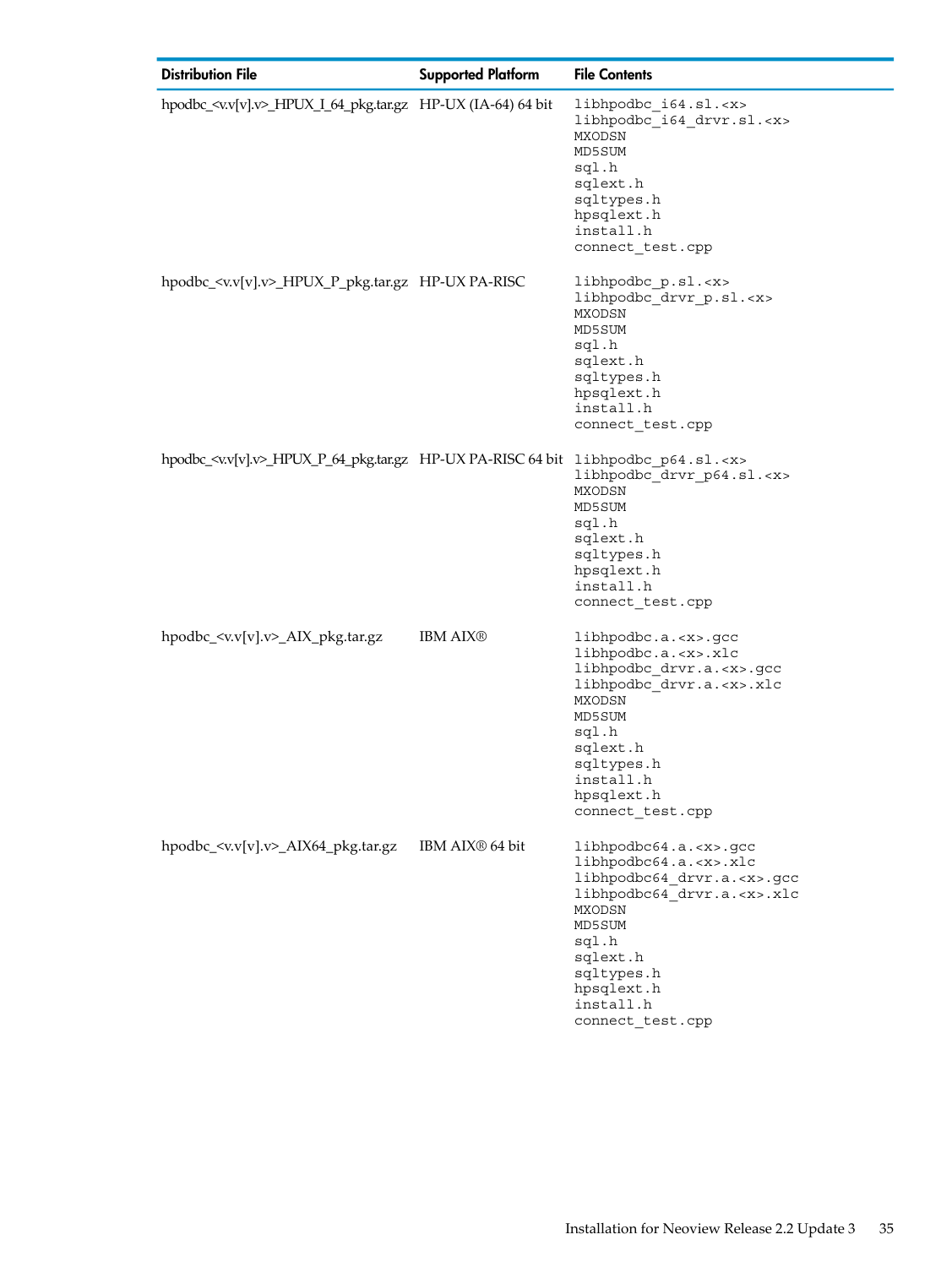| <b>Distribution File</b>                                           | <b>Supported Platform</b> | <b>File Contents</b>                                                                                                                                                        |
|--------------------------------------------------------------------|---------------------------|-----------------------------------------------------------------------------------------------------------------------------------------------------------------------------|
| hpodbc_ <v.v[v].v>_SPARC_pkg.tar.gz Sun SPARC®</v.v[v].v>          |                           | libhpodbc ss.so. <x><br/>libhpodbc_drvr_ss.so.<x><br/>MXODSN<br/>MD5SUM<br/>sql.h<br/>sqlext.h<br/>sqltypes.h<br/>hpsqlext.h<br/>install.h<br/>connect test.cpp</x></x>     |
| hpodbc_ <v.v[v].v>_SPARC64_pkg.tar.gz Sun SPARC® 64 bit</v.v[v].v> |                           | libhpodbc ss64.so. <x><br/>libhpodbc drvr ss64.so.<x><br/>MXODSN<br/>MD5SUM<br/>sql.h<br/>sqlext.h<br/>sqltypes.h<br/>hpsglext.h<br/>install.h<br/>connect test.cpp</x></x> |

By default, a new version of the HP Neoview ODBC driver will be installed in these directories unless you specify different directories during installation:

• /usr/lib

Note: For the HP-UX (IA-64) 64 bit driver, the default lib location is /usr/lib/hpux64. Note: For the HP-UX (PA-RISC) 64 bit driver, the default lib location is /usr/lib/pa20\_64.

- <span id="page-35-0"></span>• /usr/include/hpodbc
- /etc/hpodbc
- <span id="page-35-1"></span>• /etc/hpodbc/sample

### Installation Instructions

#### Installing or Reinstalling the HP Neoview UNIX Drivers

Note: You must have root access to install the HP Neoview UNIX drivers at the default system locations.

- 1. Create a temporary directory.
- 2. From the client workstation, start a browser and navigate to the download site: [www.software.hp.com](http://www.software.hp.com).
- 3. Search for "Neoview ODBC" in the Software Depot.
- 4. Click the HP Neoview ODBC HP-UX/LINUX/IBM AIX(R)/Sun Solaris for SPARC(R) Drivers link that appears in the search results.
- 5. Depending on your need, select Linux, Linux 64–bit, HP-UX Itanium, HP-UX Itanium 64–bit, HP-UX PA-RISC, HP-UX PA-RISC 64–bit, IBM AIX®, IBM AIX® 64 bit, Sun Solaris for SPARC® or Sun Solaris for SPARC® 64 bit and follow the instructions to download the driver.
- 6. Move the distribution file into the temporary directory:
	- Linux: hpodbc  $\langle v.v[v].v \rangle$  LINUX pkg.tar.gz
	- x86\_64 Linux: hpodbc\_ <v.v[v].v>\_LINUX64\_pkg.tar.gz
	- HP-UX (IA-64): hpodbc  $\langle v.v[v], v \rangle$  HPUX I\_pkg.tar.gz
	- HP-UX (IA-64) 64 bit: hpodbc  $\langle v.v[v].v \rangle$  HPUX I 64 pkg.tar.gz
	- HP-UX (PA-RISC): hpodbc\_<v.v[v].v>\_HPUX\_P\_pkg.tar.gz
	- HP-UX (PA-RISC) 64 bit: hpodbc  $\langle v.v[v], v \rangle$  HPUX P 64 pkg.tar.gz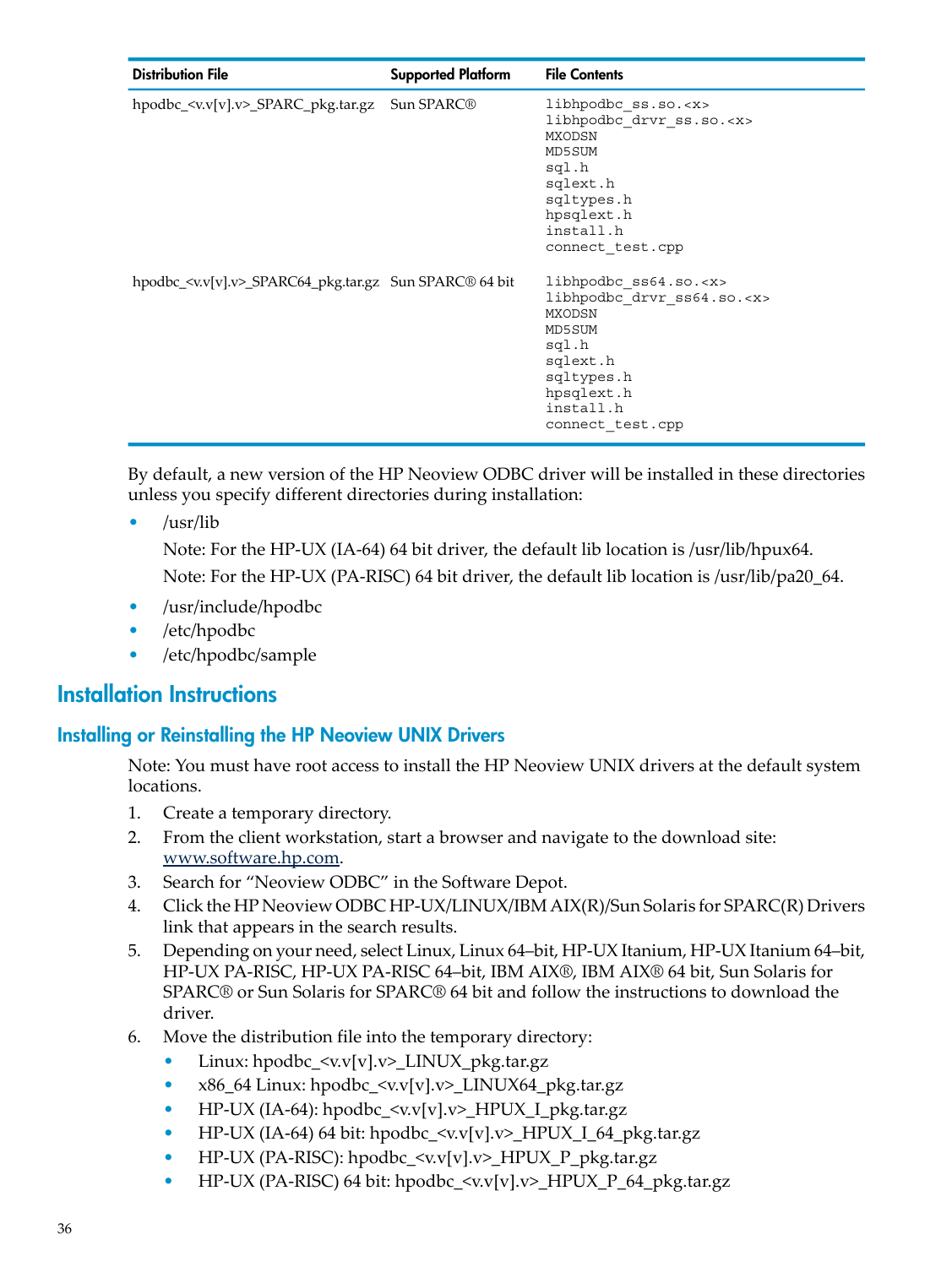- IBM AIX®: hpodbc\_<v.v[v].v>\_AIX\_pkg.tar.gz
- IBM AIX® 64 bit: hpodbc\_<v.v[v].v>\_AIX64\_pkg.tar.gz
- Sun SPARC®: hpodbc\_<v.v[v].v>\_SPARC\_pkg.tar.gz
- Sun SPARC® 64 bit: hpodbc\_<v.v[v].v>\_SPARC64\_pkg.tar.gz
- 7. Expand the installation and product files:
	- Linux: gunzip hpodbc\_<v.v[v].v>\_LINUX\_pkg.tar.gz
	- x86\_64 Linux: gunzip hpodbc  $\langle v.v[v], v \rangle$  LINUX64 pkg.tar.gz
	- HP-UX (IA-64): gunzip hpodbc\_<v.v[v].v>\_HPUX\_I\_pkg.tar.gz
	- HP-UX (IA-64) 64 bit: gunzip hpodbc\_<v.v[v].v>\_HPUX\_I\_64\_pkg.tar.gz
	- HP-UX (PA-RISC): gunzip hpodbc\_<v.v[v].v>\_HPUX\_P\_pkg.tar.gz
	- HP-UX (PA-RISC) 64 bit: gunzip hpodbc\_<v.v[v].v>\_HPUX\_P\_64\_pkg.tar.gz
	- IBM AIX®: gunzip hpodbc\_<v.v[v].v>\_AIX\_pkg.tar.gz
	- IBM AIX® 64 bit: gunzip hpodbc\_<v.v[v].v>\_AIX64\_pkg.tar.gz
	- Sun SPARC®: gunzip hpodbc\_<v.v[v].v>\_SPARC\_pkg.tar.gz
	- Sun SPARC® 64 bit: gunzip hpodbc\_<v.v[v].v>\_SPARC64\_pkg.tar.gz
- 8. Extract the installation and product files. A directory called PkgTmp is created.
	- Linux: tar –xvf hpodbc\_<v.v[v].v>\_LINUX\_pkg.tar
	- x86\_64 Linux: tar –xvf hpodbc  $\langle v.v[v], v \rangle$  LINUX64 pkg.tar
	- HP-UX (IA-64): tar –xvf hpodbc  $\langle v.v[v], v \rangle$  HPUX I pkg.tar
	- HP-UX (IA-64) 64 bit: tar –xvf hpodbc\_<v.v[v].v>\_HPUX\_I\_64\_pkg.tar.gz
	- HP-UX (PA-RISC): tar –xvf hpodbc  $\langle v.v[v], v \rangle$  HPUX\_P\_pkg.tar
	- HP-UX (PA-RISC) 64 bit: tar –xvf hpodbc  $\langle v.v[v], v \rangle$  HPUX P 64 pkg.tar
	- IBM AIX®: tar –xvf hpodbc  $\langle v.v[v].v \rangle$  AIX pkg.tar
	- IBM AIX® 64 bit: tar –xvf hpodbc  $\langle v.v[v], v \rangle$  AIX64 pkg.tar
	- Sun SPARC®: tar –xvf hpodbc  $\langle v.v[v], v \rangle$  SPARC\_pkg.tar
	- Sun SPARC® 64 bit: tar –xvf hpodbc\_<v.v[v].v>\_SPARC64\_pkg.tar
- 9. Install the product:
	- cd PkgTmp

./install.sh

Note: Except for the sample file, the install.sh script saves a copy (.SAV) of your previous installation files if they exist.

- 10. Accept the terms of the license agreement.
- 11. Enter a directory for the library files, or press Enter to use the default directory (/usr/lib). Note: For the HP-UX (IA-64) 64 bit driver, the default lib location is /usr/lib/hpux64. Note: For the HP-UX (PA-RISC) 64 bit driver, the default lib location is /usr/lib/pa20\_64. Note: For the AIX drivers, you will be prompted asking if you want to install the HP ODBC library, which was compiled with the AIX  $xlc/xlc++$  compilers or the  $\frac{acc/g++}{}$  compiler for AIX.
- <span id="page-36-0"></span>12. Enter a directory for the data source template file, or press Enter to use the default directory (/etc/hpodbc).
- 13. Enter a directory for the include files, or press Enter to use the default directory (/usr/include/hpodbc).
- 14. Enter a directory for the sample program, or press Enter to use the default directory (/etc/hpodbc/sample).

# Setting Up the Client Environment

If you selected default options during installation, ensure that: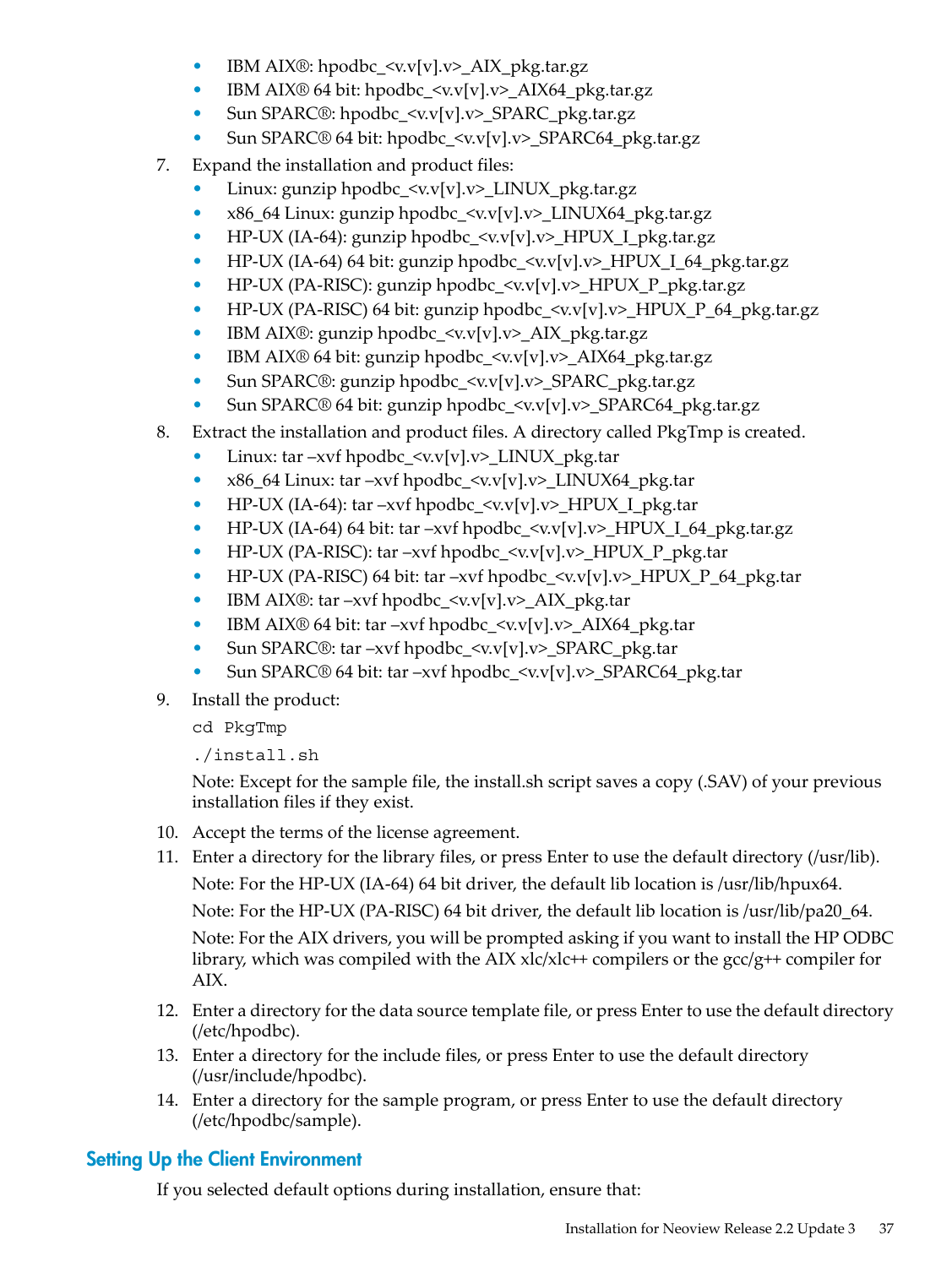- The include (\*.h) files are in the /usr/include/hpodbc directory.
- An MXODSN file is in the /etc/hpodbc directory.

Note: By default, the MXODSN file in the package will be installed as /etc/hpodbc/MXODSN.template. Rename it to MXODSN, and make necessary changes to the file before using the driver.

• The libraries are located in the /usr/lib directory.

Note: For the HPUX (IA-64) 64 bit driver, the default lib location is /usr/lib/hpux64.

Note: For the HPUX (PA-RISC) 64 bit driver, the default lib location is /usr/lib/pa20\_64.

If you select nondefault locations during installation, ensure that the files are installed in the directories that you specified during installation.

<span id="page-37-0"></span>Note: The driver expects the MXODSN file to be present in either the default location (/etc/hpodbc) or the current working directory (CWD) of the application.

### Using a Third Party Driver Manager

- If you are using an external driver manager, you must point to libhpodbc\_drvr and not to libhpodbc.
- The driver (libhpodbc\_drvr.so) has been verified with iODBC and unixODBC driver managers.
- These driver managers, as well as documentation, can be found at these Web sites: <http://www.iodbc.org/>

<http://www.unixodbc.org/>

- The three environment variables that control tracing are:
	- HPODBC\_TRACE\_LEVEL sets trace level (ERROR, WARNING, CONFIG, INFO, or DEBUG)
	- HPODBC\_TRACEFILE\_NAME specifies the name of the log file
	- HPODBC\_TRACEFILE\_SIZE specifies the maximum files size of the log files
- <span id="page-37-1"></span>• For information on the necessary data source configuration options, you will need to add to the respective configuration files (for example, to odbc.ini). For more information, see the *Neoview ODBC Drivers Manual* at docs.hp.com: [http://docs.hp.com/en/busintellsol.html.](http://docs.hp.com/en/busintellsol.html)

#### Running the Sample Program

Note: the examples after each step assume that you have default installation directories.

If you have a previous version of the hpodbc driver installed, you need to relink your existing application to ensure that you pick up the correct version of the driver. If you are unsure of the version, check the version of your application with this command:

ldd <object file>

1. Move to the directory where you installed the sample program:

cd /etc/hpodbc/sample

2. Compile the sample program.

Note: All drivers, other than the 64–bit driver for HP-UX (IA-64) and the  $x86-64$  Linux driver, are 32-bit drivers; therefore, applications need to be compiled accordingly.

• On Linux:

gcc connect\_test.cpp -L/usr/lib -I/usr/include/hpodbc -lhpodbc \

-o connect\_test

Note: The Linux driver is a 32-bit driver. If you are using an x86–64 machine, you need to explicitly compile your application as a 32-bit application. For example: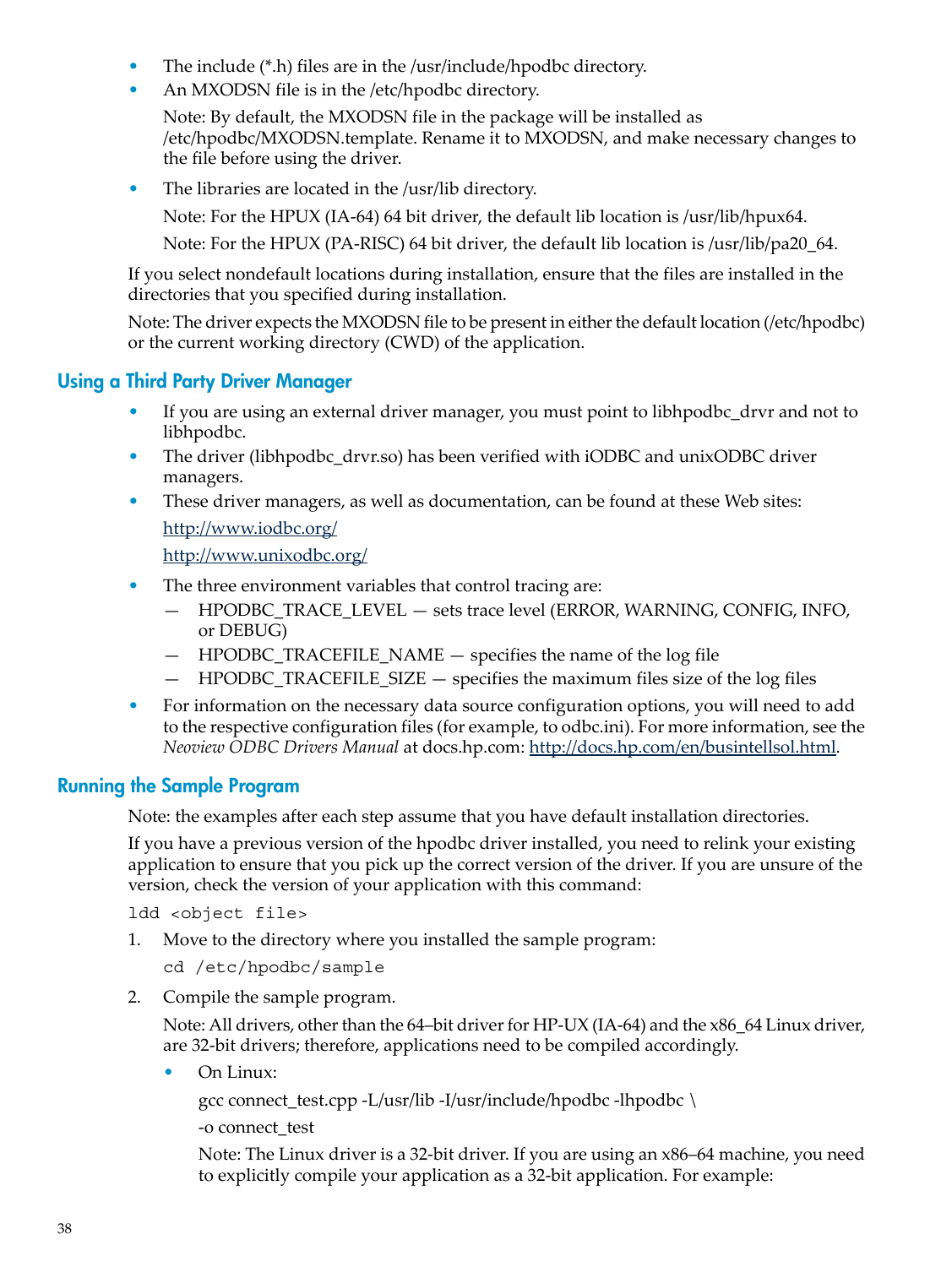gcc connect\_test.cpp -m32 -L/usr/lib  $\setminus$ -I/usr/include/hpodbc -lhpodbc -o connect\_test

- On x86\_64 Linux: gcc connect\_test.cpp -L/usr/lib -I/usr/include/hpodbc  $\setminus$ -lhpodbc64 -o connect\_test
- On HP-UX  $(IA-64)$ :

aCC -AA connect\_test.cpp -L/usr/lib -I/usr/include/hpodbc \

-lhpodbc -o connect\_test -lm

To use cc for compiling and linking:

- Rename connect test.cpp to connect test.c.
- Run this command:

cc connect\_test.c –I/usr/include/hpodbc –L/usr/lib \

–lstd\_v2 -lCsup -lunwind -lm -lhpodbc -o connect\_test

Note: Multi-threaded applications should use the "-mt" compiler option. Non multi-threaded applications that use ODBC asynchronous execution should ensure that the pthread library is linked in and it is linked in ahead of the libc library.

• On HP-UX (IA-64) 64 bit:

aCC +DD64 -AA connect\_test.cpp -L/usr/lib/hpux64 -I/usr/include/hpodbc  $\setminus$ 

-lhpodbc64 -o connect\_test -lm

To use cc for compiling and linking:

- Rename connect test.cpp to connect test.c
- Run this command:

cc connect\_test.c +DD64 –I/usr/include/hpodbc -L/usr/lib/hpux64 \

-lhpodbc64 -lstd\_v2 -lCsup -lunwind -lm -lhpodbc -o connect\_test

Note: Multi-threaded applications should use the "-mt" compiler option. Non multi-threaded applications that use ODBC asynchronous execution should ensure that the pthread library is linked in and it is linked in ahead of the libc library.

• On HP-UX (PA-RISC):

aCC -AA connect\_test.cpp -L/usr/lib -I/usr/include/hpodbc \

-lhpodbc -lhppa -o connect\_test -lm

To use cc for compiling and linking:

- Rename connect\_test.cpp to connect\_test.c.
- Run this command:

cc connect\_test.c –L/usr/lib –I/usr/include/hpodbc  $\setminus$ 

-lhppa -lstd\_v2 -lCsup\_v2 -lm -lhpodbc -o connect\_test

Note: Multi-threaded applications should use the "-mt" compiler option. Non multi-threaded applications that use ODBC asynchronous execution should ensure that the pthread library is linked in and it is linked in ahead of the libc library.

• On HP-UX (PA-RISC) 64 bit

aCC +DD64 -AA connect\_test.cpp -L/usr/lib/pa20\_64 -I/usr/nclude/hpodbc \

-lhpodbc64 -o connect\_test -lm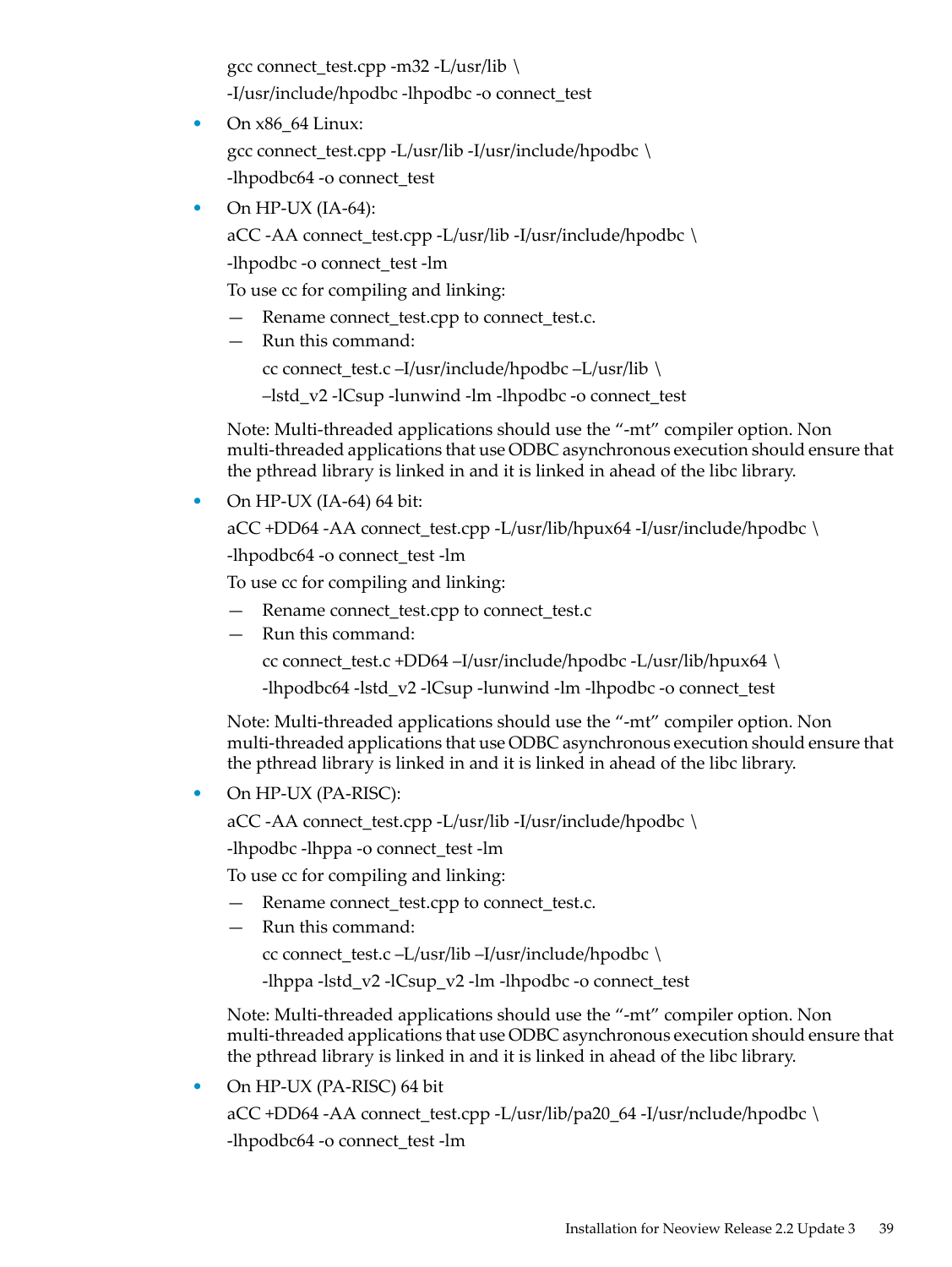To use cc for compiling and linking:

- Rename connect\_test.cpp to connect\_test.c.
- Run this command: cc +DD64 connect\_test.c –L/usr/lib/pa20\_64 –I/usr/include/hpodbc  $\setminus$ -lstd\_v2 -lCsup\_v2 –lcl lm -lhpodbc64 -o connect\_test

Note: Multi-threaded applications should use the "-mt" compiler option. Non multi-threaded applications that use ODBC asynchronous execution should ensure that the pthread library is linked in and it is linked in ahead of the libc library.

• On IBM AIX®:

```
g++ -maix32 connect_test.cpp -L/usr/lib -I/usr/include/hpodbc \
-lhpodbc -o connect_test
or, if the xlc/xlc++ compiled HP ODBC library is installed:
xlc++ -q32 connect_test.cpp -L/usr/lib -I/usr/include/hpodbc \
-lhpodbc -o connect_test
```
#### • On IBM AIX®: 64 bit

g++ -maix64 connect\_test.cpp -L/usr/lib -I/usr/include/hpodbc \ -lhpodbc64 -o connect\_test or, if the xlc/xlc++ compiled HP ODBC library is installed: xlc++ -q64 connect\_test.cpp -L/usr/lib -I/usr/include/hpodbc \ -lhpodbc64 -o connect\_test

• On Sun SPARC®:

CC connect\_test.cpp -I/usr/include/hpodbc -L/usr/lib \ -lhpodbc -o connect\_test

- On Sun SPARC®: 64 bit CC -xarch=v9a connect\_test.cpp -L/usr/lib -I/usr/include/hpodbc —L/usr/lib \ -lhpodbc64 -o connect\_test
- <span id="page-39-0"></span>3. If needed, modify the /etc/hpodbc/MXODSN file.
- 4. Run the sample program:

./connect\_test -d <datasource> -u <userid> -p <password>

# Installation for Neoview Release 2.2 Update 2

- **[Installation](#page-40-0) Package**
- **Installation [Instructions](#page-42-0)**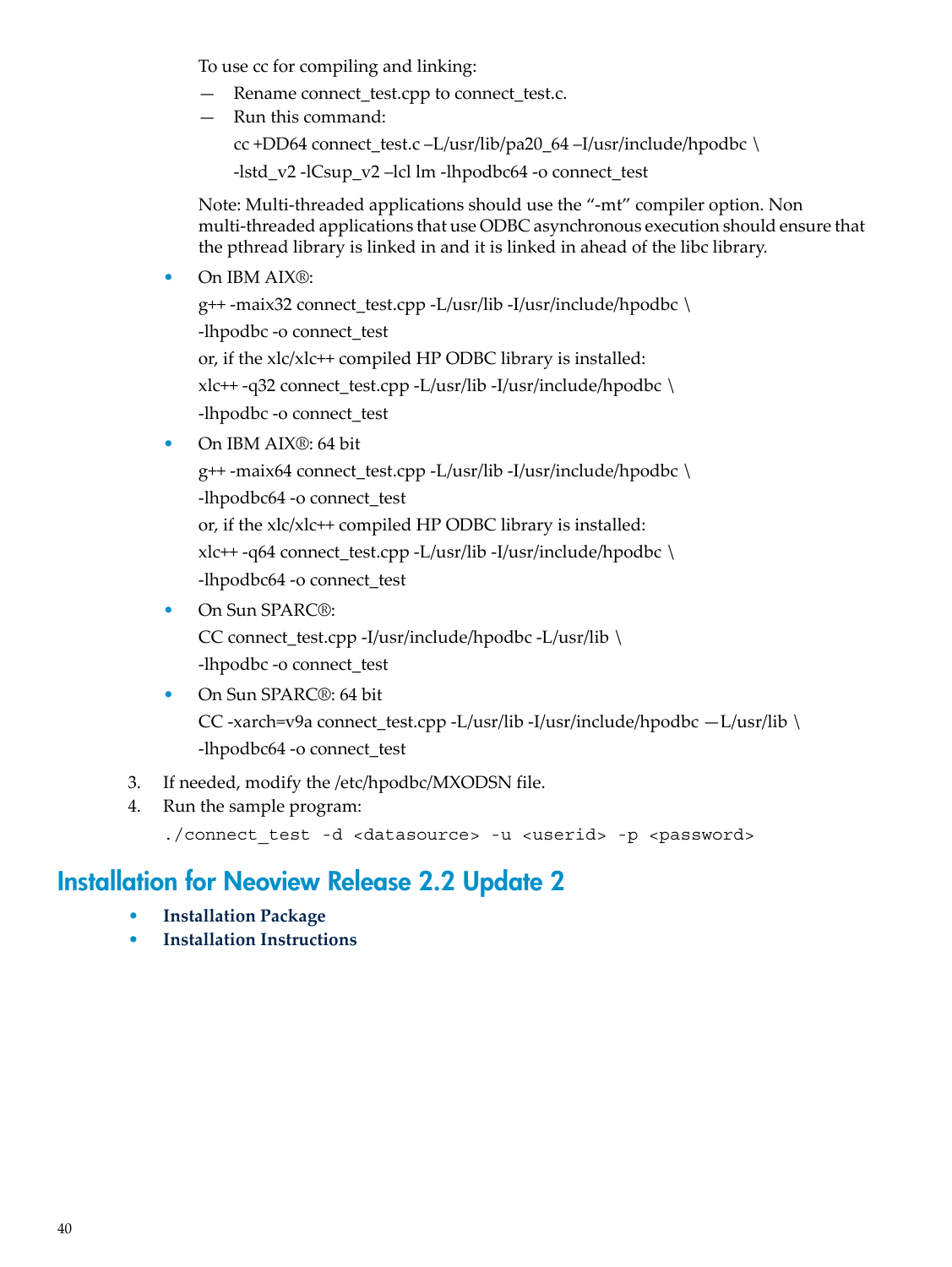# Installation Package

| <b>Distribution File</b>                                      | <b>Supported Platform</b> | <b>File Contents</b>                                                                                                                                                      |
|---------------------------------------------------------------|---------------------------|---------------------------------------------------------------------------------------------------------------------------------------------------------------------------|
| hpodbc_ <vvv>_Linux_pkg.tar.gz</vvv>                          | Linux                     | libhpodbc_1.so. <x><br/>libhpodbc drvr 1.so.<x><br/>MXODSN<br/>MD5SUM<br/>sql.h<br/>sqlext.h<br/>sqltypes.h<br/>hpsqlext.h<br/>install.h<br/>connect_test.cpp</x></x>     |
| hpodbc_ <vvv>_Linux64_pkg.tar.gz</vvv>                        | x86_64 Linux              | libhpodbc_164.so. <x><br/>libhpodbc_drvr_164.so.<x><br/>MXODSN<br/>MD5SUM<br/>sql.h<br/>sqlext.h<br/>sqltypes.h<br/>hpsqlext.h<br/>install.h<br/>connect test.cpp</x></x> |
| hpodbc_ <vvv>_HPUX_I_pkg.tar.gz</vvv>                         | HP-UX IA-64               | libhpodbc_i.sl. <x><br/>libhpodbc_drvr_i.sl.<x><br/>MXODSN<br/>MD5SUM<br/>sql.h<br/>sqlext.h<br/>sqltypes.h<br/>hpsqlext.h<br/>install.h<br/>connect test.cpp</x></x>     |
| hpodbc_ <vvv>_HPUX_I_64_pkg.tar.gz HP-UX (IA-64) 64 bit</vvv> |                           | libhpodbc_i64.sl. <x><br/>libhpodbc_i64_drvr.sl.<x><br/>MXODSN<br/>MD5SUM<br/>sql.h<br/>sqlext.h<br/>sqltypes.h<br/>hpsqlext.h<br/>install.h<br/>connect_test.cpp</x></x> |
| hpodbc_ <vvv>_HPUX_P_pkg.tar.gz</vvv>                         | HP-UX PA-RISC             | libhpodbc_p.sl. <x><br/>libhpodbc drvr p.sl.<x><br/>MXODSN<br/>MD5SUM<br/>sql.h<br/>sqlext.h<br/>sqltypes.h<br/>hpsqlext.h<br/>install.h<br/>connect_test.cpp</x></x>     |

<span id="page-40-0"></span>The HP Neoview UNIX driver software is available in these downloadable distribution files:

L,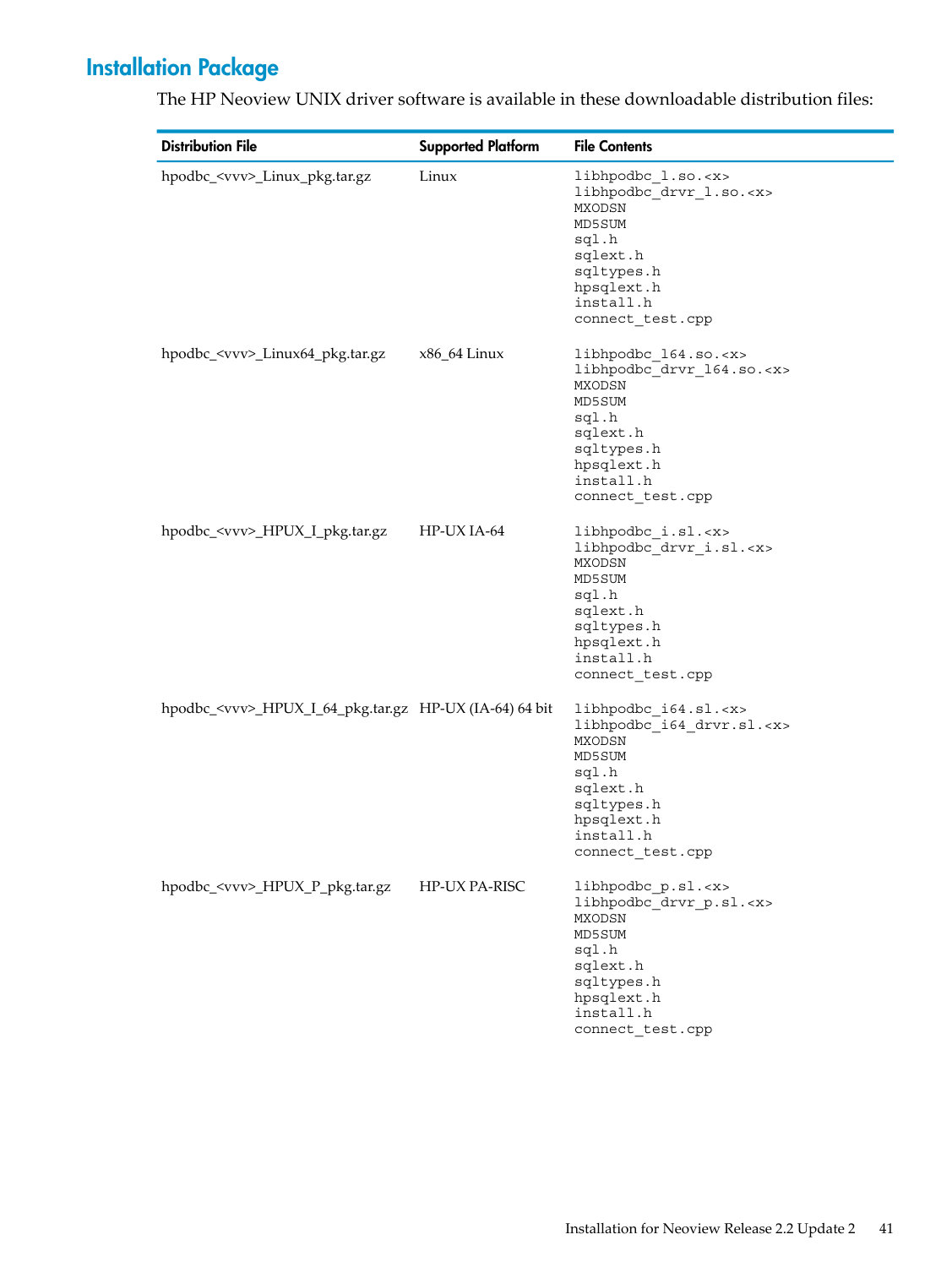| <b>Distribution File</b>                                                               | <b>Supported Platform</b>     | <b>File Contents</b>                                                                                                                                                        |
|----------------------------------------------------------------------------------------|-------------------------------|-----------------------------------------------------------------------------------------------------------------------------------------------------------------------------|
| hpodbc_ <vvv>_HPUX_P_64_pkg.tar.gz HP-UX PA-RISC 64 bit libhpodbc_p64.sl.<x></x></vvv> |                               | libhpodbc_p64_drvr_p.sl. <x><br/>MXODSN<br/>MD5SUM<br/>sql.h<br/>sqlext.h<br/>sqltypes.h<br/>hpsqlext.h<br/>install.h<br/>connect_test.cpp</x>                              |
| hpodbc_ <vvv>_AIX_pkg.tar.gz</vvv>                                                     | <b>IBM AIX®</b>               | libhpodbc.a. < x><br>libhpodbc_drvr.a. <x><br/>MXODSN<br/>MD5SUM<br/>sql.h<br/>sqlext.h<br/>sqltypes.h<br/>install.h<br/>hpsqlext.h<br/>connect_test.cpp</x>                |
| hpodbc_ <vvv>_AIX64_pkg.tar.gz</vvv>                                                   | IBM AIX <sup>®</sup> 64 bit   | libhpodbc64.a. <x><br/>libhpodbc64 drvr.a.<x><br/>MXODSN<br/>MD5SUM<br/>sql.h<br/>sqlext.h<br/>sqltypes.h<br/>hpsqlext.h<br/>install.h<br/>connect_test.cpp</x></x>         |
| hpodbc_ <vvv>_SPARC_pkg.tar.gz</vvv>                                                   | Sun SPARC <sup>®</sup>        | libhpodbc ss.so. <x><br/>libhpodbc_drvr_ss.so.<x><br/>MXODSN<br/>MD5SUM<br/>sql.h<br/>sqlext.h<br/>sqltypes.h<br/>hpsqlext.h<br/>install.h<br/>connect test.cpp</x></x>     |
| hpodbc_ <vvv>_SPARC64_pkg.tar.gz</vvv>                                                 | Sun SPARC <sup>®</sup> 64 bit | libhpodbc_ss64.so. <x><br/>libhpodbc drvr ss64.so.<x><br/>MXODSN<br/>MD5SUM<br/>sql.h<br/>sqlext.h<br/>sqltypes.h<br/>hpsqlext.h<br/>install.h<br/>connect_test.cpp</x></x> |

By default, a new version of the HP Neoview ODBC driver will be installed in these directories unless you specify different directories during installation:

• /usr/lib

Note: For the HP-UX (IA-64) 64 bit driver, the default lib location is /usr/lib/hpux64. Note: For the HP-UX (PA-RISC) 64 bit driver, the default lib location is /usr/lib/pa20\_64.

- /usr/include/hpodbc
- /etc/hpodbc
- /etc/hpodbc/sample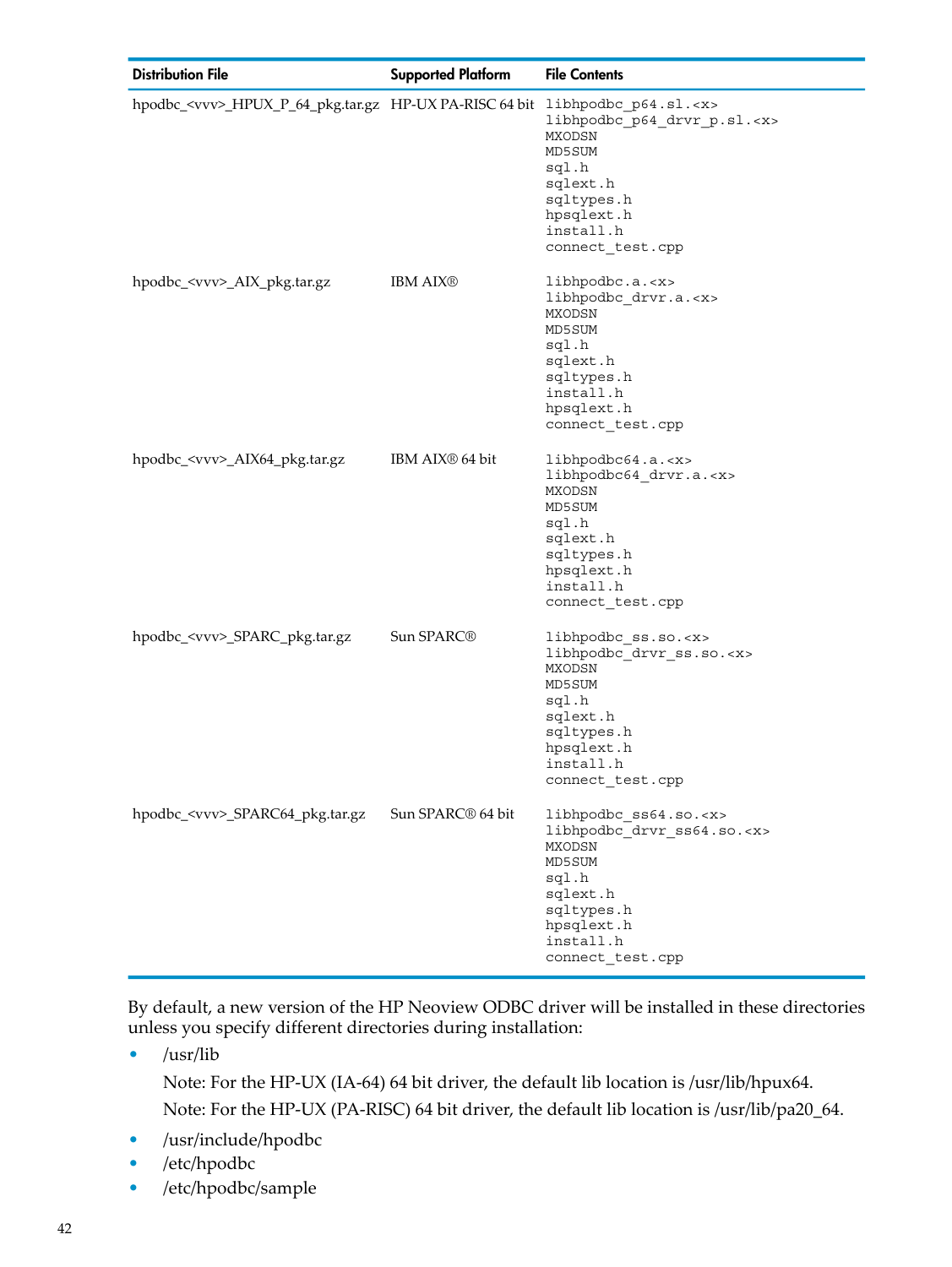# <span id="page-42-0"></span>Installation Instructions

#### Installing or Reinstalling the HP Neoview UNIX Drivers

<span id="page-42-1"></span>Note: You must have root access to install the HP Neoview UNIX drivers at the default system locations.

- 1. Create a temporary directory.
- 2. From the client workstation, start a browser and navigate to the download site: [www.software.hp.com](http://www.software.hp.com).
- 3. Search for "Neoview ODBC" in the Software Depot.
- 4. Click the HP Neoview ODBC HP-UX LINUX Driver link that appears in the search results.
- 5. Depending on your need, select Linux, Linux 64–bit, HP-UX Itanium, HP-UX Itanium 64–bit, HP-UX PA-RISC, HP-UX PA-RISC 64–bit, IBM AIX®, IBM AIX® 64 bit, Sun Solaris for SPARC® or Sun Solaris for SPARC® 64 bit and follow the instructions to download the driver.
- 6. Move the distribution file into the temporary directory:
	- Linux: hpodbc <vvv> LINUX pkg.tar.gz
	- x86\_64 Linux: hpodbc <vvv> LINUX64\_pkg.tar.gz
	- HP-UX (IA-64): hpodbc <vvv> HPUX I pkg.tar.gz
	- HP-UX (IA-64) 64 bit: hpodbc  $\langle$ vvv $\rangle$  HPUX I 64 pkg.tar.gz
	- HP-UX (PA-RISC): hpodbc <vvv> HPUX\_P\_pkg.tar.gz
	- HP-UX (PA-RISC) 64 bit: hpodbc  $\langle v v v \rangle$  HPUX P 64 pkg.tar.gz
	- IBM AIX®: hpodbc <vvv> AIX pkg.tar.gz
	- IBM AIX® 64 bit: hpodbc <vvv> AIX64 pkg.tar.gz
	- Sun SPARC®: hpodbc <vvv> SPARC\_pkg.tar.gz
	- Sun SPARC® 64 bit: hpodbc <vvv> SPARC64 pkg.tar.gz
- 7. Expand the installation and product files:
	- Linux: gunzip hpodbc\_<vvv>\_LINUX\_pkg.tar.gz
	- x86\_64 Linux: gunzip hpodbc\_<vvv>\_LINUX64\_pkg.tar.gz
	- HP-UX (IA-64): gunzip hpodbc\_<vvv>\_HPUX\_I\_pkg.tar.gz
	- HP-UX (IA-64) 64 bit: gunzip hpodbc\_<vvv>\_HPUX\_I\_64\_pkg.tar.gz
	- HP-UX (PA-RISC): gunzip hpodbc\_<vvv>\_HPUX\_P\_pkg.tar.gz
	- HP-UX (PA-RISC) 64 bit: gunzip hpodbc\_<vvv>\_HPUX\_P\_64\_pkg.tar.gz
	- IBM AIX®: gunzip hpodbc\_<vvv>\_AIX\_pkg.tar.gz
	- IBM AIX® 64 bit: gunzip hpodbc\_<vvv>\_AIX64\_pkg.tar.gz
	- Sun SPARC®: gunzip hpodbc <vvv> SPARC pkg.tar.gz
	- Sun SPARC® 64 bit: gunzip hpodbc\_<vvv>\_SPARC64\_pkg.tar.gz
- 8. Extract the installation and product files. A directory called PkgTmp is created.
	- Linux: tar –xvf hpodbc\_<vvv>\_LINUX\_pkg.tar
	- x86\_64 Linux: tar –xvf hpodbc\_<vvv>\_LINUX64\_pkg.tar
	- HP-UX (IA-64): tar –xvf hpodbc\_<vvv>\_HPUX\_I\_pkg.tar
	- HP-UX (IA-64) 64 bit: tar –xvf hpodbc\_<vvv>\_HPUX\_I\_64\_pkg.tar.gz
	- HP-UX (PA-RISC): tar –xvf hpodbc\_<vvv>\_HPUX\_P\_pkg.tar
	- HP-UX (PA-RISC) 64 bit: tar –xvf hpodbc\_<vvv>\_HPUX\_P\_64\_pkg.tar
	- IBM AIX®: tar –xvf hpodbc  $\langle v v v \rangle$  AIX pkg.tar
	- IBM AIX® 64 bit: tar –xvf hpodbc\_<vvv>\_AIX64\_pkg.tar
	- Sun SPARC®: tar –xvf hpodbc\_<vvv>\_SPARC\_pkg.tar
	- Sun SPARC® 64 bit: tar –xvf hpodbc\_<vvv>\_SPARC64\_pkg.tar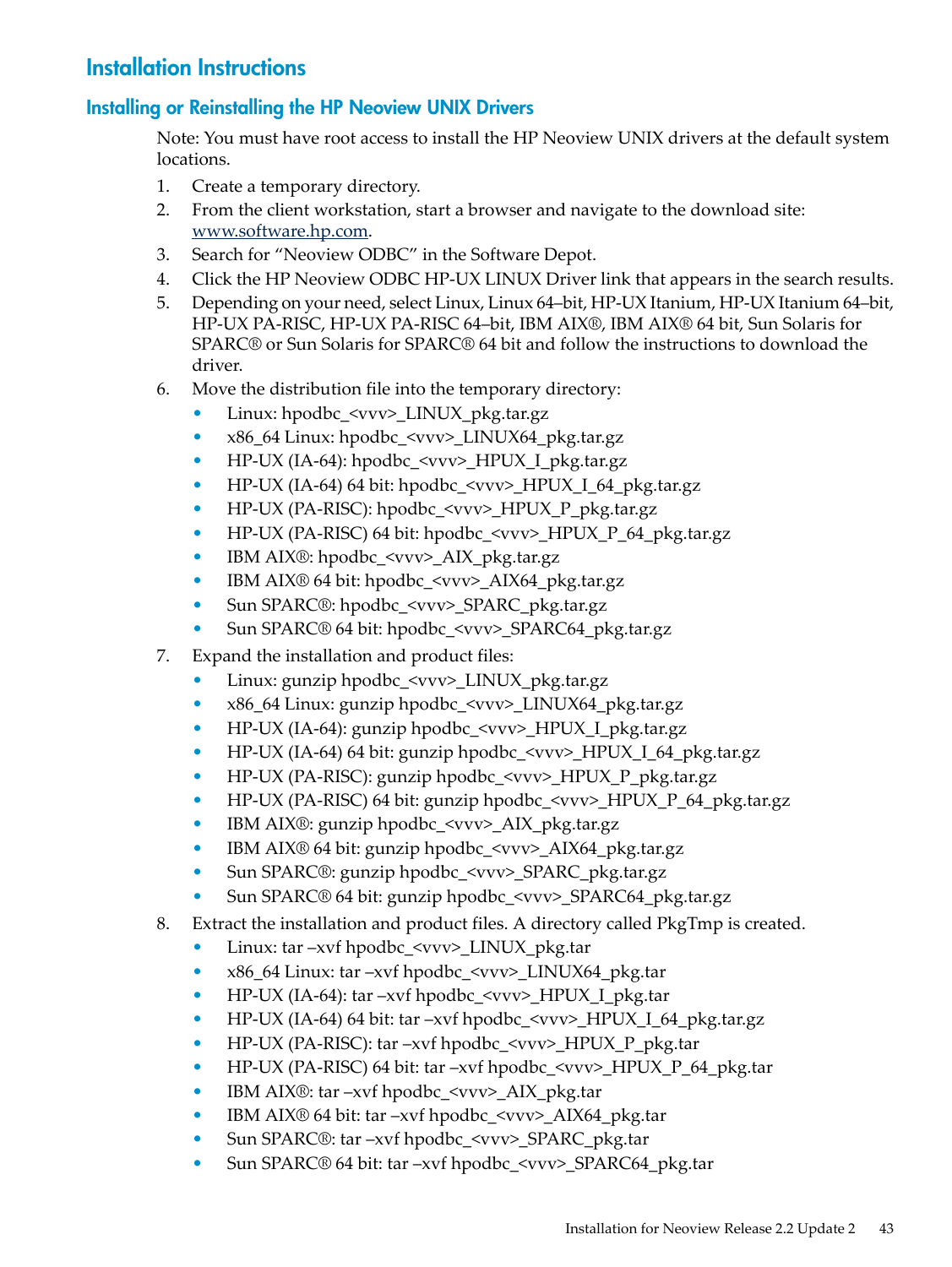9. Install the product:

cd PkgTmp

./install.sh

Note: Except for the sample file, the install.sh script saves a copy (.SAV) of your previous installation files if they exist.

- 10. Accept the terms of the license agreement.
- 11. Enter a directory for the library files, or press Enter to use the default directory (/usr/lib). Note: For the HP-UX (IA-64) 64 bit driver, the default lib location is /usr/lib/hpux64. Note: For the HP-UX (PA-RISC) 64 bit driver, the default lib location is /usr/lib/pa20\_64. Note: For the AIX drivers, you will be prompted asking if you want to install the HP ODBC library, which was compiled with the AIX  $xlc/xlc++$  compilers or the  $\text{gcc}/\text{g++}$  compiler for AIX.
- 12. Enter a directory for the data source template file, or press Enter to use the default directory (/etc/hpodbc).
- 13. Enter a directory for the include files, or press Enter to use the default directory (/usr/include/hpodbc).
- <span id="page-43-0"></span>14. Enter a directory for the sample program, or press Enter to use the default directory (/etc/hpodbc/sample).

# Setting Up the Client Environment

If you selected default options during installation, ensure that:

- The include (\*.h) files are in the /usr/include/hpodbc directory.
- An MXODSN file is in the /etc/hpodbc directory.

Note: By default, the MXODSN file in the package will be installed as /etc/hpodbc/MXODSN.template. Rename it to MXODSN, and make necessary changes to the file before using the driver.

• The libraries are located in the /usr/lib directory.

<span id="page-43-1"></span>If you select nondefault locations during installation, ensure that the files are installed in the directories that you specified during installation.

Note: The driver expects the MXODSN file to be present in either the default location (/etc/hpodbc) or the current working directory (CWD) of the application.

# Using a Third Party Driver Manager

- If you are using an external driver manager, you must point to libhpodbc\_drvr and not to libhpodbc.
- The driver (libhpodbc\_drvr.so) has been verified with iODBC and unixODBC driver managers.
- These driver managers, as well as documentation, can be found at these Web sites: <http://www.iodbc.org/>

<http://www.unixodbc.org/>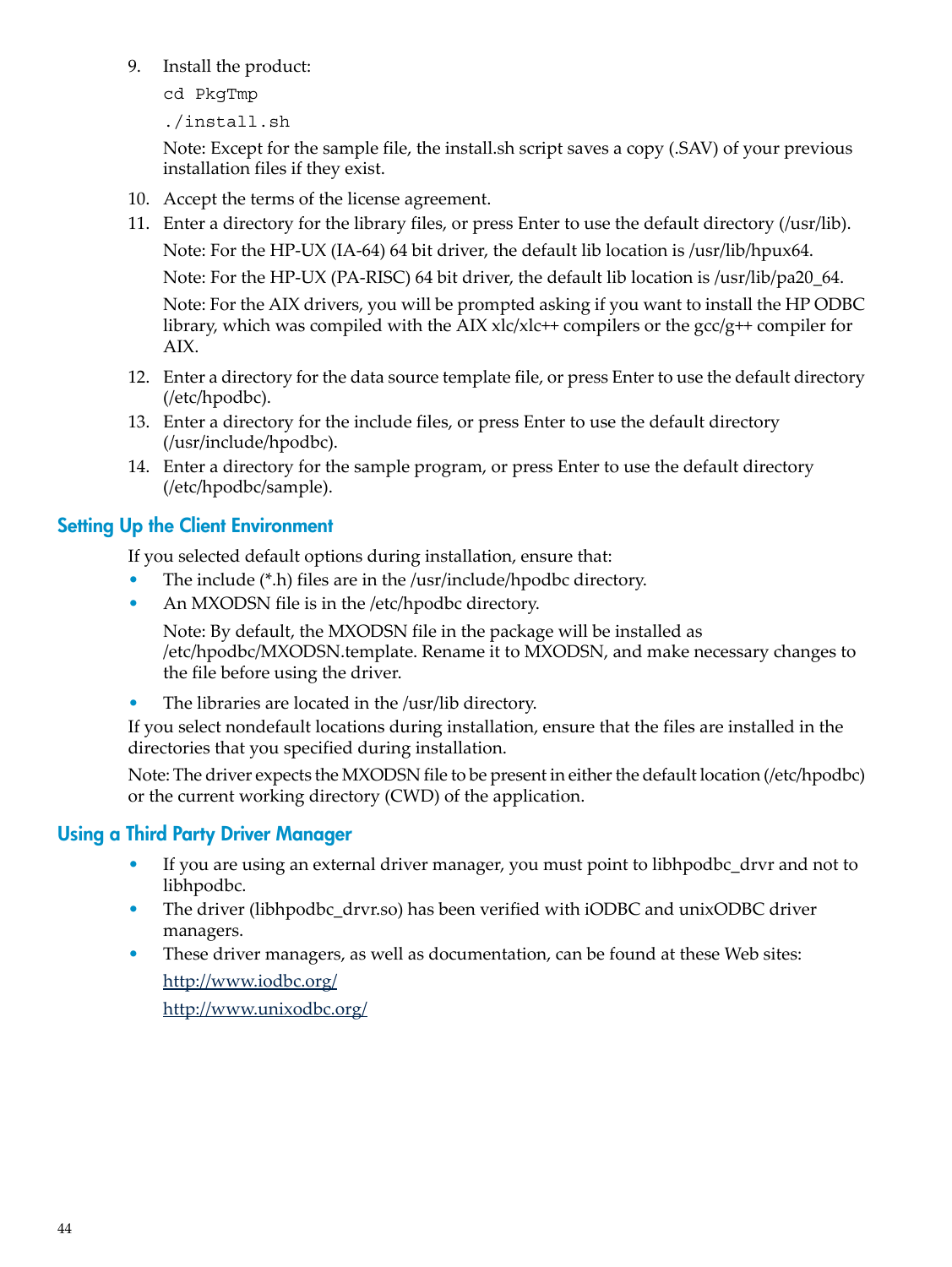- The three environment variables that control tracing are:
	- HPODBC\_TRACE\_LEVEL sets trace level (ERROR, WARNING, CONFIG, INFO, or DEBUG)
	- HPODBC\_TRACEFILE\_NAME specifies the name of the log file
	- $-$  HPODBC TRACEFILE SIZE  $-$  specifies the maximum files size of the log files
- <span id="page-44-0"></span>• For information on the necessary data source configuration options, you will need to add to the respective configuration files (for example, to odbc.ini). For more information, see the *Neoview ODBC Drivers Manual* at docs.hp.com: [http://docs.hp.com/en/busintellsol.html.](http://docs.hp.com/en/busintellsol.html)

#### Running the Sample Program

Note: the examples after each step assume that you have default installation directories.

If you have a previous version of the hpodbc driver installed, you need to relink your existing application to ensure that you pick up the correct version of the driver. If you are unsure of the version, check the version of your application with this command:

ldd <object file>

1. Move to the directory where you installed the sample program:

cd /etc/hpodbc/sample

2. Compile the sample program.

Note: All drivers, other than the 64–bit driver for HP-UX (IA-64) and the  $x86\_64$  Linux driver, are 32-bit drivers; therefore, applications need to be compiled accordingly.

• On Linux:

```
gcc connect_test.cpp -L/usr/lib -I/usr/include/hpodbc -lhpodbc \
```
-o connect\_test

Note: The Linux driver is a 32-bit driver. If you are using an x86–64 machine, you need to explicitly compile your application as a 32-bit application. For example:

gcc connect\_test.cpp -m32 -L/usr/lib \

-I/usr/include/hpodbc -lhpodbc -o connect\_test

• On  $x86$  64 Linux:

gcc connect test.cpp -L/usr/lib -I/usr/include/hpodbc  $\setminus$ -lhpodbc64 -o connect\_test

• On HP-UX  $(IA-64)$ :

aCC -AA connect\_test.cpp -L/usr/lib -I/usr/include/hpodbc \

-lhpodbc -o connect\_test -lm

To use cc for compiling and linking:

- Rename connect\_test.cpp to connect\_test.c.
- Run this command:

cc connect\_test.c –I/usr/include/hpodbc –L/usr/lib \

–lstd\_v2 -lCsup -lunwind -lm -lhpodbc -o connect\_test

Note: when linking in the pthread library, it should be linked in ahead of -lhpodbc.

• On HP-UX (IA-64) 64 bit:

aCC +DD64 -AA connect\_test.cpp -L/usr/lib/hpux64 -I/usr/include/hpodbc \ -lhpodbc64 -o connect\_test -lm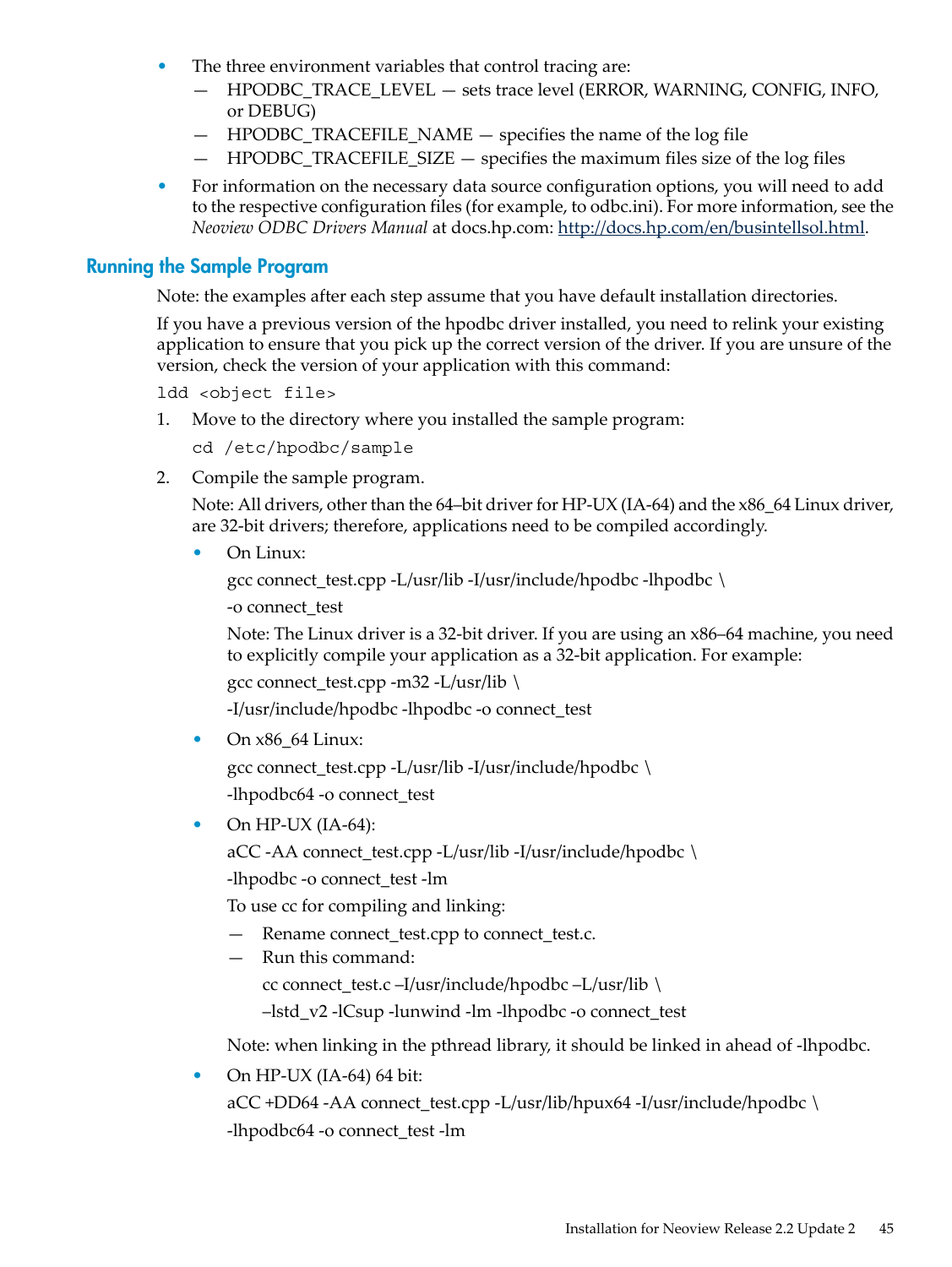To use cc for compiling and linking:

- Rename connect\_test.cpp to connect\_test.c
- Run this command: cc connect test.c +DD64 –I/usr/include/hpodbc -L/usr/lib/hpux64 \ -lhpodbc64 -lstd\_v2 -lCsup -lunwind -lm -lhpodbc -o connect\_test

Note: when linking in the pthread library, it should be linked in ahead of -lhpodbc64

• On HP-UX (PA-RISC):

aCC -AA connect\_test.cpp -L/usr/lib -I/usr/include/hpodbc \

-lhpodbc -lhppa -o connect\_test -lm

To use cc for compiling and linking:

- Rename connect\_test.cpp to connect\_test.c.
- Run this command: cc connect\_test.c –L/usr/lib –I/usr/include/hpodbc \ -lhppa -lstd\_v2 -lCsup\_v2 -lm -lhpodbc -o connect\_test

Note: when linking in the pthread library, it should be linked in ahead of -lhpodbc.

• On HP-UX (PA-RISC) 64 bit

aCC +DD64 -AA connect\_test.cpp -L/usr/lib/pa20\_64 -I/usr/nclude/hpodbc  $\setminus$ -lhpodbc64 -o connect\_test -lm

To use cc for compiling and linking:

- Rename connect\_test.cpp to connect\_test.c.
- Run this command:
	- cc +DD64 connect\_test.c –L/usr/lib/pa20\_64 –I/usr/include/hpodbc \

-lstd\_v2 -lCsup\_v2 –lcl lm -lhpodbc64 -o connect\_test

Note: when linking in the pthread library, it should be linked in ahead of -lhpodbc64.

• On IBM AIX®:

```
g++ -maix32 connect_test.cpp -L/usr/lib -I/usr/include/hpodbc \
-lhpodbc -o connect_test
```
or

If the xlc/xlc++ compiled HP ODBC library is installed: xlc++ -q32 connect\_test.cpp -L/usr/lib -I/usr/include/hpodbc \ -lhpodbc -o connect\_test

• On IBM AIX®: 64 bit

g++ -maix64 connect\_test.cpp -L/usr/lib -I/usr/include/hpodbc \ -lhpodbc64 -o connect\_test

or

If the xlc/xlc++ compiled HP ODBC library is installed:

xlc++ -q64 connect\_test.cpp -L/usr/lib -I/usr/include/hpodbc \ -lhpodbc64 -o connect\_test

• On Sun SPARC®: CC connect\_test.cpp -I/usr/include/hpodbc -L/usr/lib \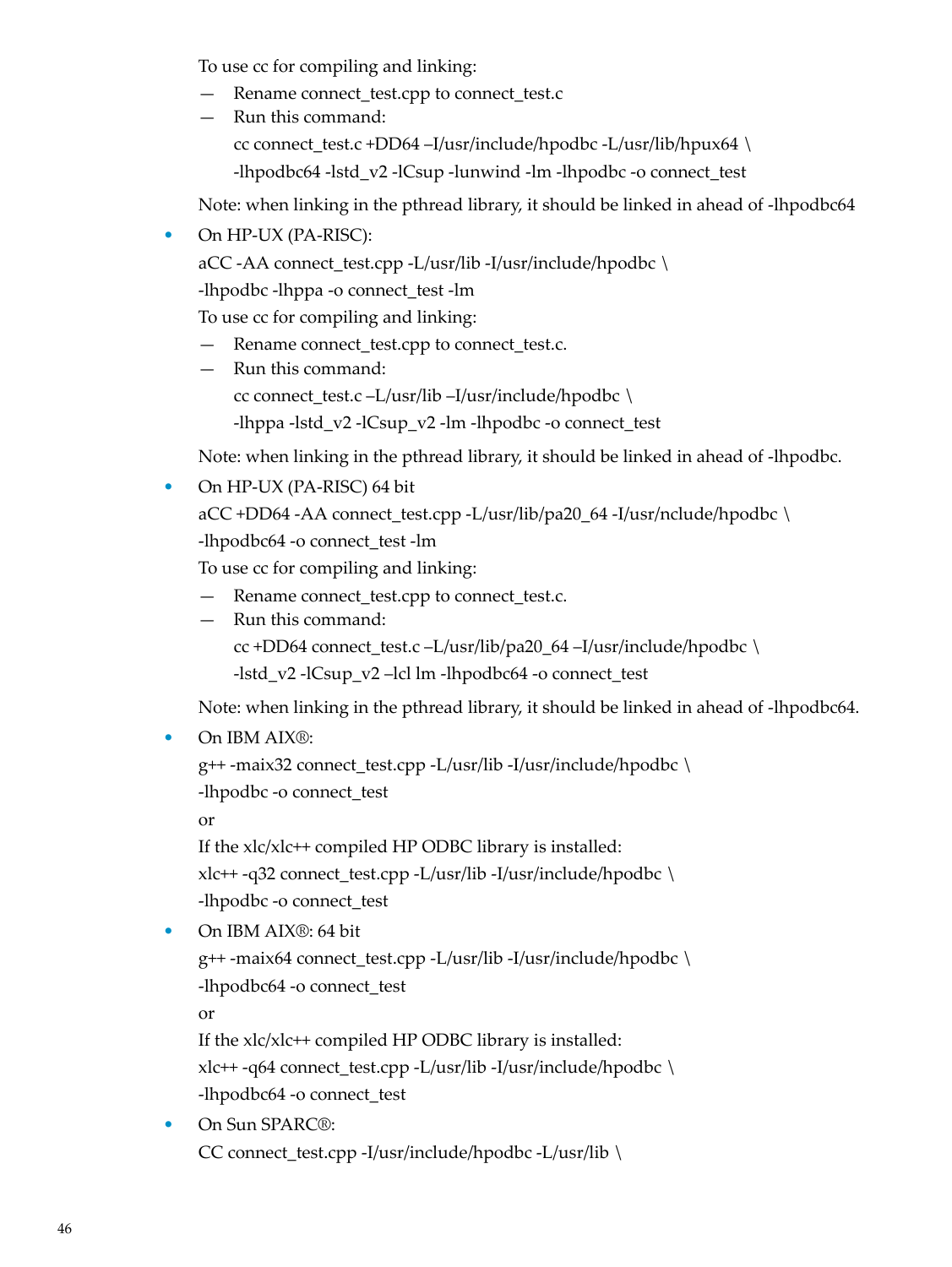-lhpodbc -o connect\_test

• On Sun SPARC®: 64 bit

CC -xarch=v9a connect\_test.cpp -L/usr/lib -I/usr/include/hpodbc —L/usr/lib \ -lhpodbc64 -o connect\_test

- 3. If needed, modify the /etc/hpodbc/MXODSN file.
- <span id="page-46-0"></span>4. Run the sample program:

```
./connect_test -d <datasource> -u <userid> -p <password>
```
# Installation for Neoview Release 2.2 Update 1

- **[Installation](#page-46-1) Package**
- <span id="page-46-1"></span>• **Installation [Instructions](#page-47-0)**

# Installation Package

The HP Neoview ODBC Linux, HP-UX, IBM AIX®, and Sun Solaris for SPARC® driver software is available in these downloadable distribution files:

| <b>Distribution File</b>                                      | <b>Supported Platform</b> | <b>File Contents</b>                                                                                                                                          |
|---------------------------------------------------------------|---------------------------|---------------------------------------------------------------------------------------------------------------------------------------------------------------|
| hpodbc_ <vvv>_Linux_pkg.tar.gz</vvv>                          | Linux                     | libhpodbc l.so. <x><br/>libhpodbc drvr 1.so.<x><br/>MXODSN<br/>MD5SUM<br/>sql.h<br/>sqlext.h<br/>sqltypes.h<br/>install.h<br/>connect test.cpp</x></x>        |
| hpodbc_ <vvv>_Linux64_pkg.tar.gz</vvv>                        | x86_64 Linux              | libhpodbc 164.so. <x><br/>libhpodbc drvr 164.so.<x><br/>MXODSN<br/>MD5SUM<br/>sql.h<br/>sqlext.h<br/>sqltypes.h<br/>install.h<br/>connect test.cpp</x></x>    |
| hpodbc_ <vvv>_HPUX_I_pkg.tar.gz</vvv>                         | HP-UX IA-64               | libhpodbc i.sl. <x><br/>libhpodbc drvr i.sl.<x><br/><b>MXODSN</b><br/>MD5SUM<br/>sql.h<br/>sqlext.h<br/>sqltypes.h<br/>install.h<br/>connect test.cpp</x></x> |
| hpodbc_ <vvv>_HPUX_I_64_pkg.tar.gz HP-UX (IA-64) 64 bit</vvv> |                           | libhpodbc i64.sl. <x><br/>libhpodbc i64 drvr.sl.<x><br/>MXODSN<br/>MD5SUM<br/>sql.h<br/>sqlext.h<br/>sqltypes.h<br/>install.h<br/>connect_test.cpp</x></x>    |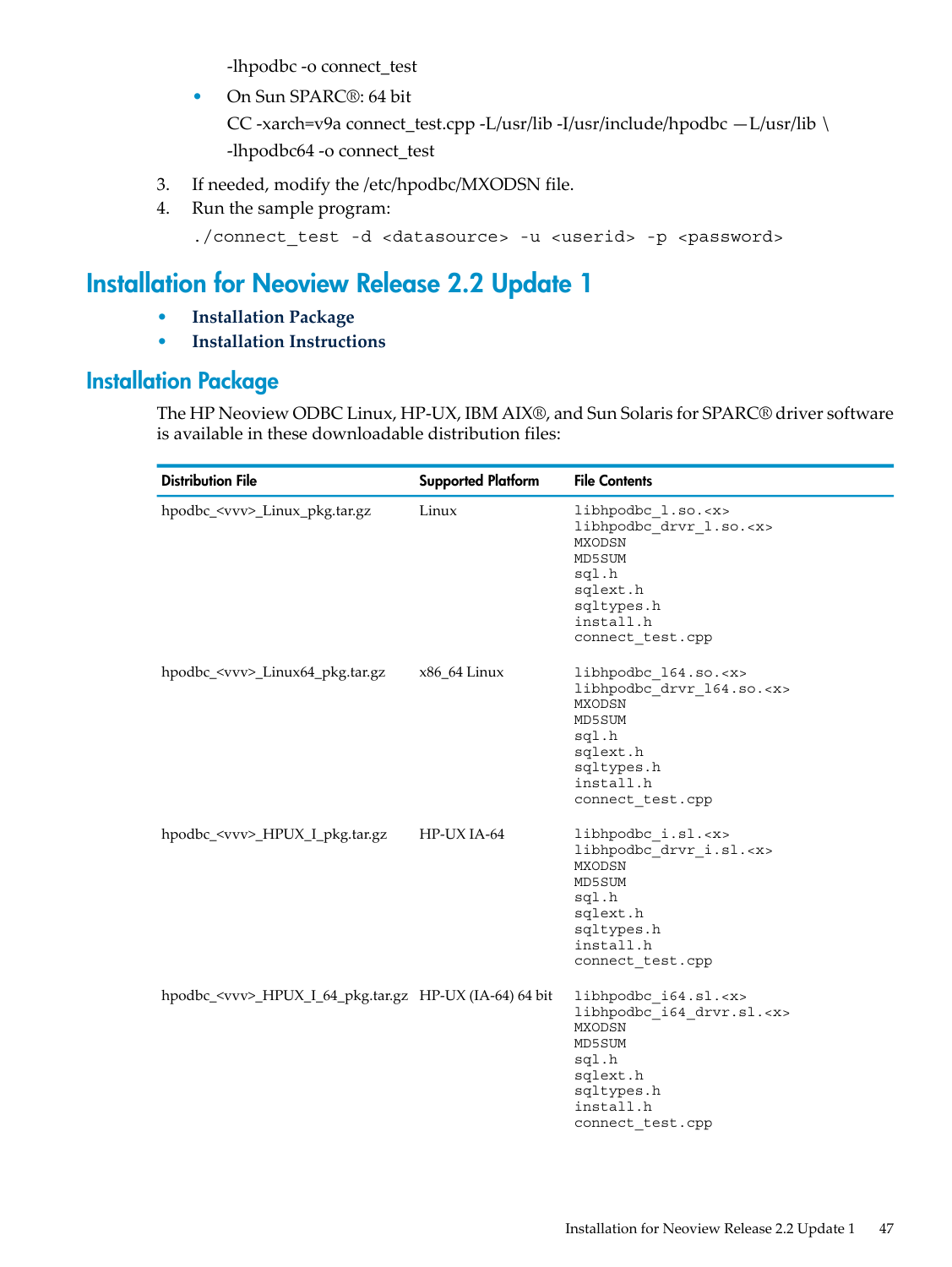| <b>Distribution File</b>               | <b>Supported Platform</b>     | <b>File Contents</b>                                                                                                                                         |
|----------------------------------------|-------------------------------|--------------------------------------------------------------------------------------------------------------------------------------------------------------|
| hpodbc_ <vvv>_HPUX_P_pkg.tar.gz</vvv>  | HP-UX PA-RISC                 | libhpodbc p.sl. <x><br/>libhpodbc drvr p.sl.<x><br/>MXODSN<br/>MD5SUM<br/>sql.h<br/>sqlext.h<br/>sqltypes.h<br/>install.h<br/>connect_test.cpp</x></x>       |
| hpodbc_ <vvv>_AIX_pkg.tar.gz</vvv>     | <b>IBM AIX®</b>               | libhpodbc.a. <x><br/>libhpodbc drvr.a.<x><br/>MXODSN<br/>MD5SUM<br/>sql.h<br/>sqlext.h<br/>sqltypes.h<br/>install.h<br/>connect_test.cpp</x></x>             |
| hpodbc_ <vvv>_AIX64_pkg.tar.gz</vvv>   | IBM AIX <sup>®</sup> 64 bit   | libhpodbc64.a. <x><br/>libhpodbc64 drvr.a.<x><br/>MXODSN<br/>MD5SUM<br/>sql.h<br/>sqlext.h<br/>sqltypes.h<br/>install.h<br/>connect_test.cpp</x></x>         |
| hpodbc_ <vvv>_SPARC_pkg.tar.gz</vvv>   | Sun SPARC <sup>®</sup>        | libhpodbc ss.so. <x><br/>libhpodbc drvr ss.so.<x><br/>MXODSN<br/>MD5SUM<br/>sql.h<br/>sqlext.h<br/>sqltypes.h<br/>install.h<br/>connect_test.cpp</x></x>     |
| hpodbc_ <vvv>_SPARC64_pkg.tar.gz</vvv> | Sun SPARC <sup>®</sup> 64 bit | libhpodbc ss64.so. <x><br/>libhpodbc drvr ss64.so.<x><br/>MXODSN<br/>MD5SUM<br/>sql.h<br/>sqlext.h<br/>sqltypes.h<br/>install.h<br/>connect_test.cpp</x></x> |

By default, a new version of the HP Neoview ODBC driver will be installed in these directories unless you specify different directories during installation:

- <span id="page-47-0"></span>• /usr/lib
- <span id="page-47-1"></span>• /usr/include/hpodbc
- /etc/hpodbc
- /etc/hpodbc/sample

# Installation Instructions

### Installing or Reinstalling the HP Neoview ODBC Drivers for Linux, HP-UX, IBM AIX®, and Sun Solaris

Note: You must have root access to install the HP Neoview ODBC drivers at the default system locations.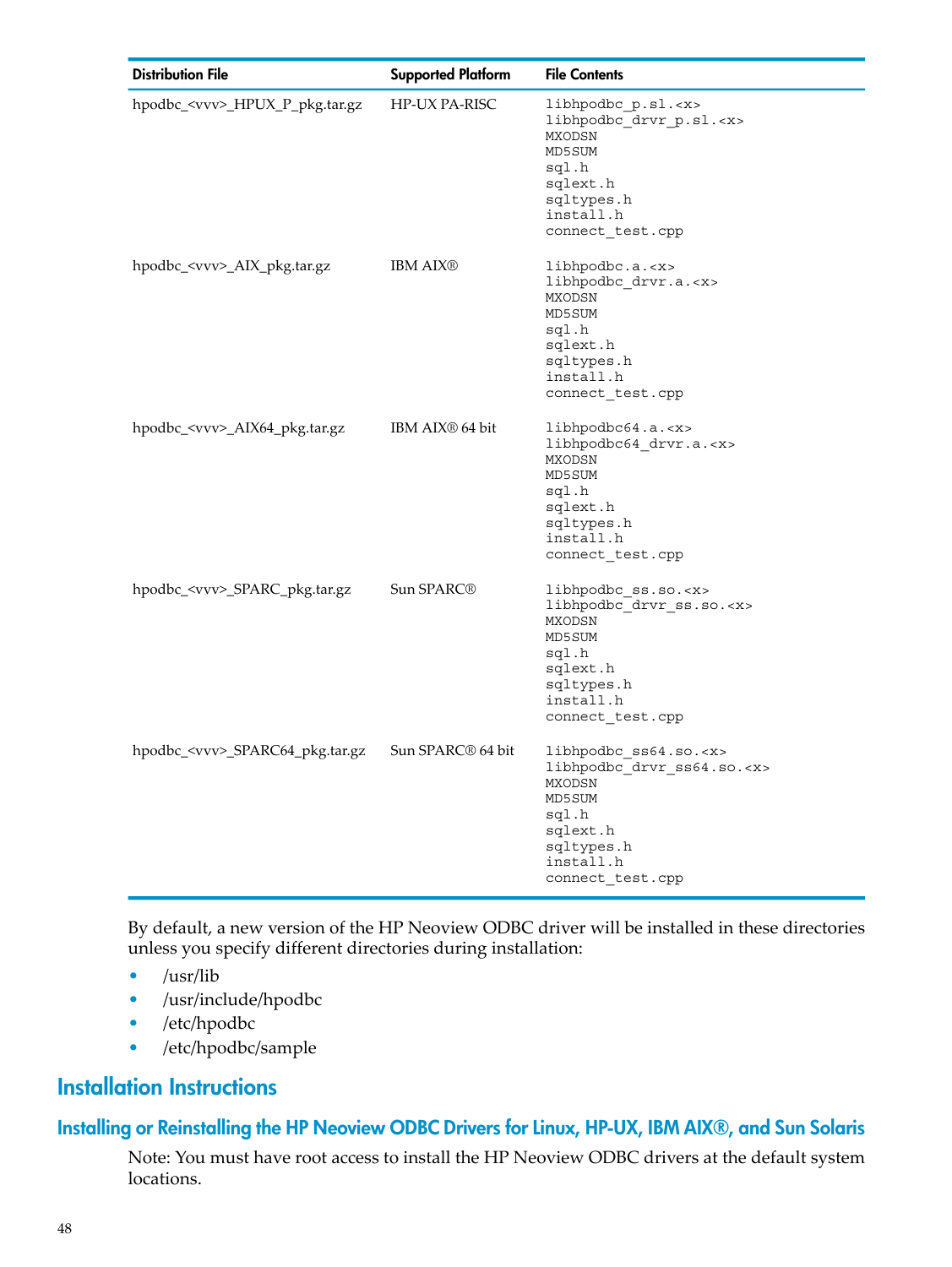- 1. Create a temporary directory.
- 2. From the client workstation, start a browser and navigate to the download site: [www.software.hp.com](http://www.software.hp.com).
- 3. Search for "Neoview ODBC" in the Software Depot.
- 4. Click the HP Neoview ODBC HP-UX LINUX Driver link that appears in the search results.
- 5. Depending on your need, select Linux, Linux 64–bit, HP-UX Itanium, HP-UX Itanium 64–bit, HP-UX PA-RISC, IBM AIX®, IBM AIX® 64 bit, Sun Solaris for SPARC® or Sun Solaris for SPARC® 64 bit and follow the instructions to download the driver.
- 6. Move the distribution file into the temporary directory:
	- Linux: hpodbc\_<vvv>\_LINUX\_pkg.tar.gz
	- x86\_64 Linux: hpodbc\_<vvv>\_LINUX64\_pkg.tar.gz
	- HP-UX (IA-64): hpodbc\_<vvv>\_HPUX\_I\_pkg.tar.gz
	- HP-UX (IA-64) 64 bit: hpodbc\_<vvv>\_HPUX\_I\_64\_pkg.tar.gz
	- HP-UX (PA-RISC): hpodbc\_<vvv>\_HPUX\_P\_pkg.tar.gz
	- IBM AIX®: hpodbc\_<vvv>\_AIX\_pkg.tar.gz
	- IBM AIX® 64 bit: hpodbc\_<vvv>\_AIX64\_pkg.tar.gz
	- Sun SPARC®: hpodbc\_<vvv>\_SPARC\_pkg.tar.gz
	- Sun SPARC® 64 bit: hpodbc\_<vvv>\_SPARC64\_pkg.tar.gz
- 7. Expand the installation and product files:
	- Linux: gunzip hpodbc\_<vvv>\_LINUX\_pkg.tar.gz
	- x86\_64 Linux: gunzip hpodbc\_<vvv>\_LINUX64\_pkg.tar.gz
	- HP-UX (IA-64): gunzip hpodbc\_<vvv>\_HPUX\_I\_pkg.tar.gz
	- HP-UX (IA-64) 64 bit: gunzip hpodbc\_<vvv>\_HPUX\_I\_64\_pkg.tar.gz
	- HP-UX (PA-RISC): gunzip hpodbc\_<vvv>\_HPUX\_P\_pkg.tar.gz
	- IBM AIX®: gunzip hpodbc\_<vvv>\_AIX\_pkg.tar.gz
	- IBM AIX® 64 bit: gunzip hpodbc\_<vvv>\_AIX64\_pkg.tar.gz
	- Sun SPARC®: gunzip hpodbc\_<vvv>\_SPARC\_pkg.tar.gz
	- Sun SPARC® 64 bit: gunzip hpodbc\_<vvv>\_SPARC64\_pkg.tar.gz
- 8. Extract the installation and product files. A directory called PkgTmp is created.
	- Linux: tar –xvf hpodbc\_<vvv>\_LINUX\_pkg.tar
	- x86\_64 Linux: tar –xvf hpodbc\_<vvv>\_LINUX64\_pkg.tar
	- HP-UX (IA-64): tar –xvf hpodbc\_<vvv>\_HPUX\_I\_pkg.tar
	- HP-UX (IA-64) 64 bit: tar –xvf hpodbc\_<vvv>\_HPUX\_I\_64\_pkg.tar.gz
	- HP-UX (PA-RISC): tar –xvf hpodbc\_<vvv>\_HPUX\_P\_pkg.tar
	- IBM AIX®: tar –xvf hpodbc\_<vvv>\_AIX\_pkg.tar
	- IBM AIX® 64 bit: tar –xvf hpodbc\_<vvv>\_AIX64\_pkg.tar
	- Sun SPARC®: tar –xvf hpodbc\_<vvv>\_SPARC\_pkg.tar
	- Sun SPARC® 64 bit: tar –xvf hpodbc\_<vvv>\_SPARC64\_pkg.tar
- 9. Install the product:
	- cd PkgTmp

./install.sh

Note: Except for the sample file, the install.sh script saves a copy (.SAV) of your previous installation files if they exist.

- 10. Accept the terms of the license agreement.
- 11. Enter a directory for the library files, or press Enter to use the default directory (/usr/lib).
- 12. Enter a directory for the data source template file, or press Enter to use the default directory (/etc/hpodbc).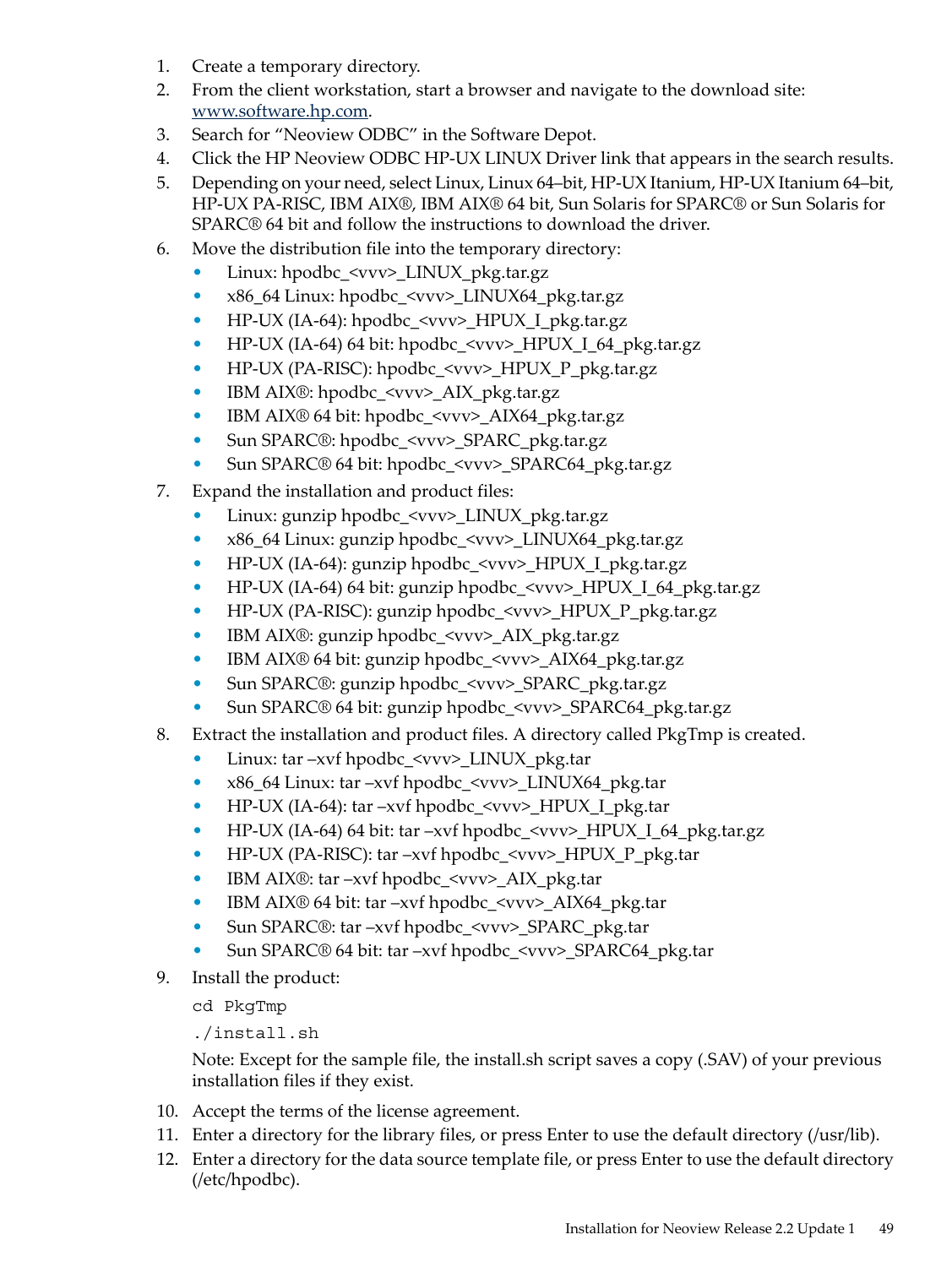- 13. Enter a directory for the include files, or press Enter to use the default directory (/usr/include/hpodbc).
- <span id="page-49-0"></span>14. Enter a directory for the sample program, or press Enter to use the default directory (/etc/hpodbc/sample).

#### Setting Up the Client Environment

If you selected default options during installation, ensure that:

- The include (\*.h) files are in the /usr/include/hpodbc directory.
- An MXODSN file is in the /etc/hpodbc directory.

Note: By default, the MXODSN file in the package will be installed as /etc/hpodbc/MXODSN.template. Rename it to MXODSN, and make necessary changes to the file before using the driver.

• The libraries are located in the /usr/lib directory.

If you select nondefault locations during installation, ensure that the files are installed in the directories that you specified during installation.

<span id="page-49-1"></span>Note: The driver expects the MXODSN file to be present in either the default location (/etc/hpodbc) or the current working directory (CWD) of the application.

#### Using a Third Party Driver Manager

- If you are using an external driver manager, you must point to libhpodbe drvr and not to libhpodbc.
- The driver (libhpodbc\_drvr.so) has been verified with iODBC and unixODBC driver managers.
- These driver managers, as well as documentation, can be found at these Web sites:

<http://www.iodbc.org/>

<http://www.unixodbc.org/>

- The three environment variables that control tracing are:
	- HPODBC\_TRACE\_LEVEL sets trace level (ERROR, WARNING, CONFIG, INFO, or DEBUG)
	- HPODBC\_TRACEFILE\_NAME specifies the name of the log file
	- HPODBC\_TRACEFILE\_SIZE specifies the maximum files size of the log files
- <span id="page-49-2"></span>• For information on the necessary data source configuration options, you will need to add to the respective configuration files (for example, to odbc.ini). For more information, see the *Neoview ODBC Drivers Manual* at docs.hp.com: [http://docs.hp.com/en/busintellsol.html.](http://docs.hp.com/en/busintellsol.html)

#### Running the Sample Program

Note: the examples after each step assume that you have default installation directories.

If you have a previous version of the hpodbc driver installed, you need to relink your existing application to ensure that you pick up the correct version of the driver. If you are unsure of the version, check the version of your application with this command:

ldd <object file>

- 1. Move to the directory where you installed the sample program:
	- cd /etc/hpodbc/sample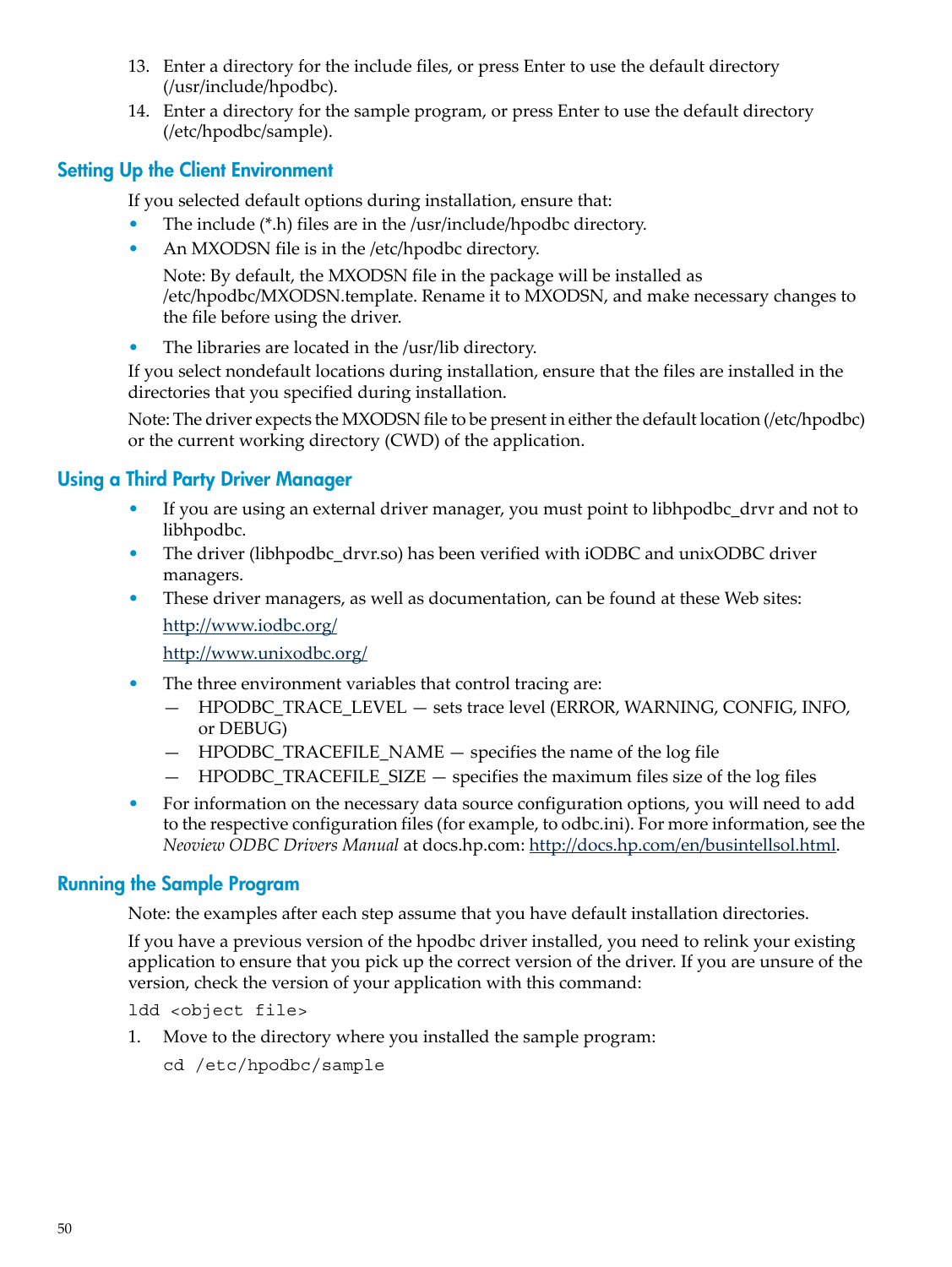2. Compile the sample program.

Note: All drivers, other than the 64–bit driver for HP-UX(IA-64) and the  $x86\_64$  Linux driver, are 32-bit drivers; therefore, applications need to be compiled accordingly.

• On Linux:

gcc connect test.cpp -L/usr/lib -I/usr/include/hpodbc -lhpodbc \

-o connect\_test

Note: The Linux driver is a 32-bit driver. If you are using an x86–64 machine, you need to explicitly compile your appplication as a 32-bit application. For example:

gcc connect\_test.cpp -m32 -L/usr/lib \

-I/usr/include/hpodbc -lhpodbc -o connect\_test

- On  $x86\_64$  Linux: gcc connect\_test.cpp -L/usr/lib -I/usr/include/hpodbc \ -lhpodbc64 -o connect\_test
- On HP-UX  $(IA-64)$ :

aCC -AA connect\_test.cpp -L/usr/lib -I/usr/include/hpodbc \

-lhpodbc -o connect\_test -lm

To use cc for compiling and linking:

- Rename connect\_test.cpp to connect\_test.c.
- Run this command: cc connect\_test.c –I/usr/include/hpodbc –L/usr/lib \ –lstd\_v2 -lCsup -lunwind -lm -lhpodbc -o connect\_test
- On HP-UX (IA-64) 64 bit:

aCC +DD64 -AA connect\_test.cpp -L/usr/lib -I/usr/include/hpodbc \

-lhpodbc64 -o connect\_test -lm

To use cc for compiling and linking:

- Rename connect\_test.cpp to connect\_test.c
- Run this command:

cc connect\_test.c –I/usr/include/hpodbc -L/usr/lib \ -lstd\_v2 -lCsup -lunwind -lm -lhpodbc -o connect\_test

• On HP-UX (PA-RISC):

aCC -AA connect\_test.cpp -L/usr/lib -I/usr/include/hpodbc \ -lhpodbc -lhppa -o connect\_test -lm

To use cc for compiling and linking:

- Rename connect\_test.cpp to connect\_test.c.
- Run this command: cc connect\_test.c –L/usr/lib –I/usr/include/hpodbc \ -lhppa -lstd\_v2 -lCsup\_v2 -lm -lhpodbc -o connect\_test
- On IBM AIX®:

g++ -maix32 connect\_test.cpp -L/usr/lib -I/usr/include/hpodbc \ -lhpodbc -o connect\_test

• On IBM AIX®: 64 bit g++ -maix64 connect\_test.cpp -L/usr/lib -I/usr/include/hpodbc \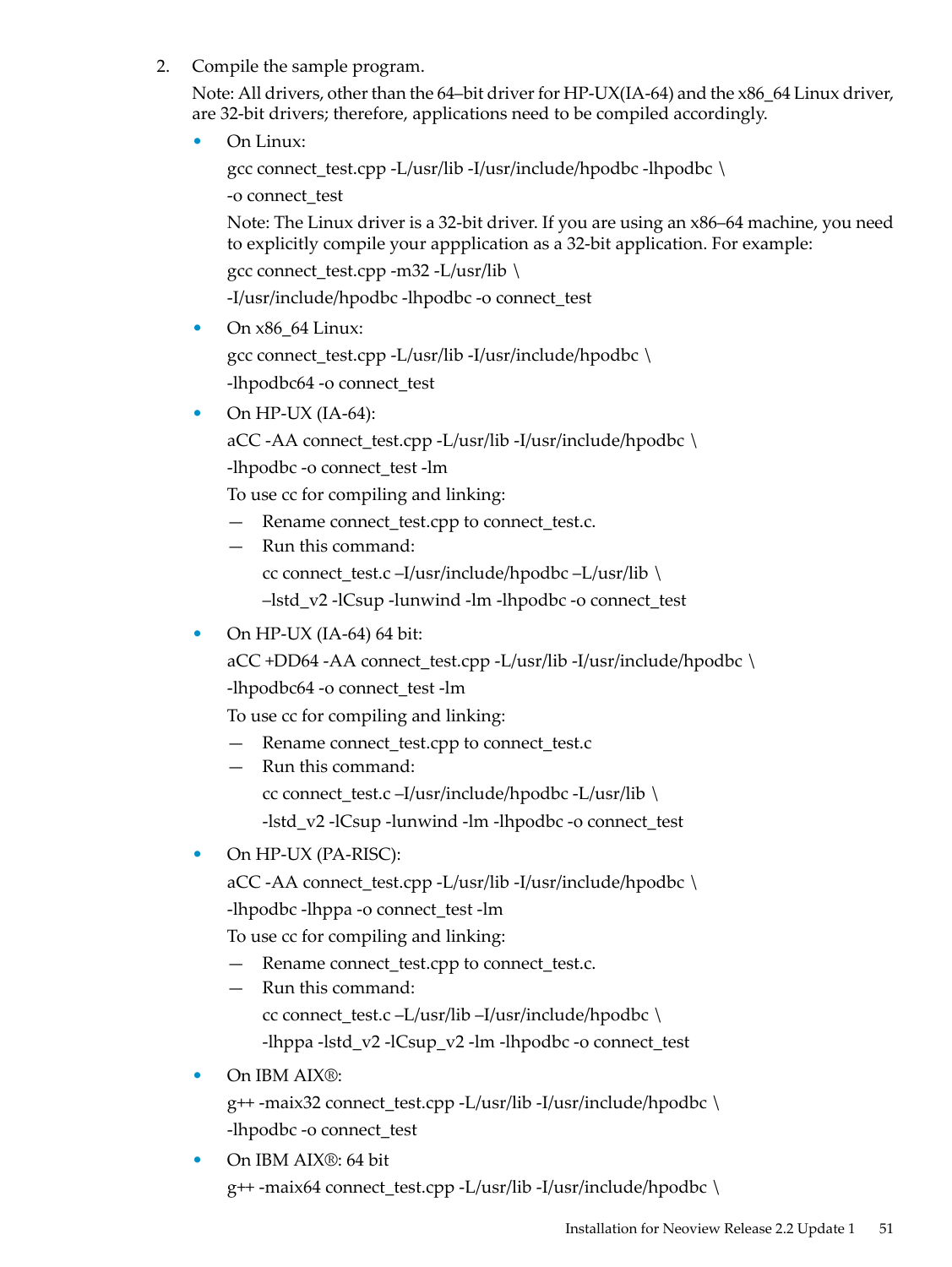-lhpodbc64 -o connect\_test

- On Sun SPARC®: g++ -m32 connect\_test.cpp -L/usr/lib -I/usr/include/hpodbc \ -lhpodbc -o connect\_test
- On Sun SPARC®: 64 bit g++ -m64 connect\_test.cpp -L/usr/lib -I/usr/include/hpodbc \ -lhpodbc64 -o connect\_test
- 3. If needed, modify the /etc/hpodbc/MXODSN file.
- <span id="page-51-0"></span>4. Run the sample program:

```
./connect_test -d <datasource> -u <userid> -p <password>
```
# Installation for Neoview Release 2.2

- <span id="page-51-1"></span>• **[Installation](#page-51-1) Package**
- **Installation [Instructions](#page-52-0)**

## Installation Package

The HP Neoview ODBC Linux, HP-UX, and IBM AIX® driver software is available in these downloadable distribution files:

| <b>Distribution File</b>               | <b>Supported Platform</b> | <b>File Contents</b>                                                                                                                                           |
|----------------------------------------|---------------------------|----------------------------------------------------------------------------------------------------------------------------------------------------------------|
| hpodbc_ <vvv>_Linux_pkg.tar.gz</vvv>   | Linux                     | libhpodbc 1.so. <x>.0.0<br/>libhpodbc drvr 1.so.<x>.0.0<br/>MXODSN<br/>MD5SUM<br/>sql.h<br/>sqlext.h<br/>sqltypes.h<br/>install.h<br/>connect test.cpp</x></x> |
| hpodbc_ <vvv>_Linux64_pkg.tar.gz</vvv> | $x86$ 64 Linux            | libhpodbc $164.so. 0.0$<br>libhpodbc_drvr_164.so. <x>.0.0<br/>MXODSN<br/>MD5SUM<br/>sql.h<br/>sqlext.h<br/>sqltypes.h<br/>install.h<br/>connect test.cpp</x>   |
| hpodbc_ <vvv>_HPUX_I_pkg.tar.gz</vvv>  | HP-UX IA-64               | libhpodbc i.sl. <x><br/>libhpodbc drvr i.sl.<x><br/>MXODSN<br/>MD5SUM<br/>sql.h<br/>sqlext.h<br/>sqltypes.h<br/>install.h<br/>connect test.cpp</x></x>         |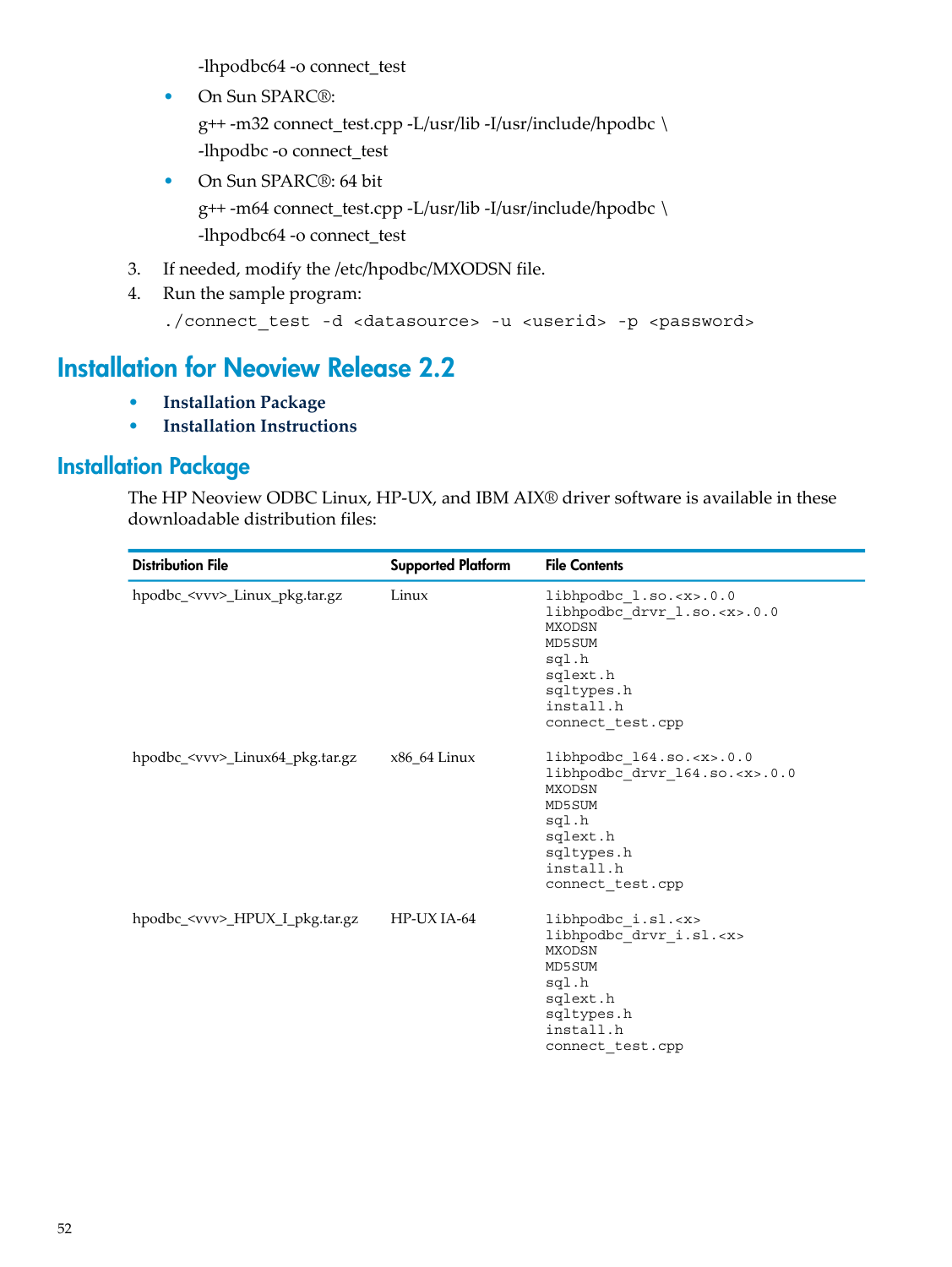| <b>Distribution File</b>                                      | <b>Supported Platform</b> | <b>File Contents</b>                                                                                                                                       |
|---------------------------------------------------------------|---------------------------|------------------------------------------------------------------------------------------------------------------------------------------------------------|
| hpodbc_ <vvv>_HPUX_I_64_pkg.tar.gz HP-UX (IA-64) 64 bit</vvv> |                           | libhpodbc i64.sl. <x><br/>libhpodbc_i64_drvr.sl.<x><br/>MXODSN<br/>MD5SUM<br/>sql.h<br/>sqlext.h<br/>sqltypes.h<br/>install.h<br/>connect test.cpp</x></x> |
| hpodbc_ <vvv>_HPUX_P_pkg.tar.gz</vvv>                         | <b>HP-UX PA-RISC</b>      | libhpodbc $p.sl.$<br>libhpodbc drvr p.sl. <x><br/>MXODSN<br/>MD5SUM<br/>sql.h<br/>sqlext.h<br/>sqltypes.h<br/>install.h<br/>connect test.cpp</x>           |
| hpodbc_ <vvv>_AIX_pkg.tar.gz</vvv>                            | <b>IBM AIX®</b>           | libhpodbc.a. <x><br/>libhpodbc drvr.a.<x><br/>MXODSN<br/>MD5SUM<br/>sql.h<br/>sqlext.h<br/>sqltypes.h<br/>install.h<br/>connect_test.cpp</x></x>           |

By default, a new version of the HP Neoview ODBC driver will be installed in these directories unless you specify different directories during installation:

- /usr/lib
- <span id="page-52-0"></span>• /usr/include/hpodbc
- /etc/hpodbc
- <span id="page-52-1"></span>• /etc/hpodbc/sample

#### Installation Instructions

#### Installing or Reinstalling the HP Neoview ODBC Drivers for Linux, HP-UX, and IBM AIX®

Note: You must have root access to install the HP Neoview ODBC drivers at the default system locations.

- 1. Create a temporary directory.
- 2. From the client workstation, start a browser and navigate to the download site: [www.software.hp.com](http://www.software.hp.com).
- 3. Search for "Neoview ODBC" in the Software Depot.
- 4. Click the HP Neoview ODBC HP-UX LINUX Driver link that appears in the search results.
- 5. Depending on your need, select Linux, Linux 64–bit, HP-UX Itanium, HP-UX Itanium 64–bit, HP-UX PA-RISC, or IBM AIX® and follow the instructions to download the driver.
- 6. Move the distribution file into the temporary directory:
	- Linux: hpodbc\_<vvv>\_LINUX\_pkg.tar.gz
	- x86\_64 Linux: hpodbc\_<vvv>\_LINUX64\_pkg.tar.gz
	- HP-UX (IA-64): hpodbc\_<vvv>\_HPUX\_I\_pkg.tar.gz
	- HP-UX (IA-64) 64 bit: hpodbc\_<vvv>\_HPUX\_I\_64\_pkg.tar.gz
	- HP-UX (PA-RISC): hpodbc\_<vvv>\_HPUX\_P\_pkg.tar.gz
	- IBM AIX®: hpodbc\_<vvv>\_AIX\_pkg.tar.gz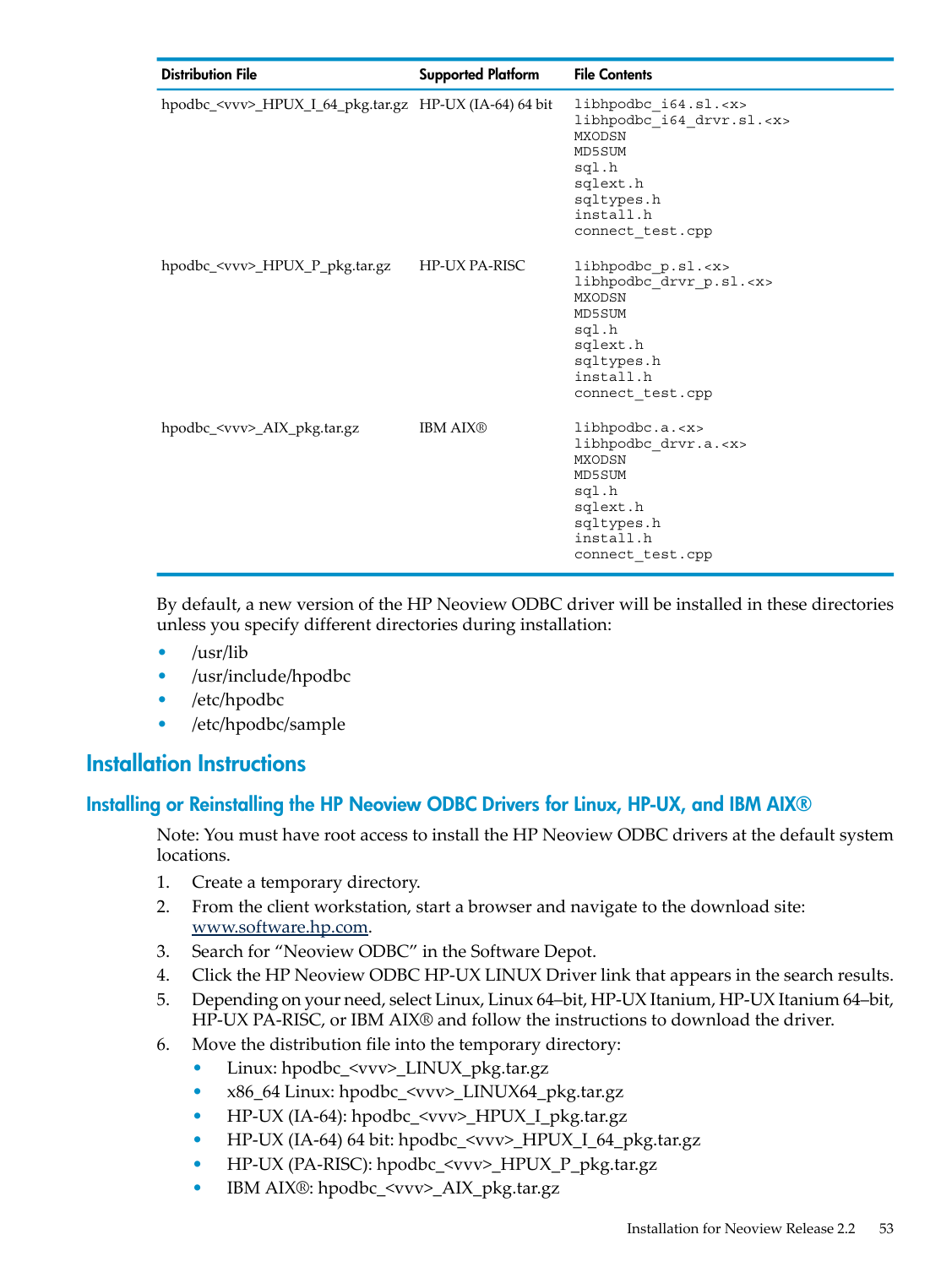- 7. Expand the installation and product files:
	- Linux: gunzip hpodbc <vvv> LINUX\_pkg.tar.gz
	- x86\_64 Linux: gunzip hpodbc\_<vvv>\_LINUX64\_pkg.tar.gz
	- HP-UX (IA-64): gunzip hpodbc\_<vvv>\_HPUX\_I\_pkg.tar.gz
	- HP-UX (IA-64) 64 bit: gunzip hpodbc\_<vvv>\_HPUX\_I\_64\_pkg.tar.gz
	- HP-UX (PA-RISC): gunzip hpodbc\_<vvv>\_HPUX\_P\_pkg.tar.gz
	- IBM AIX®: gunzip hpodbc\_<vvv>\_AIX\_pkg.tar.gz
- 8. Extract the installation and product files. A directory called PkgTmp is created.
	- Linux: tar –xvf hpodbc\_<vvv>\_LINUX\_pkg.tar
	- x86\_64 Linux: tar –xvf hpodbc\_<vvv>\_LINUX64\_pkg.tar
	- HP-UX (IA-64): tar –xvf hpodbc  $\langle v v v \rangle$  HPUX I pkg.tar
	- HP-UX (IA-64) 64 bit: tar –xvf hpodbc\_<vvv>\_HPUX\_I\_64\_pkg.tar.gz
	- HP-UX (PA-RISC): tar –xvf hpodbc\_<vvv>\_HPUX\_P\_pkg.tar
	- IBM AIX®: tar –xvf hpodbc\_<vvv>\_AIX\_pkg.tar
- 9. Install the product:

cd PkgTmp

./install.sh

Note: Except for the sample file, the install.sh script saves a copy (.SAV) of your previous installation files if they exist.

- 10. Accept the terms of the license agreement.
- 11. Enter a directory for the library files, or press Enter to use the default directory (/usr/lib).
- 12. Enter a directory for the data source template file, or press Enter to use the default directory (/etc/hpodbc).
- <span id="page-53-0"></span>13. Enter a directory for the include files, or press Enter to use the default directory (/usr/include/hpodbc).
- 14. Enter a directory for the sample program, or press Enter to use the default directory (/etc/hpodbc/sample).

### Setting Up the Client Environment

If you selected default options during installation, ensure that:

- The include (\*.h) files are in the /usr/include/hpodbc directory.
- An MXODSN file is in the /etc/hpodbc directory.

Note: By default, the MXODSN file in the package will be installed as /etc/hpodbc/MXODSN.template. Rename it to MXODSN, and make necessary changes to the file before using the driver.

• The libraries are located in the /usr/lib directory.

<span id="page-53-1"></span>If you select nondefault locations during installation, ensure that the files are installed in the directories that you specified during installation.

Note: The driver expects the MXODSN file to be present in either the default location (/etc/hpodbc) or the current working directory (CWD) of the application.

# Using a Third Party Driver Manager

- The driver (libhpodbc\_drvr.so) has been verified with iODBC and unixODBC driver managers.
- These driver managers, as well as documentation, can be found at these Web sites: <http://www.iodbc.org/>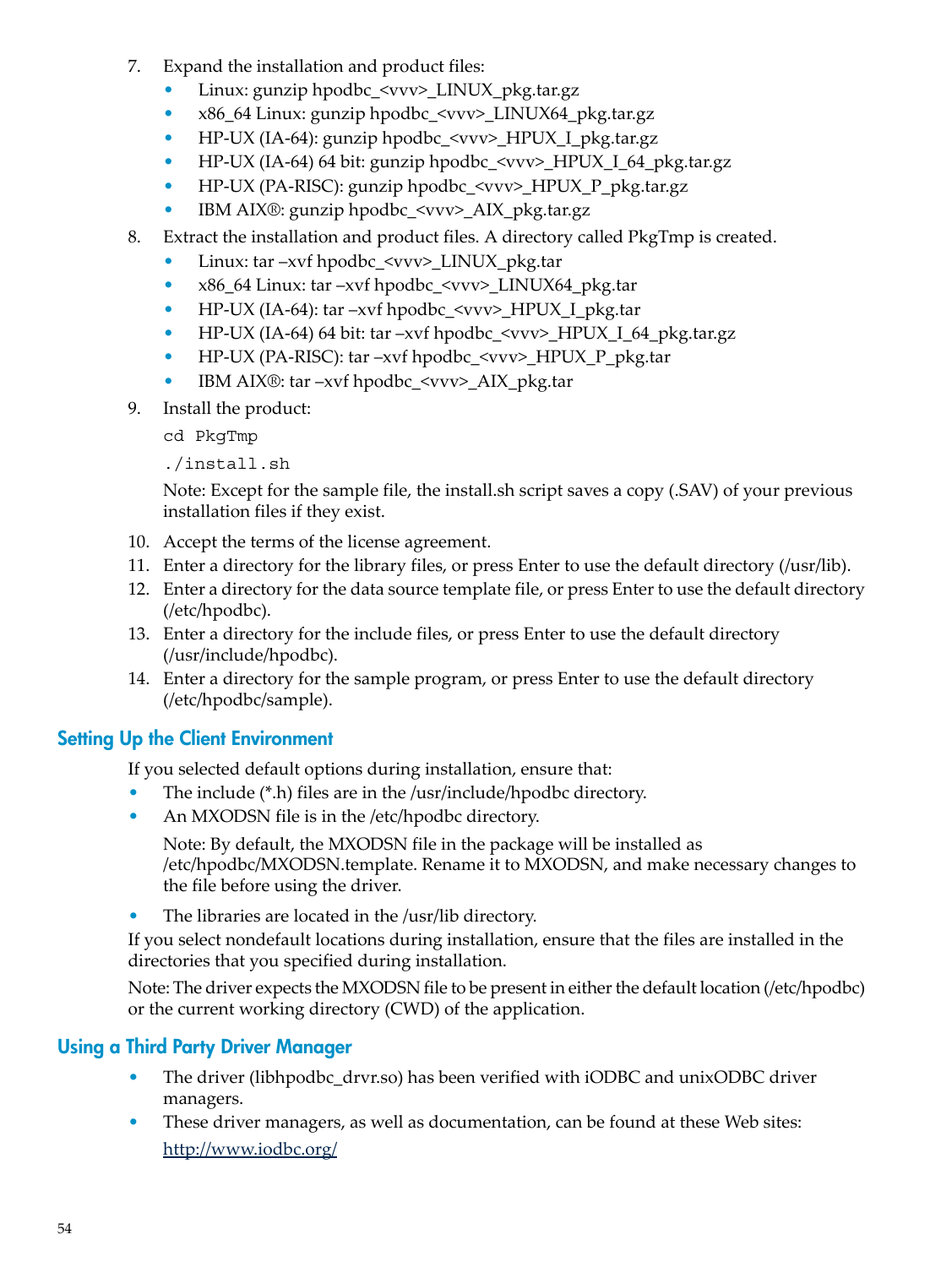<http://www.unixodbc.org/>

<span id="page-54-0"></span>• For information on the necessary data source configuration options, you will need to add to the respective configuration files (odbc.ini). For more information, see the *Neoview ODBC Drivers Manual* at docs.hp.com: [http://docs.hp.com/en/busintellsol.html.](http://docs.hp.com/en/busintellsol.html)

#### Running the Sample Program

Note: the examples after each step assume that you have default installation directories.

If you have a previous version of the hpodbc driver installed, you need to relink your existing application to ensure that you pick up the correct version of the driver. If you are unsure of the version, check the version of your application with this command:

ldd <object file>

1. Move to the directory where you installed the sample program:

cd /etc/hpodbc/sample

2. Compile the sample program.

Note: All drivers, other than the 64-bit driver for HP-UX(IA-64) and the x86\_64 Linux driver, are 32-bit drivers; therefore, applications need to be compiled accordingly.

• On Linux:

gcc connect\_test.cpp -L/usr/lib -I/usr/include/hpodbc -lhpodbc \

-o connect\_test

Note: The Linux driver is a 32-bit driver. If you are using an x86–64 machine, you need to explicitly compile your appplication as a 32-bit application. For example:

```
gcc connect_test.cpp -m32 -L/usr/lib \
```
-I/usr/include/hpodbc -lhpodbc -o connect\_test

• On x86\_64 Linux:

gcc connect\_test.cpp -L/usr/lib -I/usr/include/hpodbc \ -lhpodbc64 -o connect\_test

• On HP-UX  $(IA-64)$ :

aCC -AA connect\_test.cpp -L/usr/lib -I/usr/include/hpodbc \

-lhpodbc -o connect\_test -lm

To use cc for compiling and linking:

- Rename connect\_test.cpp to connect\_test.c.
- Run this command: cc connect\_test.c –I/usr/include/hpodbc –L/usr/lib \
	- –lstd\_v2 -lCsup -lunwind -lm -lhpodbc -o connect\_test

#### • On HP-UX (IA-64) 64 bit:

 $aCC + DD64 - AA$  connect\_test.cpp -L/usr/lib -I/usr/include/hpodbc \ -lhpodbc64 -o connect\_test -lm

To use cc for compiling and linking:

- Rename connect test.cpp to connect test.c
- Run this command:
	- cc connect\_test.c –I/usr/include/hpodbc -L/usr/lib \

-lstd\_v2 -lCsup -lunwind -lm -lhpodbc -o connect\_test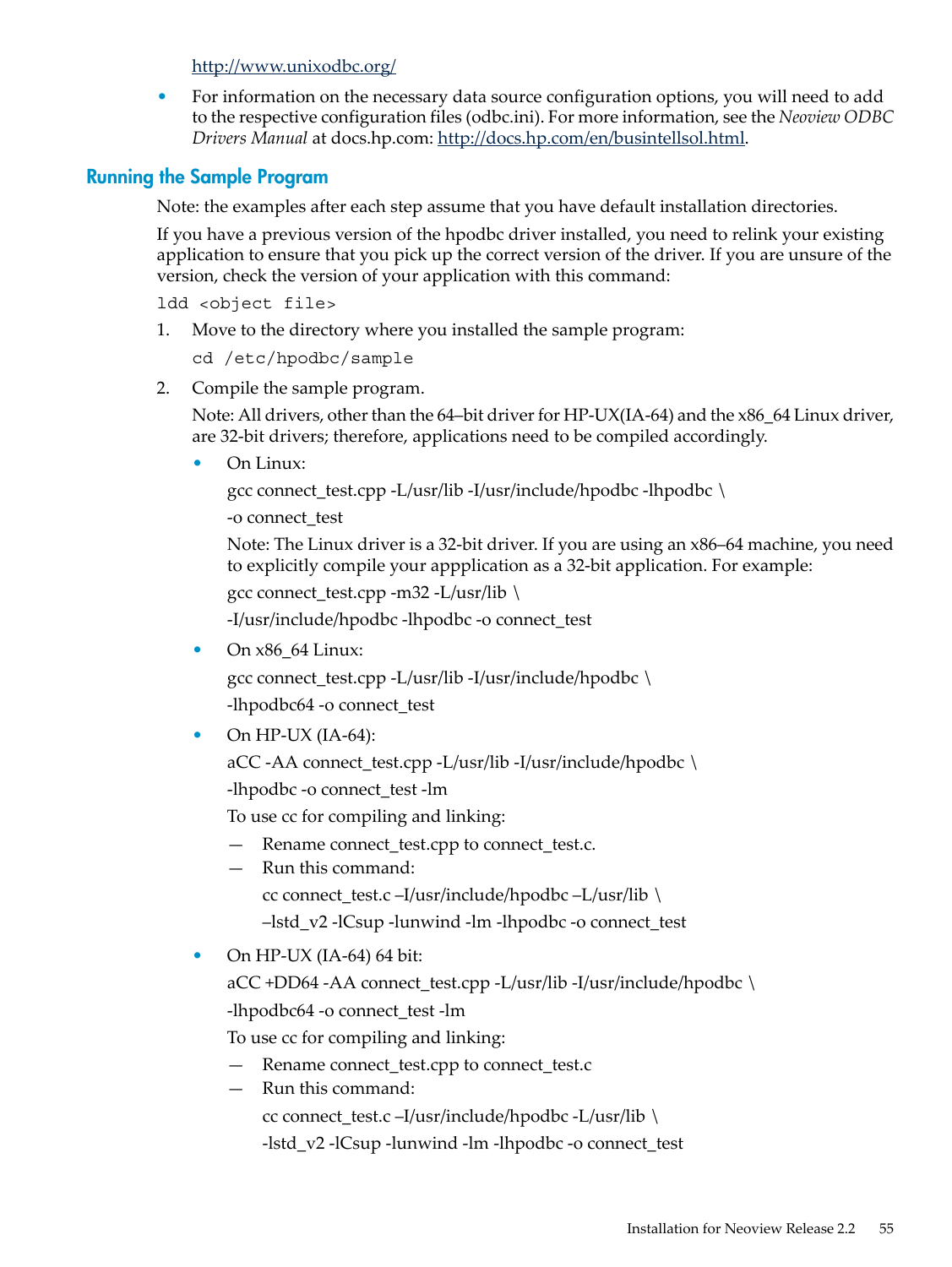• On HP-UX (PA-RISC):

aCC -AA connect\_test.cpp -L/usr/lib -I/usr/include/hpodbc \ -lhpodbc -lhppa -o connect test -lm

To use cc for compiling and linking:

- Rename connect\_test.cpp to connect\_test.c.
- Run this command:

```
cc connect_test.c –L/usr/lib –I/usr/include/hpodbc \
```
-lhppa -lstd\_v2 -lCsup\_v2 -lm -lhpodbc -o connect\_test

• On IBM AIX®:

g++ connect\_test.cpp -L/usr/lib -I/usr/include/hpodbc \ -lhpodbc -o connect test

- 3. If needed, modify the /etc/hpodbc/MXODSN file.
- <span id="page-55-0"></span>4. Run the sample program:

```
./connect_test -d <datasource> -u <userid> -p <password>
```
# Installation for Neoview Release 2.1 Update 1

- <span id="page-55-1"></span>• **[Installation](#page-55-1) Package**
- **Installation [Instructions](#page-56-0)**

# Installation Package

The HP Neoview ODBC Linux, HP-UX, and IBM AIX® driver software is available in these downloadable distribution files:

| <b>Distribution File</b>                          | <b>Supported Platform</b> | <b>File Contents</b>                                                                                                                                            |
|---------------------------------------------------|---------------------------|-----------------------------------------------------------------------------------------------------------------------------------------------------------------|
| hpodbc_ <vvv>_Linux_pkg.tar.gz    Linux</vvv>     |                           | libhpodbc $l.so..0.0$<br>libhpodbc drvr 1.so. <x>.0.0<br/><b>MXODSN</b><br/>MD5SUM<br/>sql.h<br/>sqlext.h<br/>sqltypes.h<br/>install.h<br/>connect test.cpp</x> |
| hpodbc_ <vvv>_HPUX_I_pkg.tar.gz HP-UX IA-64</vvv> |                           | libhpodbc i.sl. <x><br/>libhpodbc drvr i.sl.<x><br/>MXODSN<br/>MD5SUM<br/>sql.h<br/>sqlext.h<br/>sqltypes.h<br/>install.h<br/>connect test.cpp</x></x>          |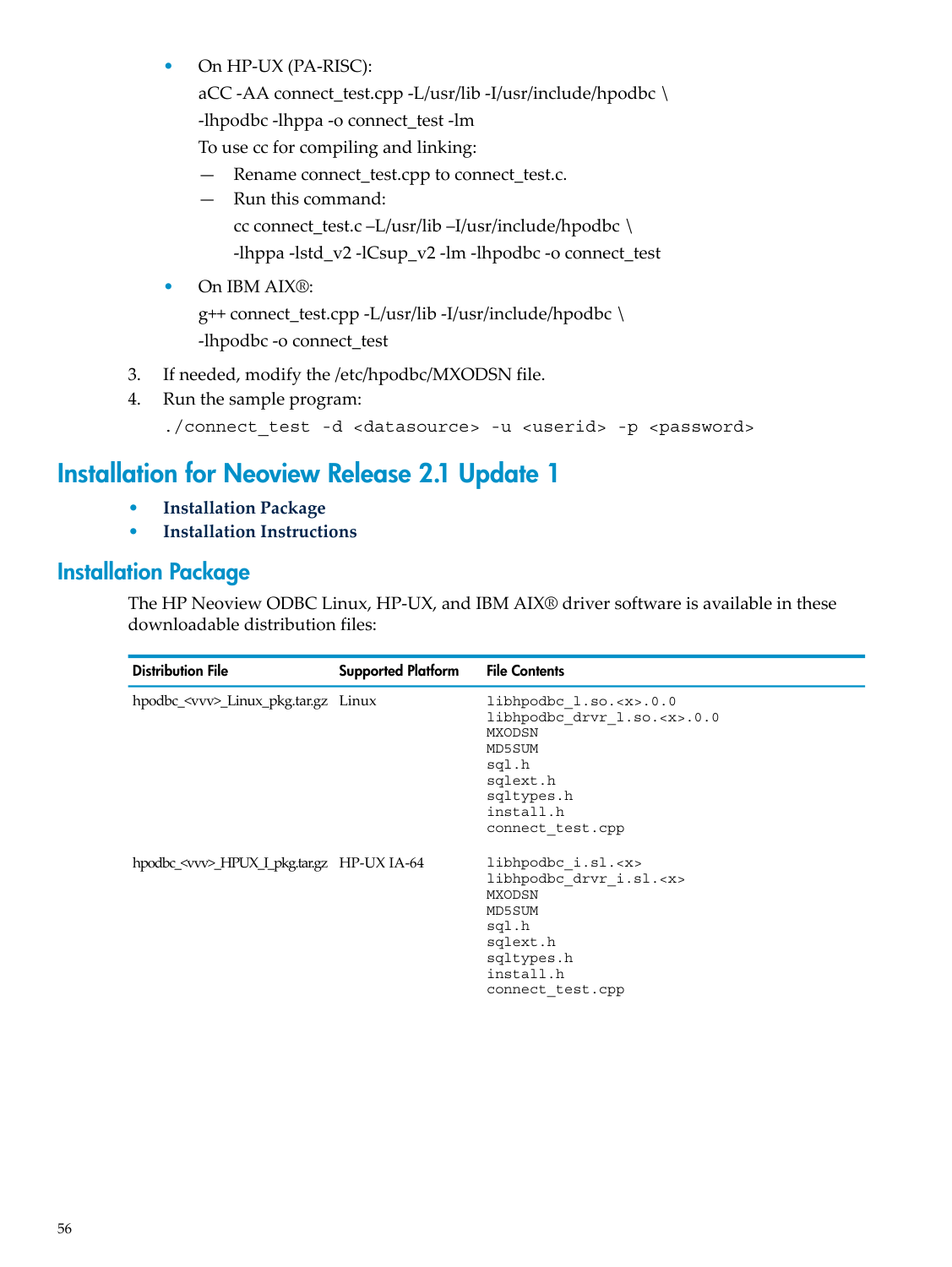| <b>Distribution File</b>                            | <b>Supported Platform</b> | <b>File Contents</b>                                                                                                                                 |
|-----------------------------------------------------|---------------------------|------------------------------------------------------------------------------------------------------------------------------------------------------|
| hpodbc_ <vvv>_HPUX_P_pkg.tar.gz HP-UX PA-RISC</vvv> |                           | libhpodbc $p.sl.$<br>libhpodbc drvr p.sl. <x><br/>MXODSN<br/>MD5SUM<br/>sql.h<br/>sqlext.h<br/>sqltypes.h<br/>install.h<br/>connect test.cpp</x>     |
| hpodbc_ <vvv>_AIX_pkg.tar.gz IBM AIX®</vvv>         |                           | libhpodbc.a. < x><br>libhpodbc drvr.a. <x><br/><b>MXODSN</b><br/>MD5SUM<br/>sql.h<br/>sqlext.h<br/>sqltypes.h<br/>install.h<br/>connect test.cpp</x> |

By default, a new version of the HP Neoview ODBC driver will be installed in these directories unless you specify different directories during installation:

- /usr/lib
- /usr/include/hpodbc
- <span id="page-56-0"></span>• /etc/hpodbc
- <span id="page-56-1"></span>• /etc/hpodbc/sample

### Installation Instructions

#### Installing or Reinstalling the HP Neoview ODBC Drivers for Linux, HP-UX, and IBM AIX®

Note: You must have root access to install the HP Neoview ODBC drivers at the default system locations.

- 1. Create a temporary directory.
- 2. From the client workstation, start a browser and navigate to the download site: [www.software.hp.com](http://www.software.hp.com).
- 3. Search for "Neoview ODBC" in the Software Depot.
- 4. Click the HP Neoview ODBC HP-UX LINUX Driver link that appears in the search results.
- 5. Depending on your need, select Linux, HP-UX Itanium, HP-UX PA-RISC, or IBM AIX® and follow the instructions to download the driver.
- 6. Move the distribution file into the temporary directory:
	- Linux: hpodbc\_vvv\_LINUX\_pkg.tar.gz
	- HP-UX (IA-64): hpodbc\_vvv\_hpux\_I\_pkg.tar.gz
	- HP-UX (PA-RISC): hpodbc\_vvv\_hpux\_P\_pkg.tar.gz
	- IBM AIX®: hpodbc\_<vvv>\_AIX\_pkg.tar.gz
- 7. Expand the installation and product files:
	- Linux: gunzip hpodbc\_vvv\_LINUX\_pkg.tar.gz
	- HP-UX (IA-64): gunzip hpodbc\_vvv\_hpux\_I\_pkg.tar.gz
	- HP-UX (PA-RISC): gunzip hpodbc\_vvv\_hpux\_P\_pkg.tar.gz
	- IBM AIX®: gunzip hpodbc\_<vvv>\_AIX\_pkg.tar.gz
- 8. Extract the installation and product files. A directory called PkgTmp is created.
	- Linux: tar –xvf hpodbc\_vvv\_LINUX\_pkg.tar.gz
	- HP-UX (IA-64): tar –xvf hpodbc\_vvv\_hpux\_I\_pkg.tar.gz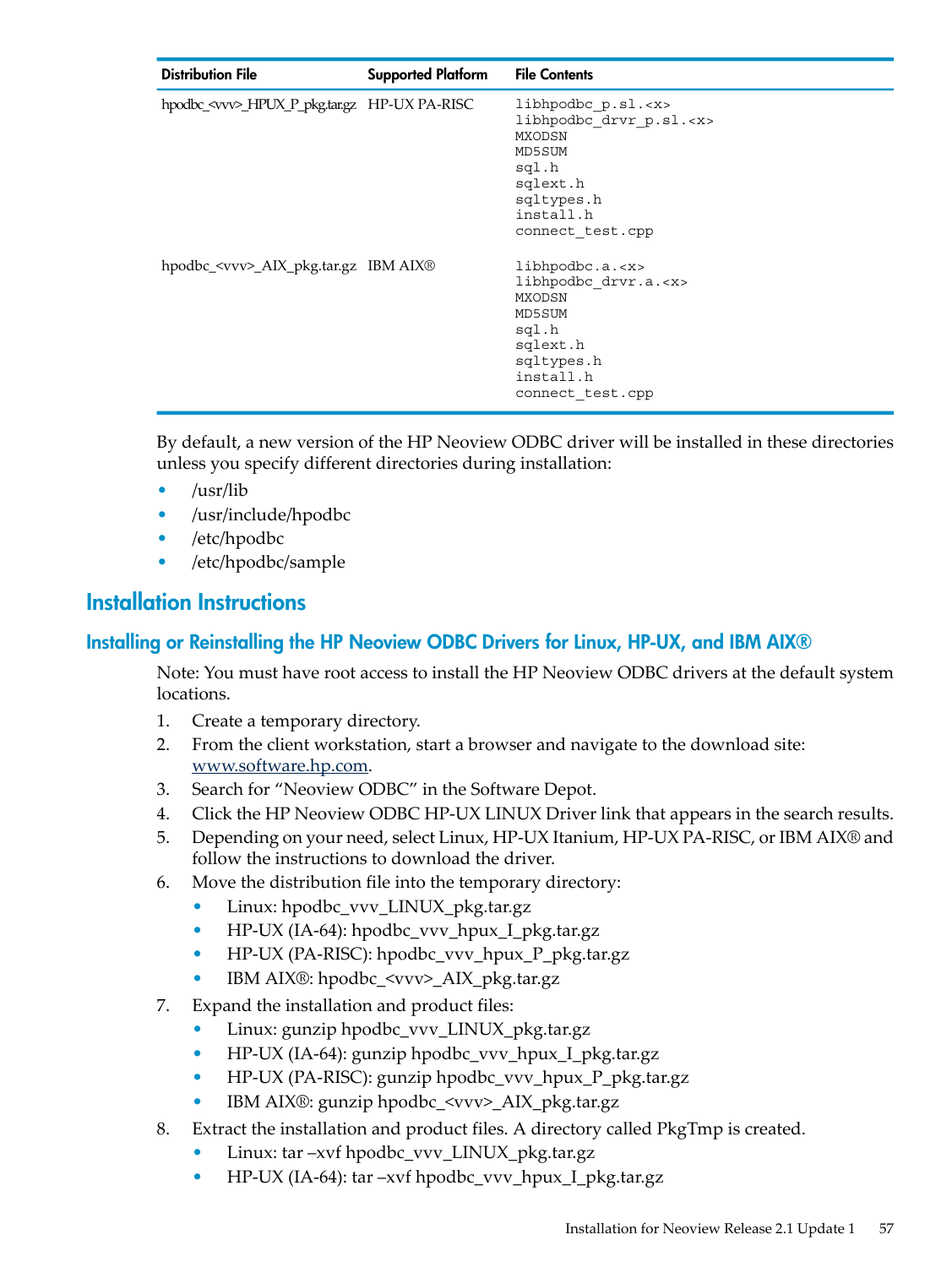- HP-UX (PA-RISC): tar –xvf hpodbc\_vvv\_hpux\_P\_pkg.tar.gz
- IBM AIX®: tar –xvf hpodbc  $\langle$ vvv> AIX pkg.tar
- 9. Install the product:

cd PkgTmp

./install.sh

Note: Except for the sample file, the install.sh script saves a copy (.SAV) of your previous installation files if they exist.

- 10. Accept the terms of the license agreement.
- 11. Enter a directory for the library files, or press Enter to use the default directory (/usr/lib).
- 12. Enter a directory for the data source template file, or press Enter to use the default directory (/etc/hpodbc).
- 13. Enter a directory for the include files, or press Enter to use the default directory (/usr/include/hpodbc).
- <span id="page-57-0"></span>14. Enter a directory for the sample program, or press Enter to use the default directory (/etc/hpodbc/sample).

### Setting Up the Client Environment

If you selected default options during installation, ensure that:

- The include (\*.h) files are in the /usr/include/hpodbc directory.
- An MXODSN file is in the /etc/hpodbc directory.

Note: By default, the MXODSN file in the package will be installed as /etc/hpodbc/MXODSN.template. Rename it to MXODSN, and make necessary changes to the file before using the driver.

• The libraries are located in the /usr/lib directory.

<span id="page-57-1"></span>If you select nondefault locations during installation, ensure that the files are installed in the directories that you specified during installation.

Note: The driver expects the MXODSN file to be present in either the default location (/etc/hpodbc) or the current working directory (CWD) of the application.

#### Using a Third Party Driver Manager

- The driver (libhpodbc drvr.so) has been verified with iODBC and unixODBC driver managers.
- These drivers, as well as documentation, can be found at these Web sites: <http://www.iodbc.org/>

<http://www.unixodbc.org/>

<span id="page-57-2"></span>• For information on the necessary data source configuration options, you will need to add to the respective configuration files (odbc.ini). For more information, see the *Neoview ODBC Drivers Manual* at docs.hp.com: [http://docs.hp.com/en/busintellsol.html.](http://docs.hp.com/en/busintellsol.html)

#### Running the Sample Program

Note: the examples after each step assume that you have default installation directories.

If you have a previous version of the hpodbc driver installed, you need to relink your existing application to ensure that you pick up the correct version of the driver. If you are unsure of the version, check the version of your application with this command:

ldd <object file>

1. Move to the directory where you installed the sample program:

cd /etc/hpodbc/sample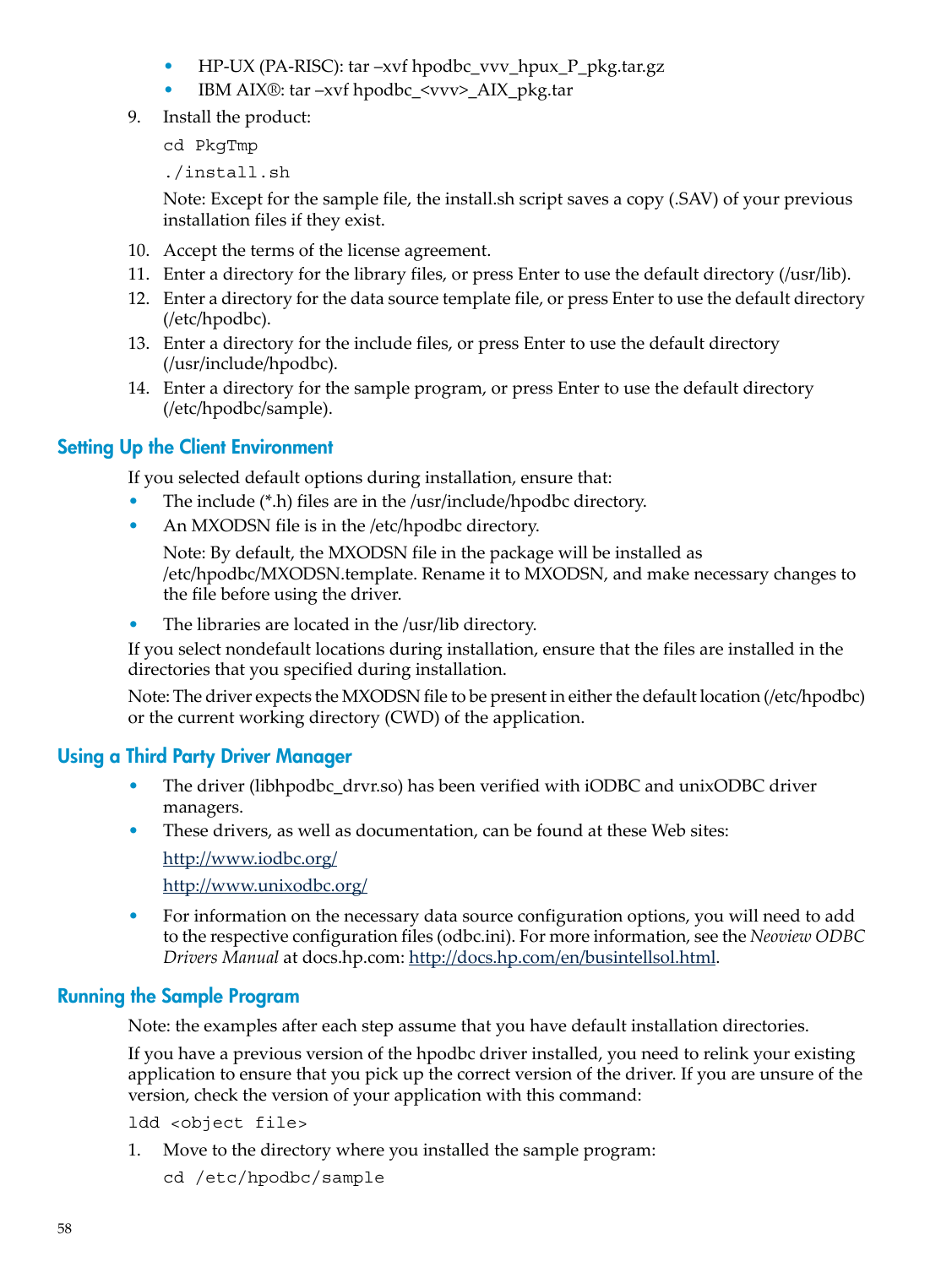2. Compile the sample program.

Note: All drivers are 32-bit drivers; therefore, applications need to be compiled accordingly.

• On Linux:

```
gcc connect_test.cpp -L/usr/lib -I/usr/include/hpodbc \
-lhpodbc -o connect test
```
Note: The Linux driver is a 32-bit driver. If you are using an x86–64 machine, you need to explicitly compile your appplication as a 32-bit application. For example:

```
gcc connect test.cpp -m32 -L/usr/lib \
```
-I/usr/include/hpodbc -lhpodbc -o connect\_test

• On  $HP-UX$  (IA-64):

```
aCC -AA connect test.cpp -L/usr/lib -I/usr/include/hpodbc \setminus
```
-lhpodbc -o connect\_test -lm

To use cc for compiling and linking:

- Rename connect\_test.cpp to connect\_test.c.
- Run this command:

```
cc connect test.c -I/usr/include/hpodbc -L/usr/lib -lstd v2
\setminus
```
-lCsup -lunwind -lm -lhpodbc -o connect\_test

```
• On HP-UX (PA-RISC):
```

```
\texttt{acc -AA} connect_test.cpp -L/usr/lib -I/usr/include/hpodbc \
-lhpodbc -lhppa -o connect test -lm
To use cc for compiling and linking:
```
- Rename connect\_test.cpp to connect\_test.c.
- Run this command:

```
cc connect_test.c –L/usr/lib –I/usr/include/hpodbc \
-lhppa -lstd v2 -lCsup v2 -lm -lhpodbc -o connect test
```
• On IBM AIX<sup>®</sup>:

g++ connect\_test.cpp -L/usr/lib -I/usr/include/hpodbc \ -lhpodbc -o connect\_test

- <span id="page-58-0"></span>3. If needed, modify the /etc/hpodbc/MXODSN file.
- 4. Run the sample program:

```
./connect_test -d <datasource> -u <userid> -p <password>
```
# Installation for Neoview Release 2.0

- **[Installation](#page-59-0) Package**
- **Installation [Instructions](#page-59-1)**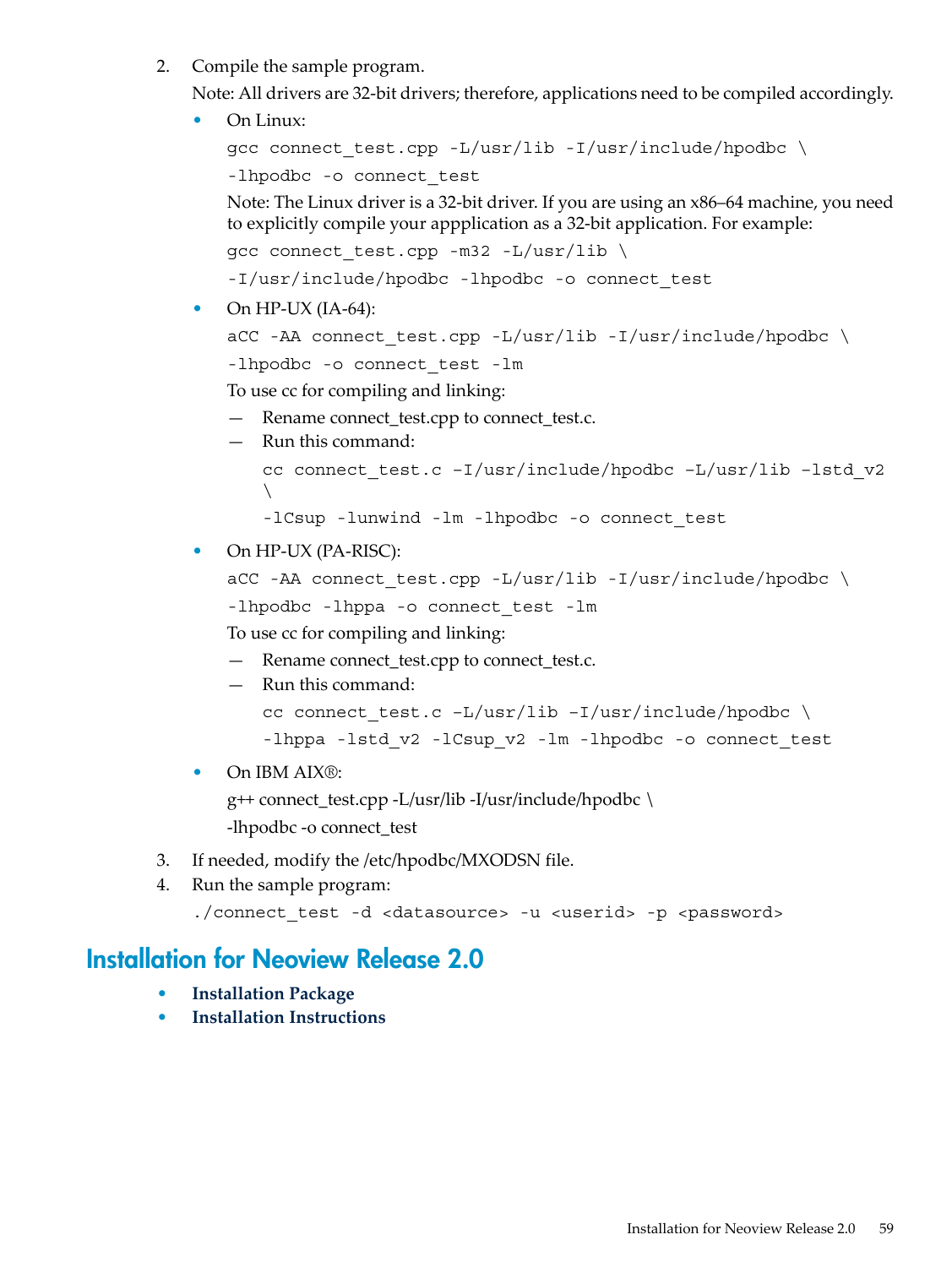# Installation Package

<span id="page-59-0"></span>The HP Neoview ODBC Linux and HP-UX driver software is available in these downloadable distribution files:

| <b>Distribution File</b>                            | <b>Supported Platform</b> | <b>File Contents</b>                                                                                                                                           |
|-----------------------------------------------------|---------------------------|----------------------------------------------------------------------------------------------------------------------------------------------------------------|
| hpodbc_ <vvv>_Linux_pkg.tar.gz Linux</vvv>          |                           | libhpodbc l.so. <x>.0.0<br/>libhpodbc drvr 1.so.<x>.0.0<br/>MXODSN<br/>MD5SUM<br/>sql.h<br/>sqlext.h<br/>sqltypes.h<br/>install.h<br/>connect test.cpp</x></x> |
| hpodbc_ <vvv>_HPUX_I_pkg.tar.gz HP-UX IA-64</vvv>   |                           | libhpodbc i.sl. <x><br/>libhpodbc drvr i.sl.<x><br/>MXODSN<br/>MD5SUM<br/>sql.h<br/>sqlext.h<br/>sqltypes.h<br/>install.h<br/>connect test.cpp</x></x>         |
| hpodbc_ <vvv>_HPUX_P_pkg.tar.gz HP-UX PA-RISC</vvv> |                           | libhpodbc p.sl. <x><br/>libhpodbc drvr p.sl.<x><br/><b>MXODSN</b><br/>MD5SUM<br/>sql.h<br/>sqlext.h<br/>sqltypes.h<br/>install.h<br/>connect test.cpp</x></x>  |

By default, a new version of the HP Neoview ODBC driver will be installed in these directories unless you specify different directories during installation:

- /usr/lib
- <span id="page-59-1"></span>• /usr/include/hpodbc
- <span id="page-59-2"></span>• /etc/hpodbc
- /etc/hpodbc/sample

### Installation Instructions

#### Installing or Reinstalling the HP Neoview ODBC Drivers for Linux and HP-UX

Note: You must have root access to install the HP Neoview ODBC drivers at the default system locations.

- 1. Create a temporary directory.
- 2. From the client workstation, start a browser and navigate to the download site: [www.software.hp.com](http://www.software.hp.com).
- 3. Search for "Neoview ODBC" in the Software Depot.
- 4. Click the HP Neoview ODBC HP-UX LINUX Driver link that appears in the search results.
- 5. Depending on your need, select Linux, HP-UX Itanium, or HP-UX PA-RISC and follow the instructions to download the driver.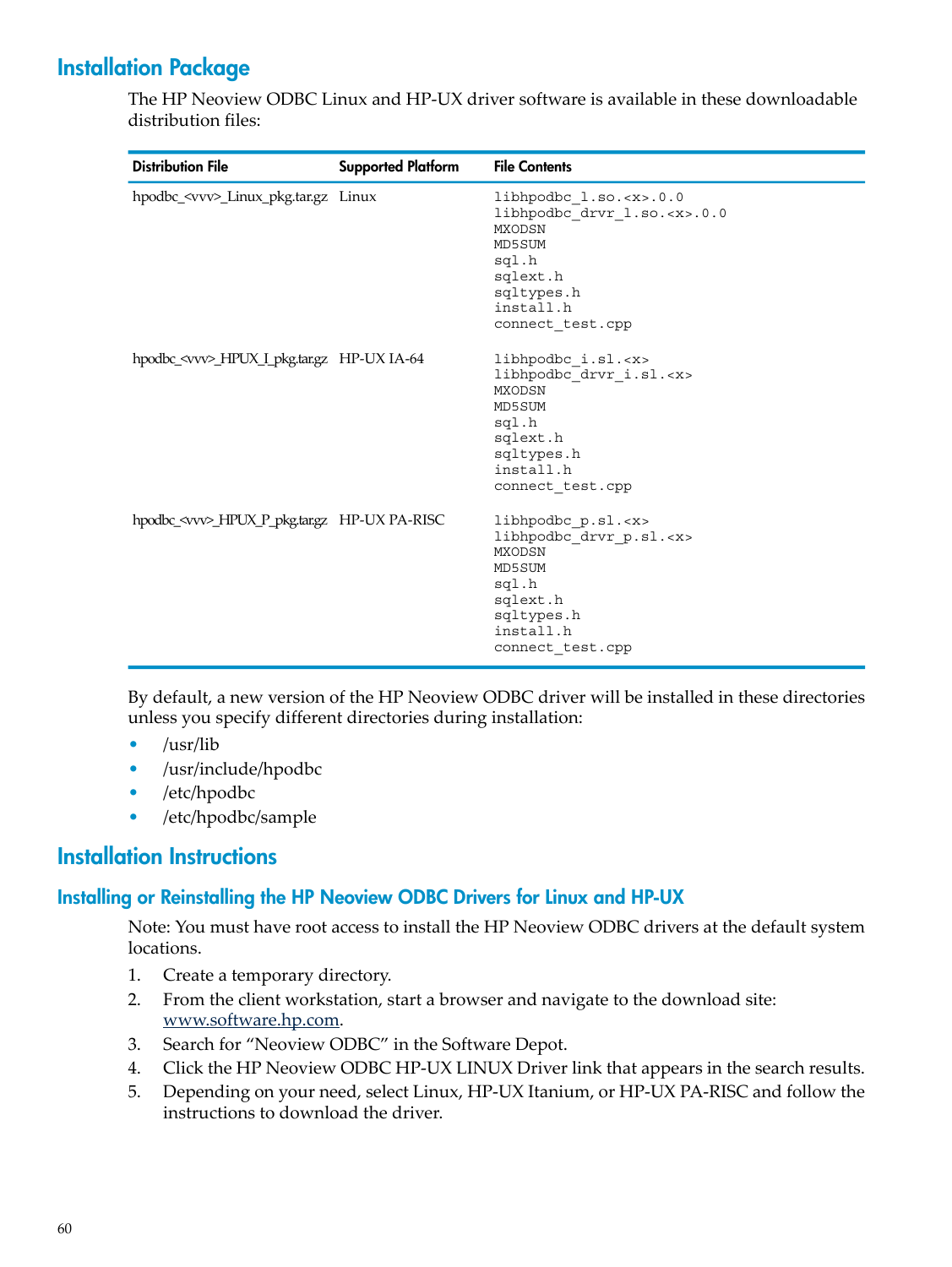- 6. Move the distribution file into the temporary directory:
	- Linux: hpodbc\_vvv\_LINUX\_pkg.tar.gz
	- HP-UX (IA-64): hpodbc\_vvv\_hpux\_I\_pkg.tar.gz
	- HP-UX (PA-RISC): hpodbc\_vvv\_hpux\_P\_pkg.tar.gz
- 7. Expand the installation and product files:
	- Linux: gunzip hpodbc\_vvv\_LINUX\_pkg.tar.gz
	- HP-UX (IA-64): gunzip hpodbc\_vvv\_hpux\_I\_pkg.tar.gz
	- HP-UX (PA-RISC): gunzip hpodbc\_vvv\_hpux\_P\_pkg.tar.gz
- 8. Extract the installation and product files. A directory called PkgTmp is created.
	- Linux: tar –xvf hpodbc\_vvv\_LINUX\_pkg.tar.gz
	- HP-UX (IA-64): tar –xvf hpodbc\_vvv\_hpux\_I\_pkg.tar.gz
	- HP-UX (PA-RISC): tar –xvf hpodbc\_vvv\_hpux\_P\_pkg.tar.gz
- 9. Install the product:

cd PkgTmp

./install.sh

Note: Except for the sample file, the install.sh script saves a copy (.SAV) of your previous installation files if they exist.

- 10. Accept the terms of the license agreement.
- 11. Enter a directory for the library files, or press Enter to use the default directory (/usr/lib).
- 12. Enter a directory for the data source template file, or press Enter to use the default directory (/etc/hpodbc).
- 13. Enter a directory for the include files, or press Enter to use the default directory (/usr/include/hpodbc).
- <span id="page-60-0"></span>14. Enter a directory for the sample program, or press Enter to use the default directory (/etc/hpodbc/sample).

#### Setting Up the Client Environment

If you selected default options during installation, ensure that:

- The include (\*.h) files are in the /usr/include/hpodbc directory.
- An MXODSN file is in the /etc/hpodbc directory.

Note: By default, the MXODSN file in the package will be installed as /etc/hpodbc/MXODSN.template. Rename it to MXODSN, and make necessary changes to the file before using the driver.

• The libraries are located in the /usr/lib directory.

<span id="page-60-1"></span>If you select nondefault locations during installation, ensure that the files are installed in the directories that you specified during installation.

Note: The driver expects the MXODSN file to be present in either the default location (/etc/hpodbc) or the current working directory (CWD) of the application.

#### Using a Third Party Driver Manager

- The driver (libhpodbc\_drvr.so) has been verified with iODBC and unixODBC driver managers.
- These drivers, as well as documentation, can be found at these Web sites: <http://www.iodbc.org/>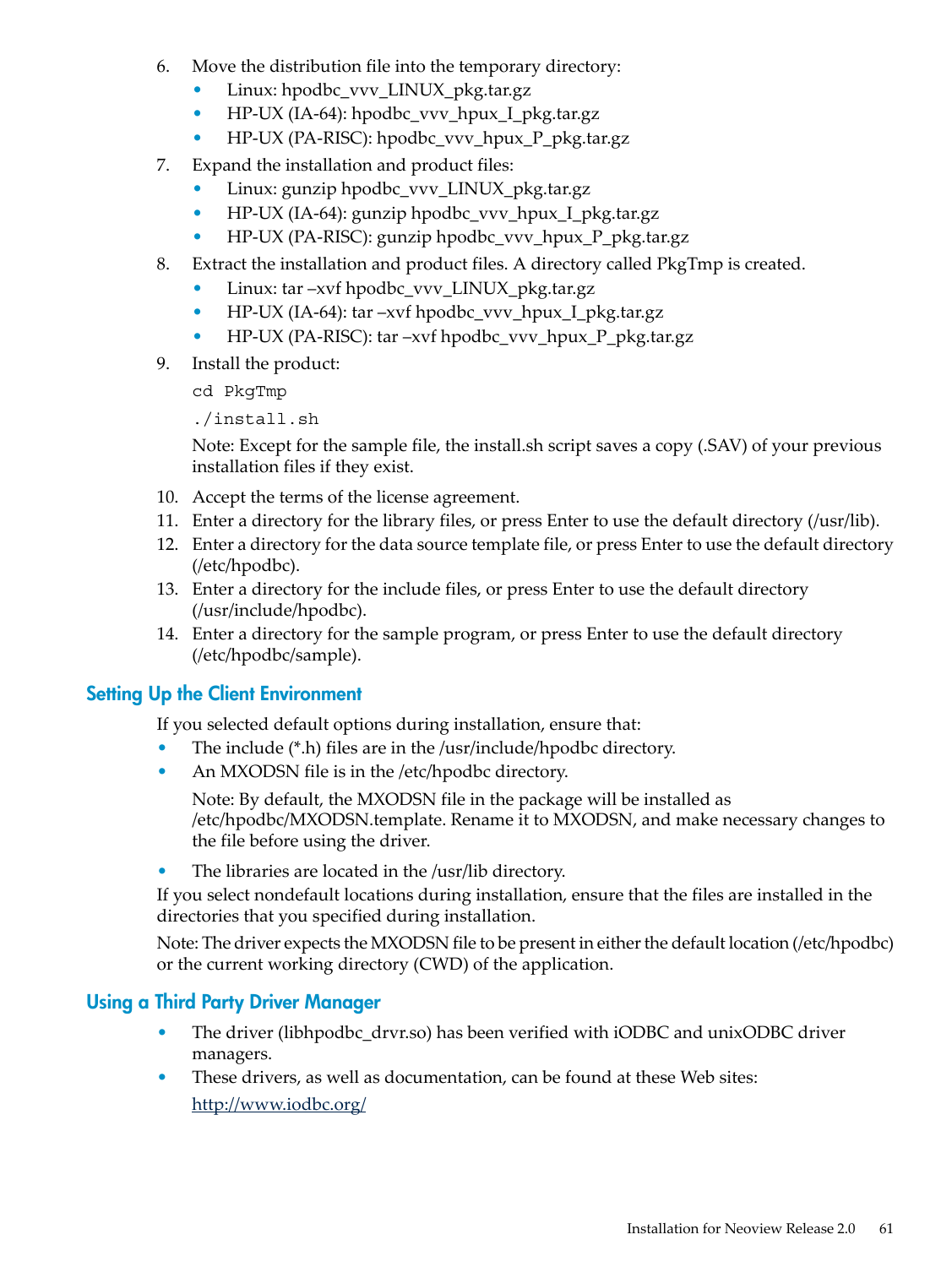<http://www.unixodbc.org/>

<span id="page-61-0"></span>• For information on the necessary data source configuration options, you will need to add to the respective configuration files (odbc.ini). For more information, see the *Neoview ODBC Drivers Manual* at docs.hp.com: [http://docs.hp.com/en/busintellsol.html.](http://docs.hp.com/en/busintellsol.html)

#### Running the Sample Program

Note: the examples after each step assume that you have default installation directories.

If you have a previous version of the hpodbc driver installed, you need to relink your existing application to ensure that you pick up the correct version of the driver. If you are unsure of the version, check the version of your application with this command:

ldd <object file>

1. Move to the directory where you installed the sample program:

cd /etc/hpodbc/sample

2. Compile the sample program.

Note: All drivers are 32-bit drivers; therefore, applications need to be compiled accordingly.

• On Linux:

```
\gamma connect test.cpp -L/usr/lib -I/usr/include/hpodbc \
```

```
-lhpodbc -o connect test
```
Note: The Linux driver is a 32-bit driver. If you are using an x86–64 machine, you need to explicitly compile your appplication as a 32-bit application. For example:

gcc connect\_test.cpp -m32 -L/usr/lib \

-I/usr/include/hpodbc -lhpodbc -o connect\_test

• On  $HP-UX(IA-64)$ :

```
\texttt{acc -AA} connect_test.cpp -L/usr/lib -I/usr/include/hpodbc \
```
-lhpodbc -o connect test -lm

To use cc for compiling and linking:

— Rename connect test.cpp to connect test.c.

— Run this command:

```
cc connect_test.c –I/usr/include/hpodbc –L/usr/lib –lstd_v2
\setminus
```
-lCsup -lunwind -lm -lhpodbc -o connect\_test

```
• On HP-UX (PA-RISC):
```

```
aCC -AA connect test.cpp -L/usr/lib -I/usr/include/hpodbc \setminus-lhpodbc -lhppa -o connect test -lm
```
To use cc for compiling and linking:

- Rename connect\_test.cpp to connect\_test.c.
- Run this command: cc connect test.c  $-L/usr/lib -I/usr/include/hpodbc \ \ \ \ \ \$ -lhppa -lstd v2 -lCsup v2 -lm -lhpodbc -o connect test
- 3. If needed, modify the /etc/hpodbc/MXODSN file.

```
4. Run the sample program:
```

```
./connect test -d <datasource> -u <userid> -p <password>
```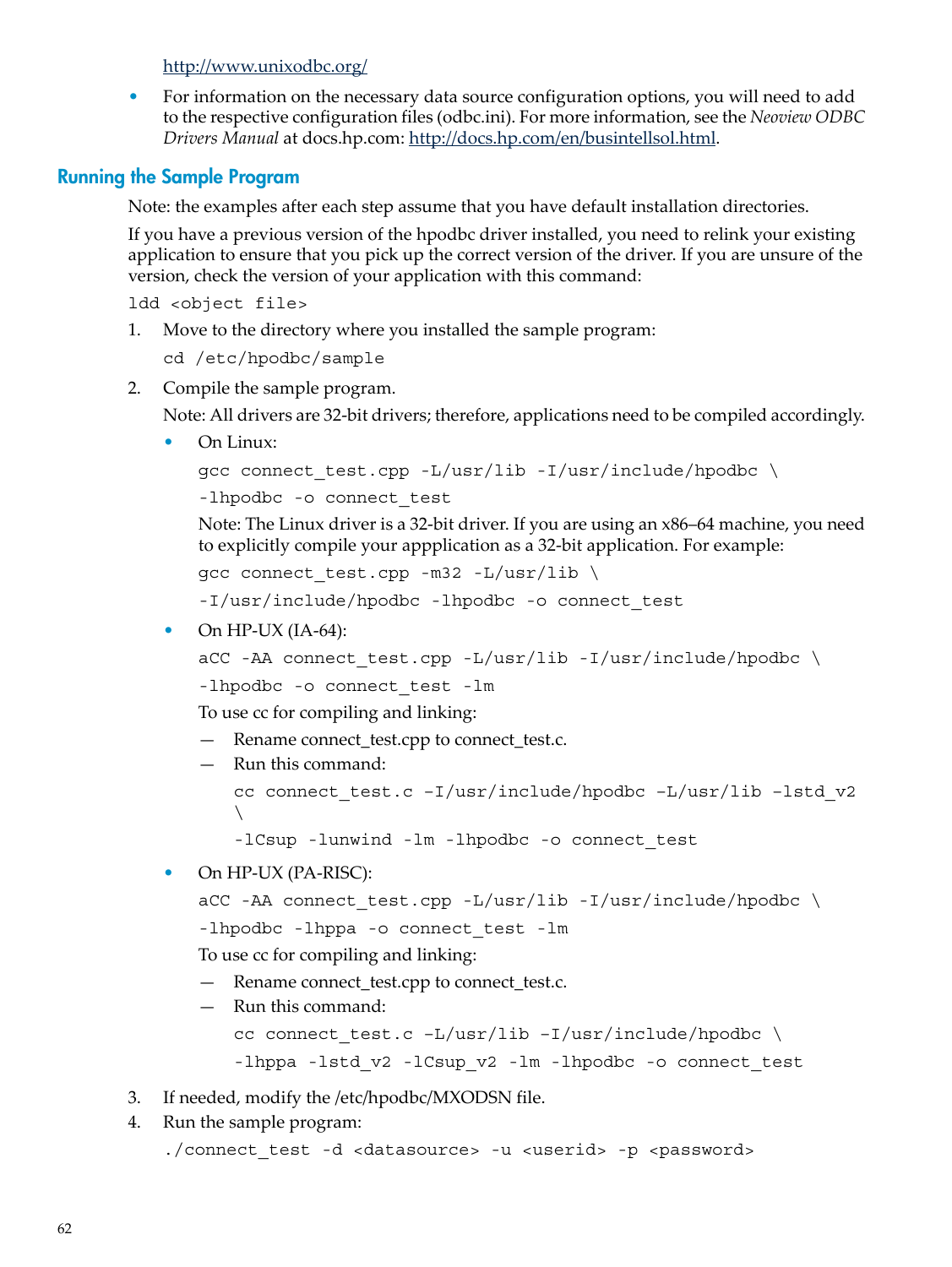# Related Product Documentation

<span id="page-62-0"></span>For more information about the ODBC Linux, HP-UX, and IBM AIX® drivers, see the *HP Neoview ODBC Drivers Manual*. This manual is available on the Business Intelligence Solutions page of docs.hp.com: <http://docs.hp.com/en/busintellsol.html>.